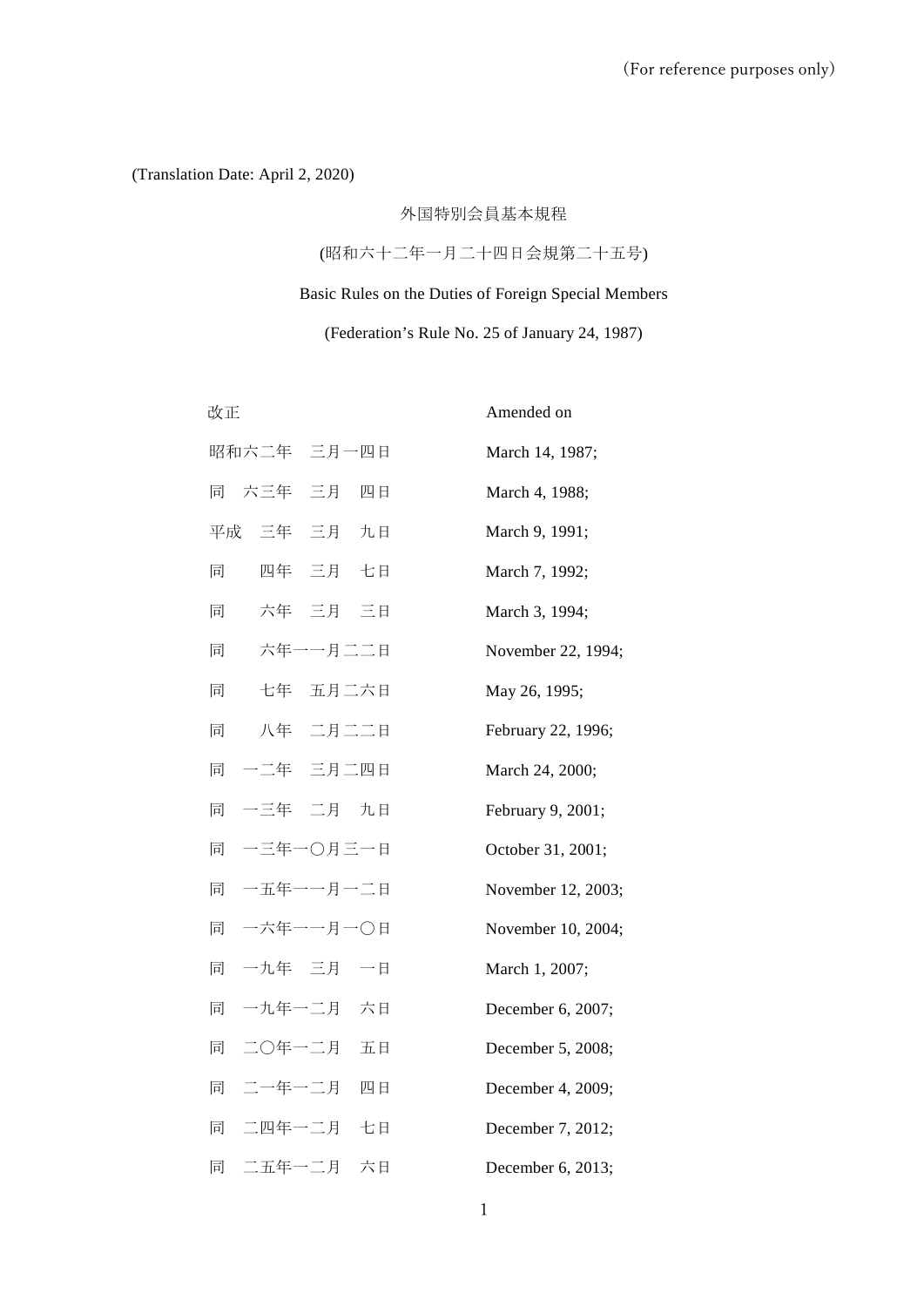| 同 二六年 五月三〇日    | May 30, 2014;      |
|----------------|--------------------|
| 同 二六年一二月 五日    | December 5, 2014;  |
| 同 二七年一二月<br>四日 | December 4, 2015;  |
| 同 二九年 五月二六日    | May 26, 2017;      |
| 同 三一年 三月 一日    | March 1, 2019;     |
| 令和 元年一二月 六日    | December $6, 2019$ |

# 目次

# Table of contents

| 第一章               | 総則(第一条—第九条)                                                                      |  |  |
|-------------------|----------------------------------------------------------------------------------|--|--|
| Chapter I         | General Provisions (Articles 1 to 9)                                             |  |  |
| 第二章               | 外国法事務弁護士名簿(第十条—第十八条)                                                             |  |  |
| Chapter II        | The Roll of Registered Foreign Lawyers (Gaikokuho-Jimu-Bengoshi) (Articles 10 to |  |  |
|                   | 18)                                                                              |  |  |
| 第三章               | 外国法事務弁護士の権利及び義務(第十九条–第四十一条)                                                      |  |  |
| Chapter III       | Rights and Obligations of Registered Foreign Lawyers (Articles 19 to 41)         |  |  |
| 第三章の二             | 外国法事務弁護士法人(第四十一条の二)                                                              |  |  |
| Chapter III-2     | Registered Foreign Lawyer Corporation (Article 41-2)                             |  |  |
| 第四章               | 外国法事務弁護士登録審査会(第四十二条—第四十七条)                                                       |  |  |
| Chapter IV        | Registered Foreign Lawyers Registration Screening Board (Articles 42 to 47)      |  |  |
| 第五章               | 外国法事務弁護士懲戒委員会及び外国法事務弁護士綱紀委員会等(第四十八                                               |  |  |
|                   | 条–第五十九条の三)                                                                       |  |  |
| Chapter V         | Registered Foreign Lawyers Disciplinary Actions Committee and Registered Foreign |  |  |
|                   | Lawyers Discipline Enforcement Committee (Articles 48 to 59-3)                   |  |  |
| 第六章               | 外国法事務弁護士の推薦等(第六十条―第六十三条)                                                         |  |  |
| <b>Chapter VI</b> | Recommendation of Registered Foreign Lawyers (Articles 60 to 63)                 |  |  |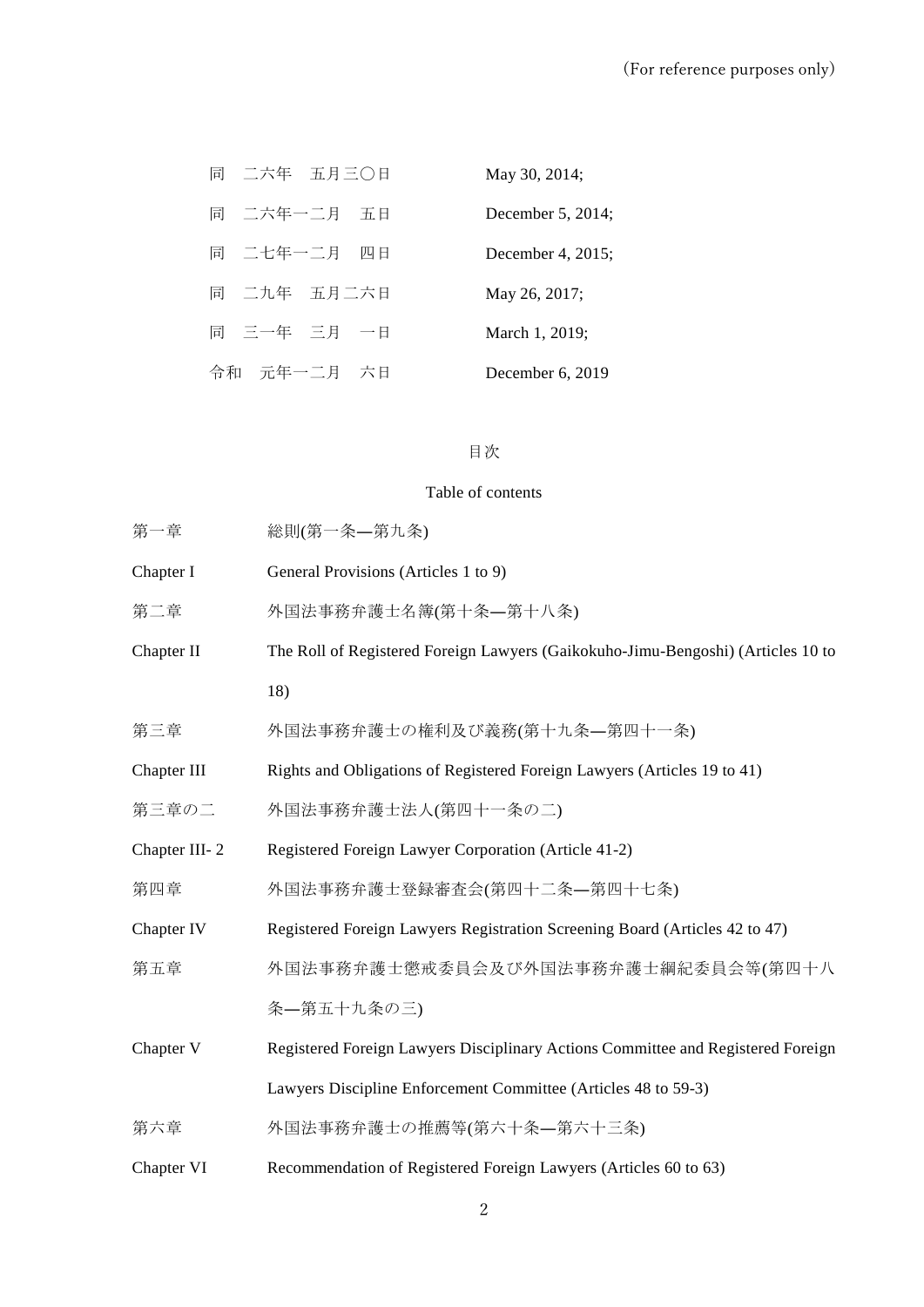第七章 アンチンの会計及び会費(第六十四条―第六十八条)

Chapter VII Accounting and Membership Fee (Articles 64 to 68) 附則 Supplemental Provisions

#### 第一章 総則

### Chapter I General Provisions

(目的)

第一条 この規程は、会則第九十七条の三第二項の規定に基づき、外国特別会員に関する事項を 定めることを目的とする。

(Purpose)

Article 1 The purpose of these rules is to determine the matters pertaining to foreign special members pursuant to the provision of Article 97-3, paragraph 2 of the Articles of Association of the Japan Federation of Bar Associations.

### (外国法事務弁護士の登録)

第二条 外国弁護士による法律事務の取扱いに関する特別措置法(昭和六十一年法律第六十六号。 以下「特別措置法」という。)の規定により、外国法事務弁護士となる資格の承認を受けた者(以 下「資格者」という。)は、日本弁護士連合会(以下「本会」という。)に備える外国法事務弁護 士名簿に登録されたときに、外国法事務弁護士となる。

# (Registration of Registered Foreign Lawyers)

Article 2 A person who has obtained approval of the qualification to become a foreign lawyer (hereinafter referred to as a "Qualified Person") pursuant to the provisions of the Act on Special Measures concerning the Handling of Legal Services by Foreign Lawyers (Act No. 66 of 1986; hereinafter referred to as the "Special Measures Act") shall become a registered foreign lawyer (Gaikokuho-jimu-bengoshi) when registered in the Roll of Registered Foreign Lawyers in the Japan Federation of Bar Associations (hereinafter referred to as the "JFBA").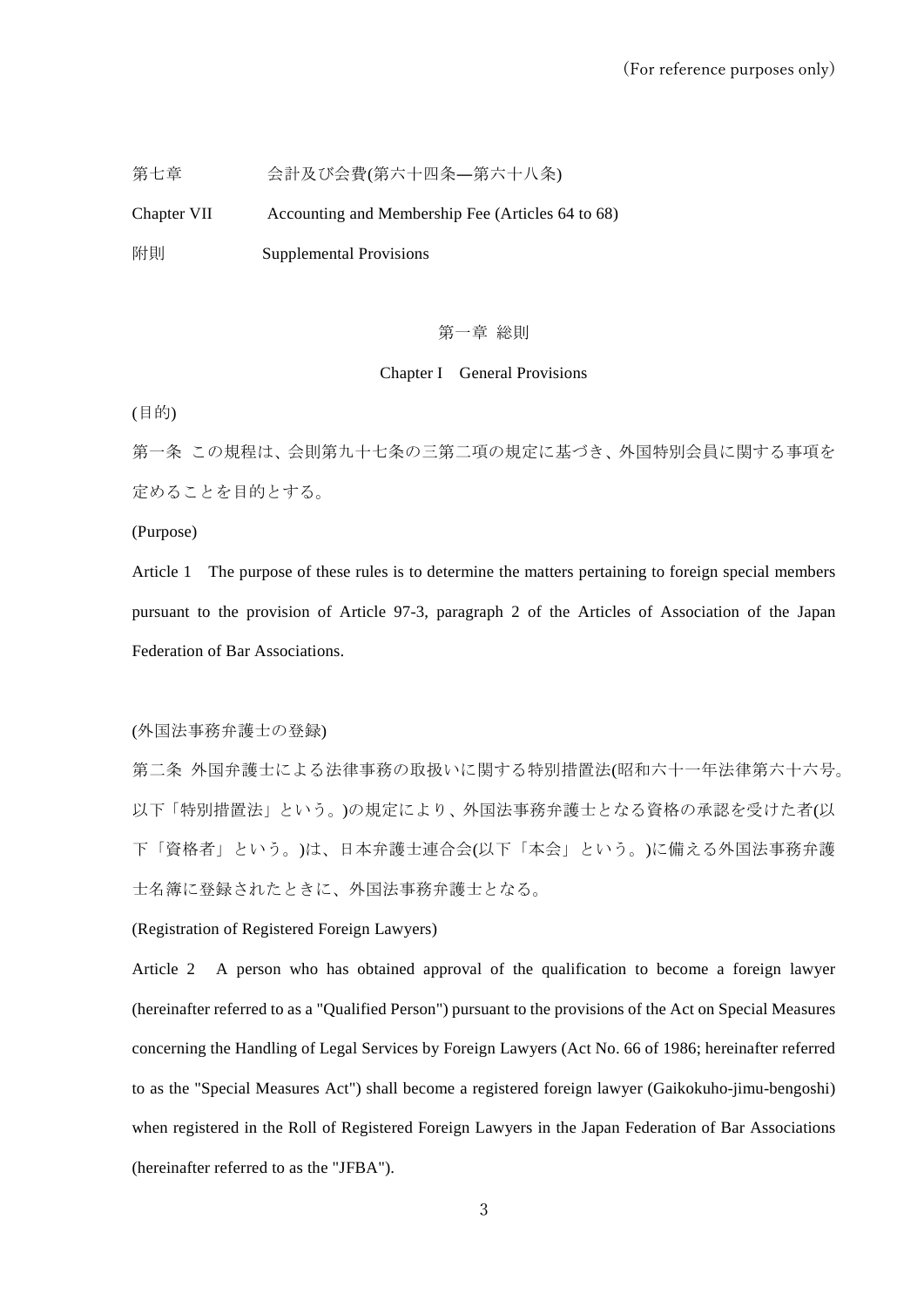(入会及び退会)

第三条 外国法事務弁護士及び外国法事務弁護士法人は、当然、本会の外国特別会員となり、特 に入会の手続を執ることを要しない。

2 外国法事務弁護士が外国法事務弁護士名簿の登録を取り消されたとき、外国法事務弁護士法 人が清算結了の登記をしたとき(ただし、特別措置法第五十四条において準用する弁護士法(昭 和二十四年法律第二百五号。以下「法」という。)第六十二条第五項の規定により存続するもの とみなすときは、懲戒の手続が結了したとき。)、又は破産手続の廃止若しくは終結の決定が確 定したときは、当然、本会の外国特別会員たる地位を失うものとし、特に退会の手続を執るこ とを要しない。

#### (Admission and Withdrawal)

Article 3 A registered foreign lawyer and a registered foreign lawyer corporation (Gaikokuho-jimubengoshi-houjin) shall become foreign special members of the JFBA as a matter of course, and are not required to follow the procedures for admission.

2 A registered foreign lawyer or a registered foreign lawyer corporation shall lose the status of membership as foreign special members of the JFBA, as a matter of course, in cases where a registered foreign lawyer's registration in the Roll of Registered Foreign Lawyers is rescinded, where the registered foreign lawyer corporation registers the completion of liquidation (provided, however, that when the registered foreign lawyer corporation is deemed to continue pursuant to the provisions of Article 62, paragraph 5 of the Attorneys Act (Act No. 205 of 1949; hereinafter referred to as the "Act") as applied *mutatis mutandis* pursuant to Article 54 of the Special Measures Act, at the time the disciplinary proceeding has been completed), or when an order of discontinuance or termination of bankruptcy proceedings has become final and binding, as the case may be, and procedures for withdrawal shall not be required.

(本会の目的等)

第四条 会則第三条の規定の適用については、外国法事務弁護士及び外国法事務弁護士法人は、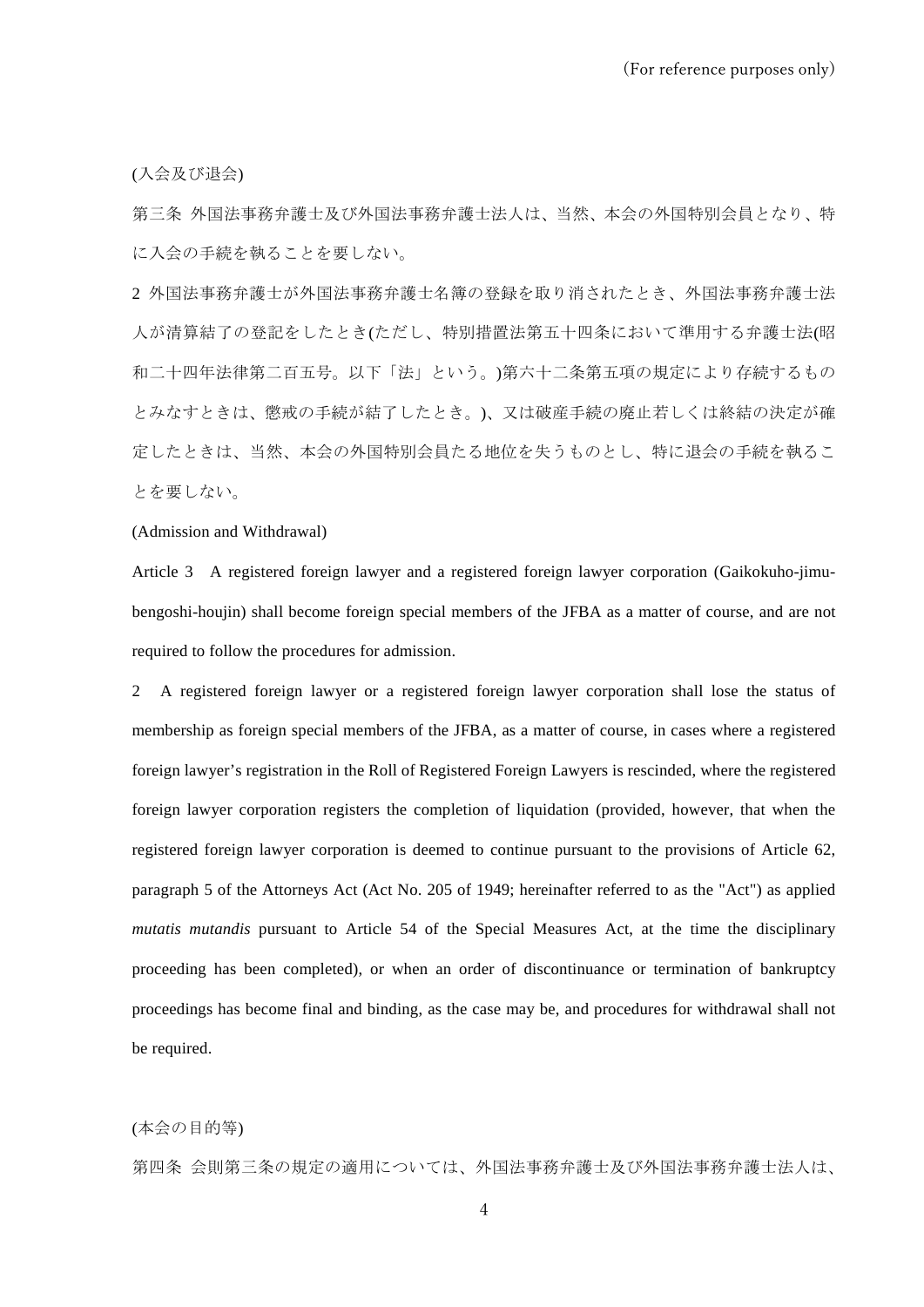それぞれ弁護士及び弁護士法人とみなす。

2 本会は、外国法事務弁護士及び外国法事務弁護士法人に対し、会則第三条の事務を行うにつ き必要な報告又は資料の提出を求めることができる。

(Purpose of the JFBA)

Article 4 A registered foreign lawyer and a registered foreign lawyer corporation is deemed to be an attorney and a legal professional corporation, respectively, for purposes of the application of the provision of Article 3 of the Articles of Association of the JFBA.

2 The JFBA may request a registered foreign lawyer and a registered foreign lawyer corporation for the submission of the report or materials required for the administration of Article 3 of the Articles of Association of the JFBA.

### (外国法事務弁護士の使命及び職責)

第五条 外国法事務弁護士は、基本的人権を擁護し、社会正義を実現することを使命とするもの であることを自覚し、その使命に基づき、誠実にその職務を遂行しなければならない。

2 外国法事務弁護士は、職務上取り扱う法令その他学術の研究に努めるとともに、絶えず人格 を錬磨し、強い責任感と高い気品を保たなければならない。

3 この規程に規定するもののほか、外国法事務弁護士の道徳及び倫理並びに外国法事務弁護士 の職務の規律に関し必要な事項は、別に会規で定める。

#### (Mission and Responsibility of Registered Foreign Lawyers)

Article 5 A registered foreign lawyer must be aware of his/her mission to protect fundamental human rights and to realize social justice, and shall in good faith fulfill its duty based on its mission.

2 A registered foreign lawyer shall endeavor to conduct legal and other necessary academic research pertaining to the areas of his/her practice, constantly refine its personality and maintain a strong sense of responsibility and dignity.

3 In addition to these rules herein, the morals and ethics of registered foreign lawyers and the matter required for the discipline of the duty of registered foreign lawyers shall be specified separately in the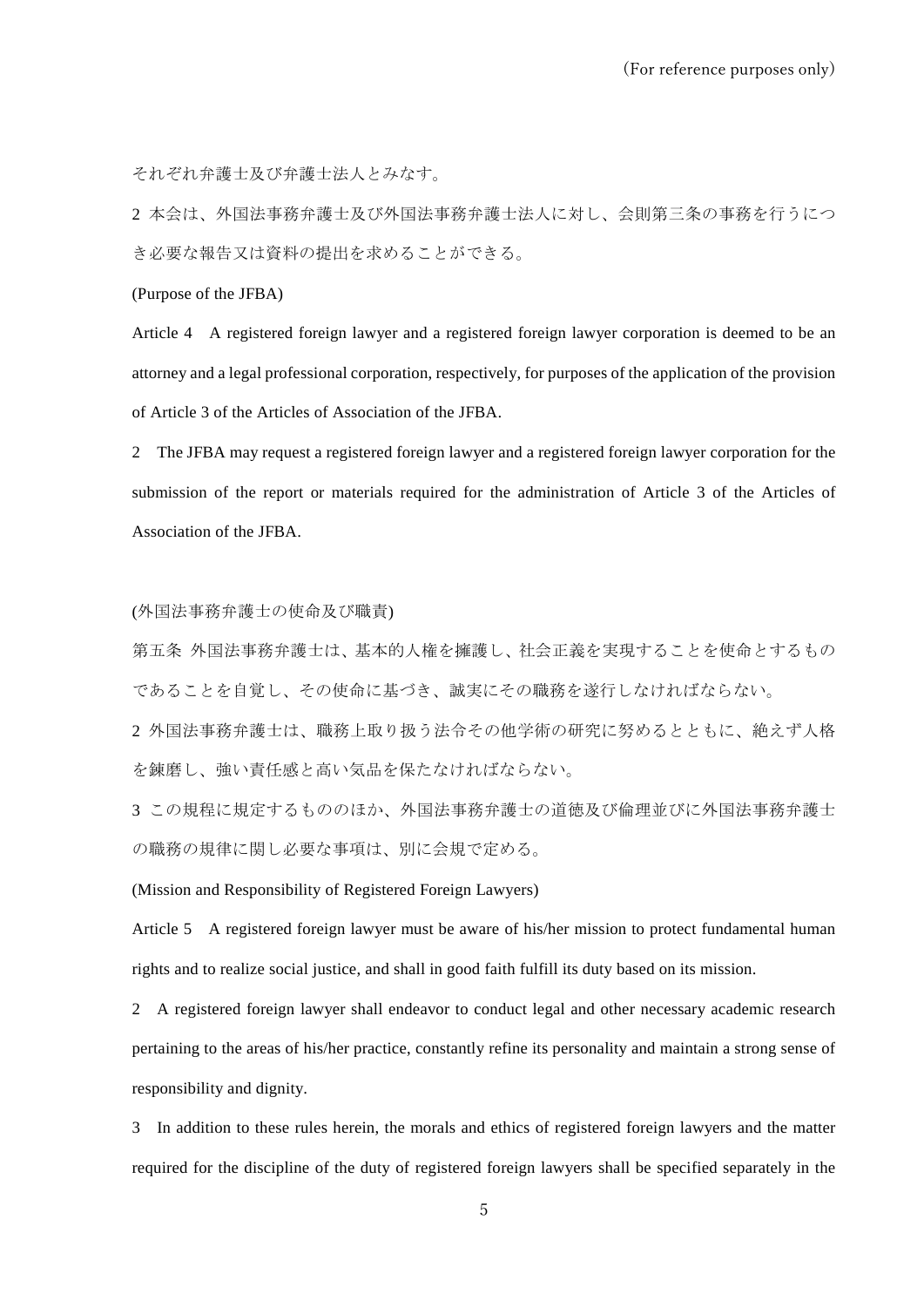rules of the JFBA.

(本会の用語)

第六条 本会では日本語を用いる。

2 日本語に通じない外国法事務弁護士は、外国語で発言するときは、通訳人に通訳をさせなけ ればならない。この場合において、本会は、必要があると認めたときは、通訳人を指定するこ とができる。

3 外国法事務弁護士及び外国法事務弁護士法人は、本会が外国語によって作成された書類の提 出を認めたときは、その書類に翻訳者を明らかにした訳文を添付しなければならない。

4 前二項の規定による通訳及び翻訳に要する費用は、当該外国法事務弁護士又は外国法事務弁 護士法人の負担とする。ただし、本会がその負担を免除したときは、この限りでない。

(Official Language of the JFBA)

Article 6 Japanese shall be the official language of the JFBA.

2 An interpreter is required when a registered foreign lawyer addresses the JFBA in a language that is not Japanese. When deemed necessary, the JFBA may designate an interpreter in such instances.

3 When permitted by the JFBA, a registered foreign lawyer and a registered foreign lawyer corporation may submit a document in a foreign language, provided that a translation of the document, noting the name of the translator, shall be appended thereto.

4 The registered foreign lawyer and the registered foreign lawyer corporation shall be responsible for defraying expenses related to interpreters and translators specified in the preceding two paragraphs of this Article. This provision is waived when the JFBA exempts them from such expenses.

(外国法事務弁護士に対する通知)

第七条 外国法事務弁護士に対する通知は、法律又は会則若しくは会規に別段の定めがある場合 を除いては、外国法事務弁護士名簿に登録された事務所に宛ててすることをもって足りる。 (Notification to Registered Foreign Lawyers)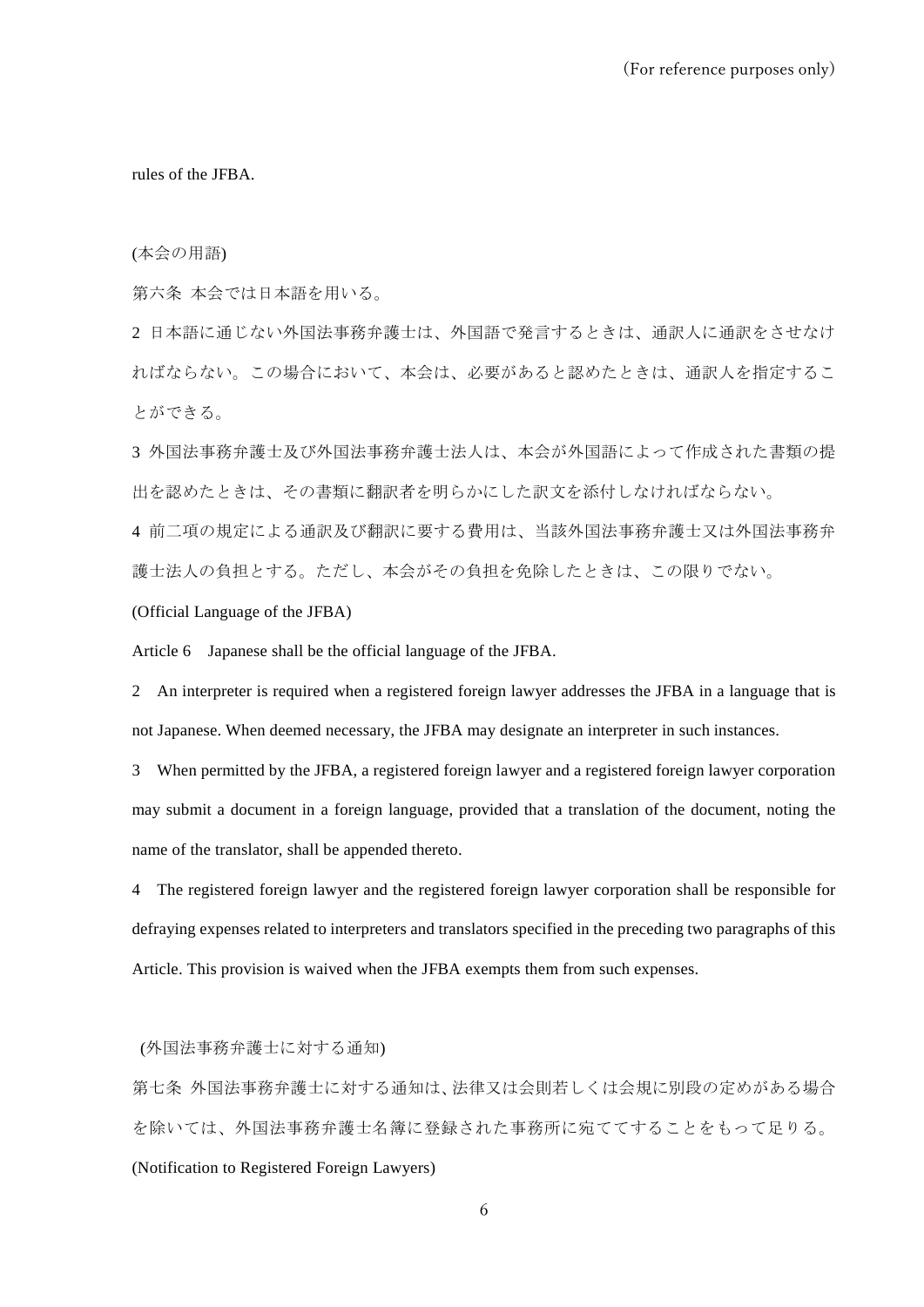Article 7 Notifications addressed to a registered foreign lawyer shall be delivered to the office registered in the Roll of Registered Foreign Lawyers, except in such cases as otherwise determined under law, the Articles of Association or the rules of the JFBA.

(提出書類の様式)

第八条 外国法事務弁護士名簿の登録の請求書その他の本会に提出することを要する書類の様 式は、規則で定めることができる。

(Format of Documents)

Article 8 The format of documents required to be submitted to the JFBA, such as the request for the registration in the Roll of Registered Foreign Lawyers, may be specified by regulation.

(弁護士会の会則)

第九条 弁護士会は、入会しようとする資格者又は外国法事務弁護士法人があるときは、外国特 別会員に関し、特別措置法第二十二条各号に掲げる事項について、その会則に定めを置かなけ ればならない。

2 弁護士会は、前項の規定によりその会則に定めを置き、又は改廃するときは、本会の承認を 受けなければならない。

(Articles of Association of Bar Associations)

Article 9 A bar association receiving an application for membership from a Qualified Person or a registered foreign lawyer shall make provisions in its Articles of Association concerning matters pertaining to foreign special members as specified in the items of Article 22 of the Special Measures Act.

2. A bar association shall obtain the approval of the JFBA when establishing, modifying, or abolishing provisions in its articles of association pursuant to the preceding paragraph.

第二章 外国法事務弁護士名簿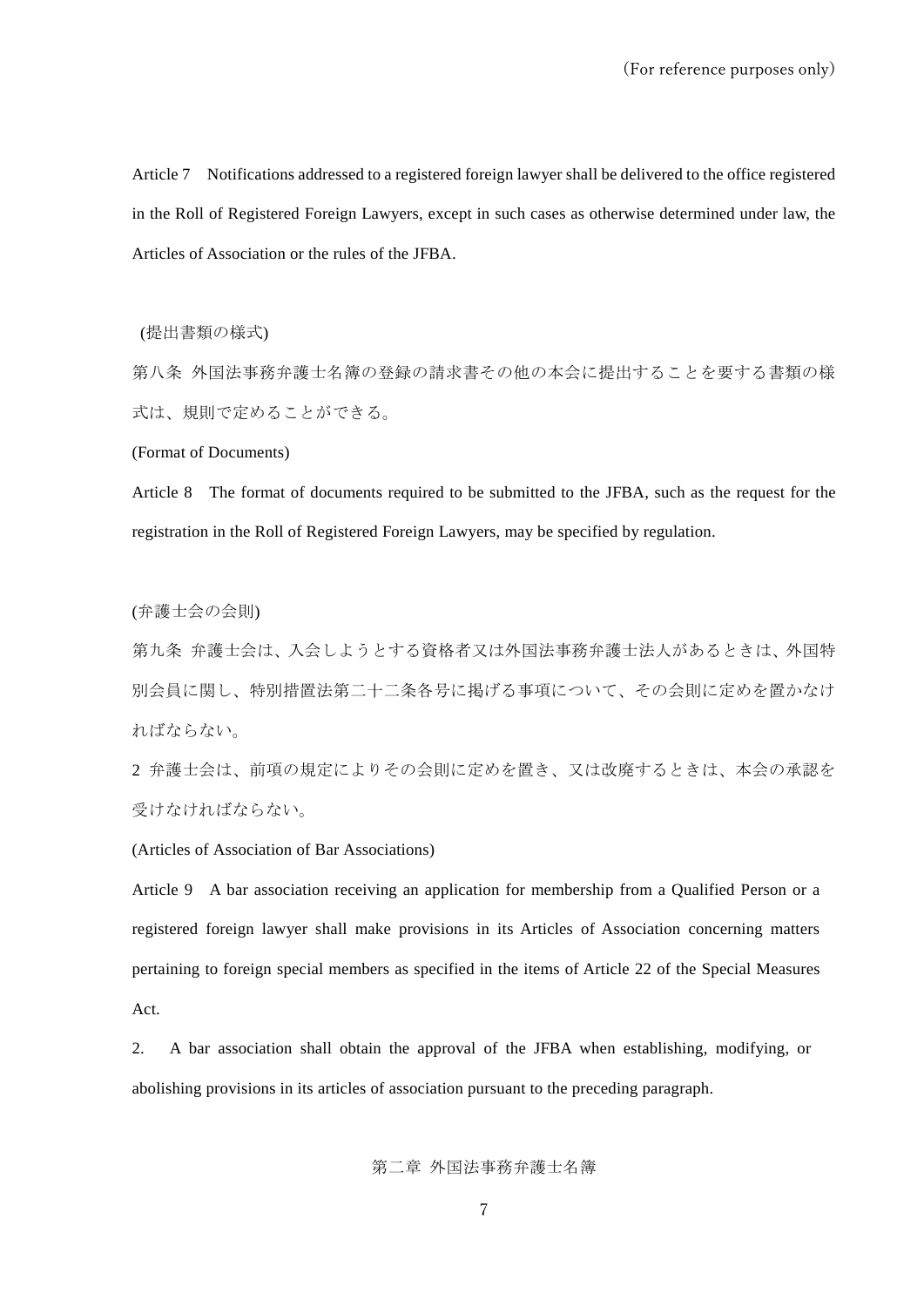#### Chapter II The Roll of Registered Foreign Lawyers

(外国法事務弁護士名簿)

第十条 本会に、外国法事務弁護士名簿を備える。

外国法事務弁護士名簿は、電磁的記録(電子的方式、磁気的方式その他人の知覚によっては認 識することができない方式で作られる記録であって、電子計算機による情報処理の用に供され るものをいう。)によって、調製することができる。

外国法事務弁護士となろうとする資格者は、外国法事務弁護士名簿に次に掲げる事項の登録 を受けなければならない。

- 氏名
- 生年月日
- 国籍
- 国内の住所
- 事務所の名称及び所在場所
- 所属弁護士会
- 承認番号
- 承認年月日
- 原資格国の国名
- 外国弁護士の資格の名称
- 外国弁護士となる資格を取得した年月日
- 法律事務の処理を目的とし、又は目的の一部とする外国の法人、組合その他の事業体 に所属する場合は、その名称、所在する外国の国名及び所在場所

外国法事務弁護士名簿には、前項各号に掲げるもののほか、次に掲げる事項を記載し、又は 記録する。

- 別に会規で定めるところにより使用される職務上の氏名
- 登録番号
- 登録年月日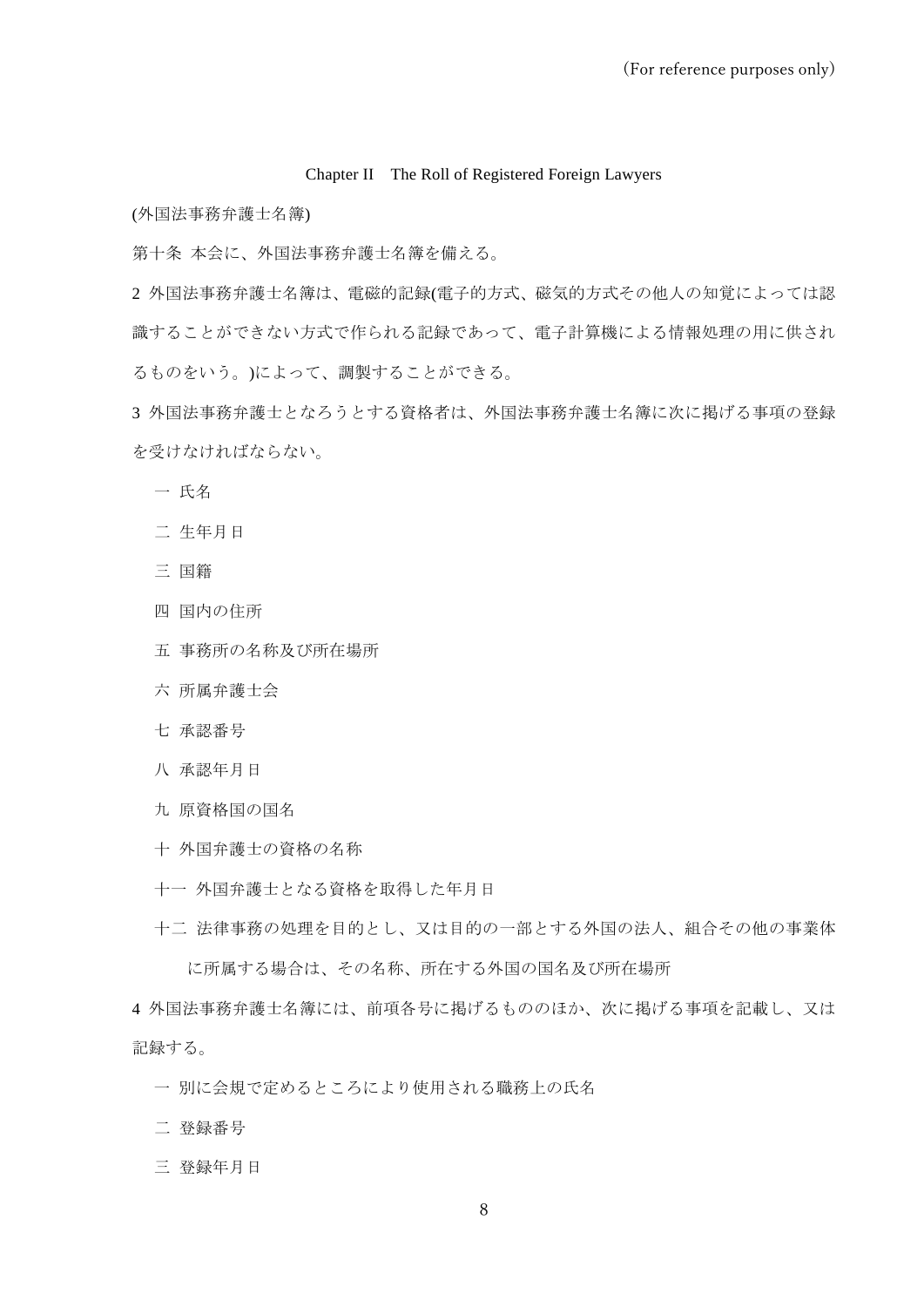- 四 登録換えの年月日
- 五 登録事項変更の年月日及びその事由
- 六 懲戒の処分
- 七 登録取消しの年月日及びその事由
- 八 外国における連絡場所
- 九 付記事項

(The Roll of Registered Foreign Lawyers)

Article 10 The JFBA shall maintain the Roll of Registered Foreign Lawyers.

2 The Roll of Registered Foreign Lawyers may be prepared by the electronic or magnetic records (meaning a record used in computerized information processing which is created in electronic form, magnetic form, or any other form that cannot be perceived by others through their human senses).

3 A Qualified Person who intends to become a registered foreign lawyer shall be required to obtain registration of the following matters in the Roll of Registered Foreign Lawyers.

- (1) Name;
- (2) Date of birth;
- (3) Nationality;
- (4) Address in japan;
- (5) Name and location of the office;
- (6) Bar association to which he/she belongs;
- (7) Approval number;
- (8) Date of approval
- (9) Name of the jurisdiction of primary qualification;
- (10) Title of qualification as a foreign lawyer;
- (11) Date of qualification as a foreign lawyer;

(12) In cases where the Qualified Person belongs to a foreign corporation, partnership or any other business entity, which has the purpose of handling legal services or has it as part of the purpose, the name,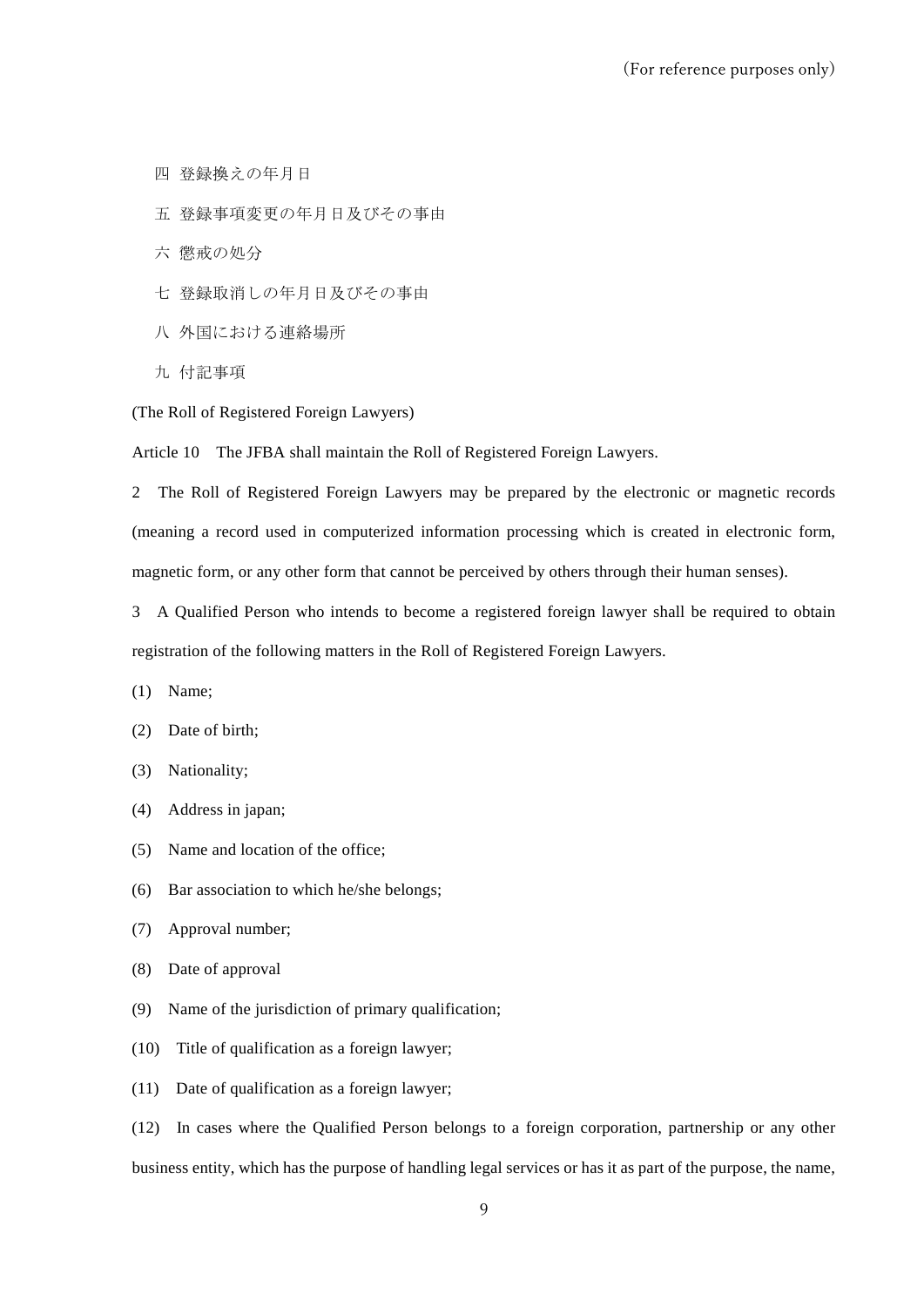the name of the foreign country where it is located and the address.

4 In addition to the items in the preceding paragraph, the following matters shall be described or recorded in the Roll of Registered Foreign Lawyers.

(1) Name on Duty used in accordance with the Rules;

- (2) Registration number;
- (3) Date of registration;
- (4) Date of transfer of registration;
- (5) Date and grounds of a change of registered matters;
- (6) Disciplinary action;
- (7) Date and grounds for a rescission of registration;
- (8) Contact address in a foreign country;
- (9) Supplementary note.

(登録の請求)

第十一条 登録を受けようとする資格者は、入会しようとする弁護士会を経由して、本会に対し、 次に掲げる事項を記載した登録請求書を提出しなければならない。

- 一 前条第三項各号並びに第四項第一号及び第八号に掲げる事項
- 二 外国弁護士として受けた賞罰及びその職務上の監督機関によるその職務歴に関する評価
- 2 前項の登録請求書には、次に掲げる書類を添付しなければならない。
	- 一 履歴書
	- 二 外国法事務弁護士となる資格を有することを証明する書面
	- 三 外国弁護士として受けた賞罰及びその職務上の監督機関によるその職務歴に関する評価 を記載した書面
	- 四 特別措置法第八条において準用する法第七条各号のいずれにも該当しない旨の証明書
	- 五 弁護士又は外国法事務弁護士二人の推薦状
	- 六 誓約書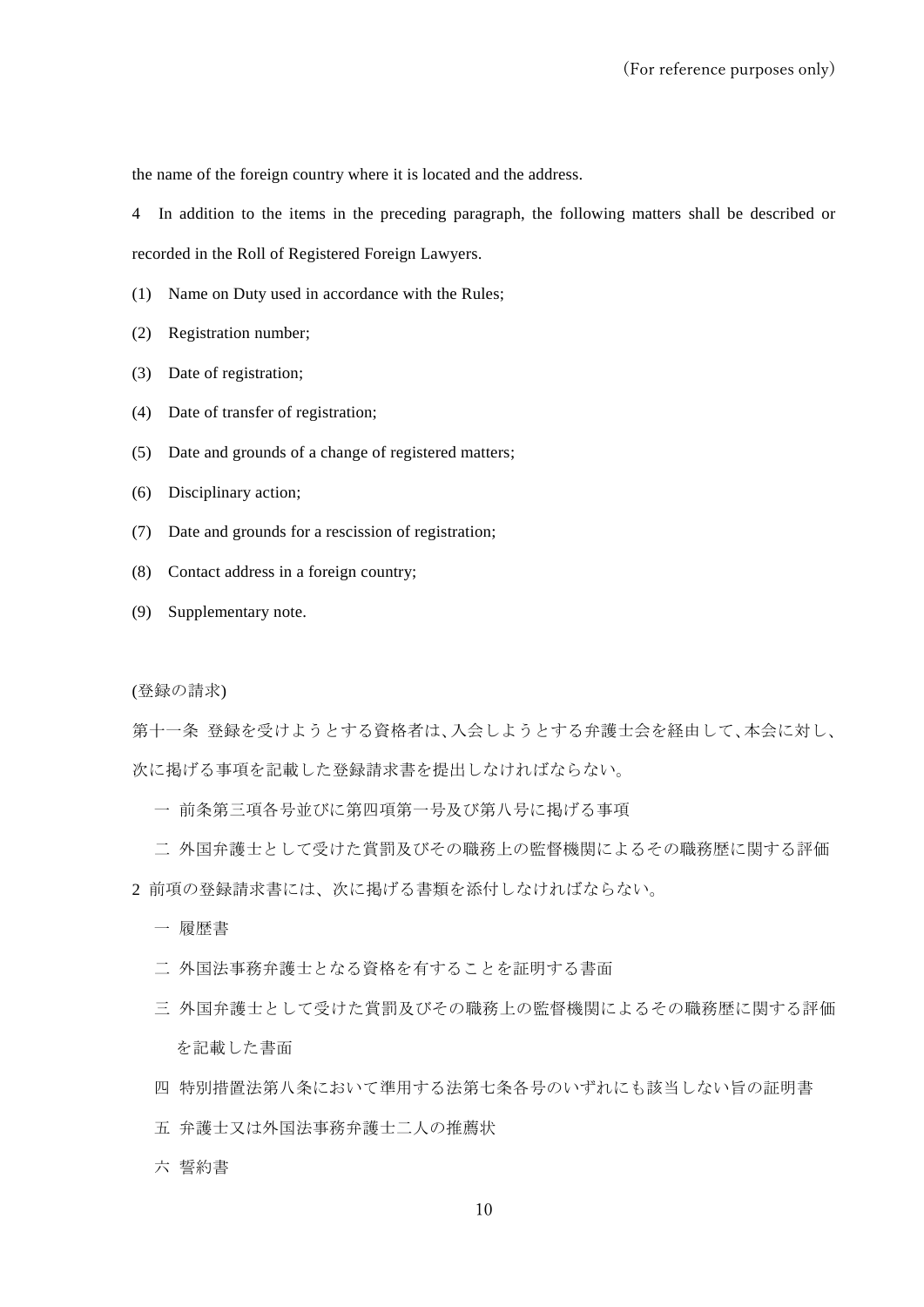3 特別措置法第四十五条第二項ただし書の規定により事務所の名称中に法律事務の処理を目的 とする原資格国の法人、組合その他の事業体で自己が所属するもの(以下「所属事業体」という。) の名称を用いる場合には、本邦において当該所属事業体の名称を用いている他の外国法事務弁 護士若しくは外国法事務弁護士法人がいないこと又は既に当該所属事業体の名称を用いている 他の外国法事務弁護士若しくは外国法事務弁護士法人と事務所を共にすることを誓約する書面 を添付しなければならない。

4 前条第三項第十二号に規定する場合には、当該事業体が、外国法事務弁護士職務基本規程(会 規第百号)第十一条の二各号のいずれにも該当しないことを誓約する書面及び誓約する事項を 証する書類を添付しなければならない。

#### (Request for Registration)

Article 11 A Qualified Person who intends to obtain registration shall submit the written request for registration describing the following matters to the JFBA through the bar association which he/she intends to join.

(1) The matters listed in each item of the third paragraph and in items (1) and (8) of the fourth paragraph in the preceding Article;

(2) Commendations and penalties received as a foreign lawyer, and an evaluation of performance by the pertinent supervisory authorities.

2 A request for registration in the preceding paragraph shall be accompanied by the following documents.

(1) Curriculum vitae;

(2) Documents certifying qualifications necessary for a foreign registered lawyer;

(3) Documents listing commendations and penalties received as a foreign lawyer, and evaluation of performance by the pertinent supervisory authorities;

(4) Documents certifying that the provisions of each item of Article 7 of the Act applicable *mutatis mutandis* under Article 8 of the Special Measures Act do not apply to the applicant;

(5) Two letters of recommendation from persons who are members of the JFBA as attorneys or registered foreign lawyers;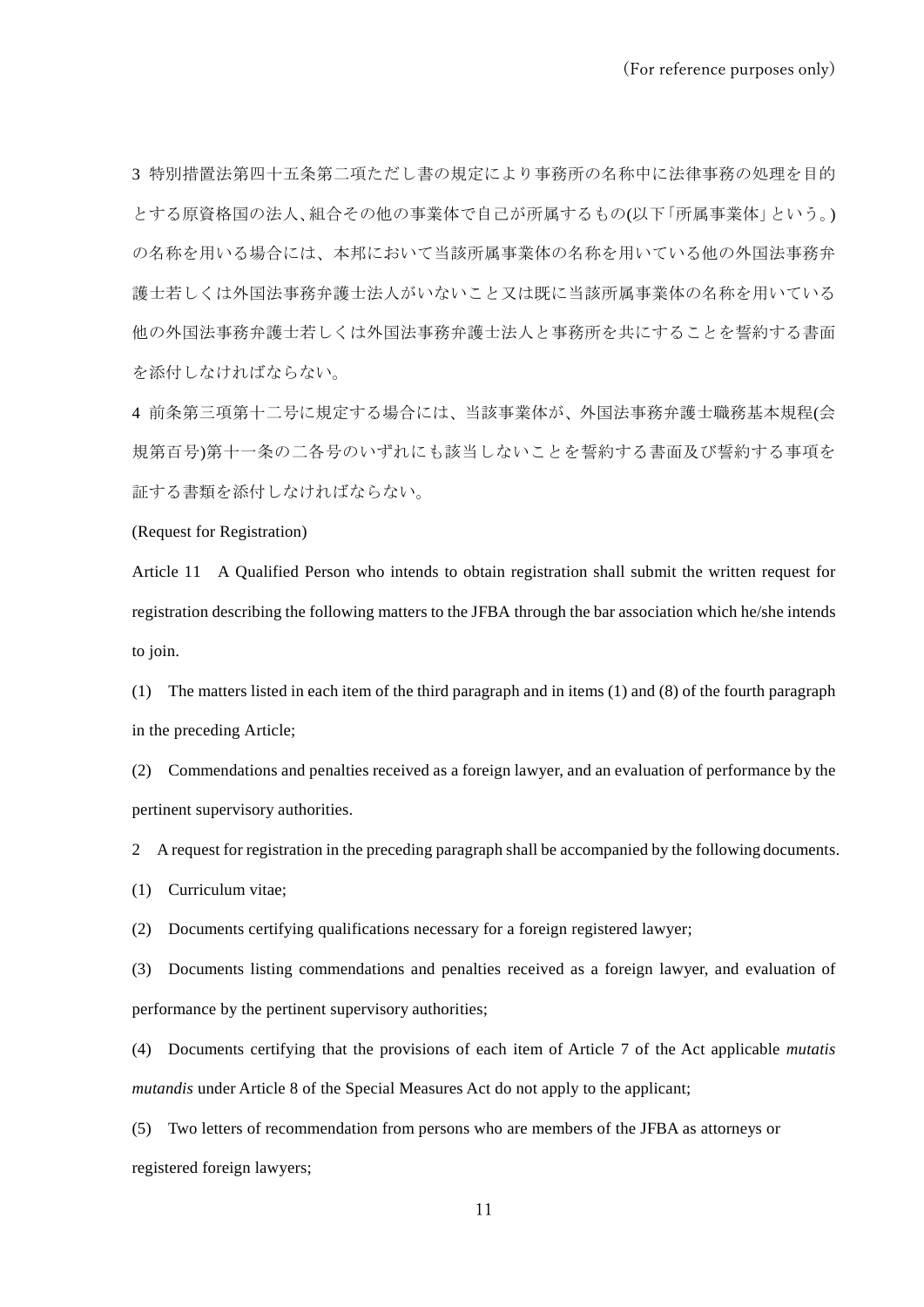#### (6) Written pledge.

3 In cases where a Qualified Person wishes to include in the title of his/her office the name of a corporation, partnership or other business entity of their jurisdiction of primary qualification which has as its objective the provision of legal services and to which they belong (hereinafter referred to as the "Business Entity to Which They Belong") pursuant to Article 45, paragraph 2 proviso of the Special Measures Act, a document shall be submitted as attachments, in which he/she pledges that there is no other registered foreign lawyer or registered foreign lawyer corporation using the same name as Business Entity to Which They Belong in Japan; or, in case the same name is already being used by another registered foreign lawyer or registered foreign lawyer corporation, that the Qualified Person belongs to the same office as the existing registered foreign lawyer or registered foreign lawyer corporation.

4 In cases where it falls under paragraph 3, item (12) of the preceding Article, a pledge that the entity does not fall under any of the items of Article 11-2 of the Basic Rules on the Duties of Registered Foreign Lawyers (Federation's Rule No. 100) and a document certifying the matters to be pledged shall be submitted as attachments.

(登録換えの請求)

第十二条 外国法事務弁護士名簿の登録換えを請求する者は、新たに入会しようとする弁護士会 を経由して、本会に対し、次に掲げる書類を提出しなければならない。

- 一 登録換え請求書
- 二 特別措置法第二十八条第二項に規定する届出に関する書面
- 三 前条第三項に規定する場合は、同項に規定する書面
- 四 第十条第三項第十二号に規定する場合は、前条第四項に規定する書面及び書類

(Request for a Transfer of Registration)

Article 12 A registered foreign lawyer applying for a transfer of registration in the Roll of Registered Foreign Lawyers is required to submit the following documents to the association to which he/she wishes to be transferred, which shall then forward the documents to the JFBA.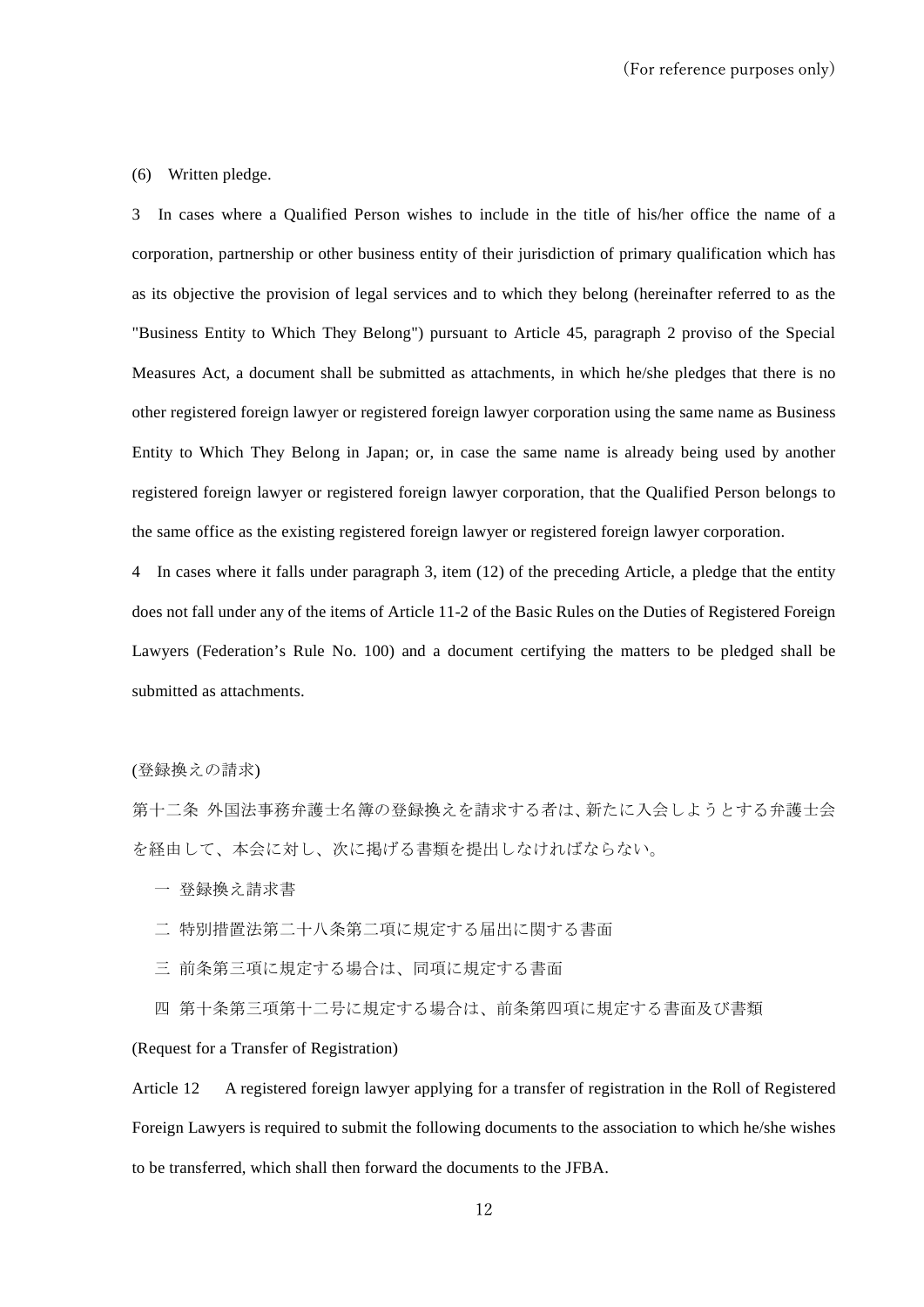(1) Request for transfer of registration;

(2) Notification documents stipulated in Article 28, paragraph 2 of the Special Measures Act;

(3) In cases where it falls under paragraph 3 of the preceding Article, the letter stipulated in the same paragraph;

(4) In cases where it falls under Article 10, paragraph 3, item (12), the letter and documents stipulated in Paragraph 4 of the preceding Article.

#### (登録事項の変更の届出)

第十三条 外国法事務弁護士は、第十条第三項第一号、第三号から第五号まで及び第七号から第 十二号まで並びに第四項第八号に掲げる事項について変更があったとき、並びに同項第一号の 職務上の氏名を使用するとき、及び職務上の氏名に変更があったときは、直ちに本会に登録事 項の変更を届け出なければならない。ただし、前条の外国法事務弁護士名簿の登録換えを請求 する場合において、当該登録換えの請求に伴い第十条第三項第一号、第三号から第五号まで及 び第十二号に掲げる事項について変更があったときは、この限りでない。

2 前項の規定による届出をする者は、所属弁護士会を経由して、本会に対し、次に掲げる書類 を提出しなければならない。

- 一 登録事項変更届出書
- 二 変更した事項が第十条第三項第一号又は第三号に掲げる事項であるときは、これを証す る書面
- 三 変更した事項が第十条第三項第七号から第十一号までに掲げる事項であって、新たな原 資格国を登録する場合は、当該原資格国について第十一条第二項第二号、第三号及び第六 号に掲げる書類
- 四 変更した事項が第十条第四項第一号に掲げる事項であるときは、これを証する書面
- 五 変更した事項が第十条第三項第五号に掲げる事項であって、第十一条第三項に規定する 場合は、同項に規定する書面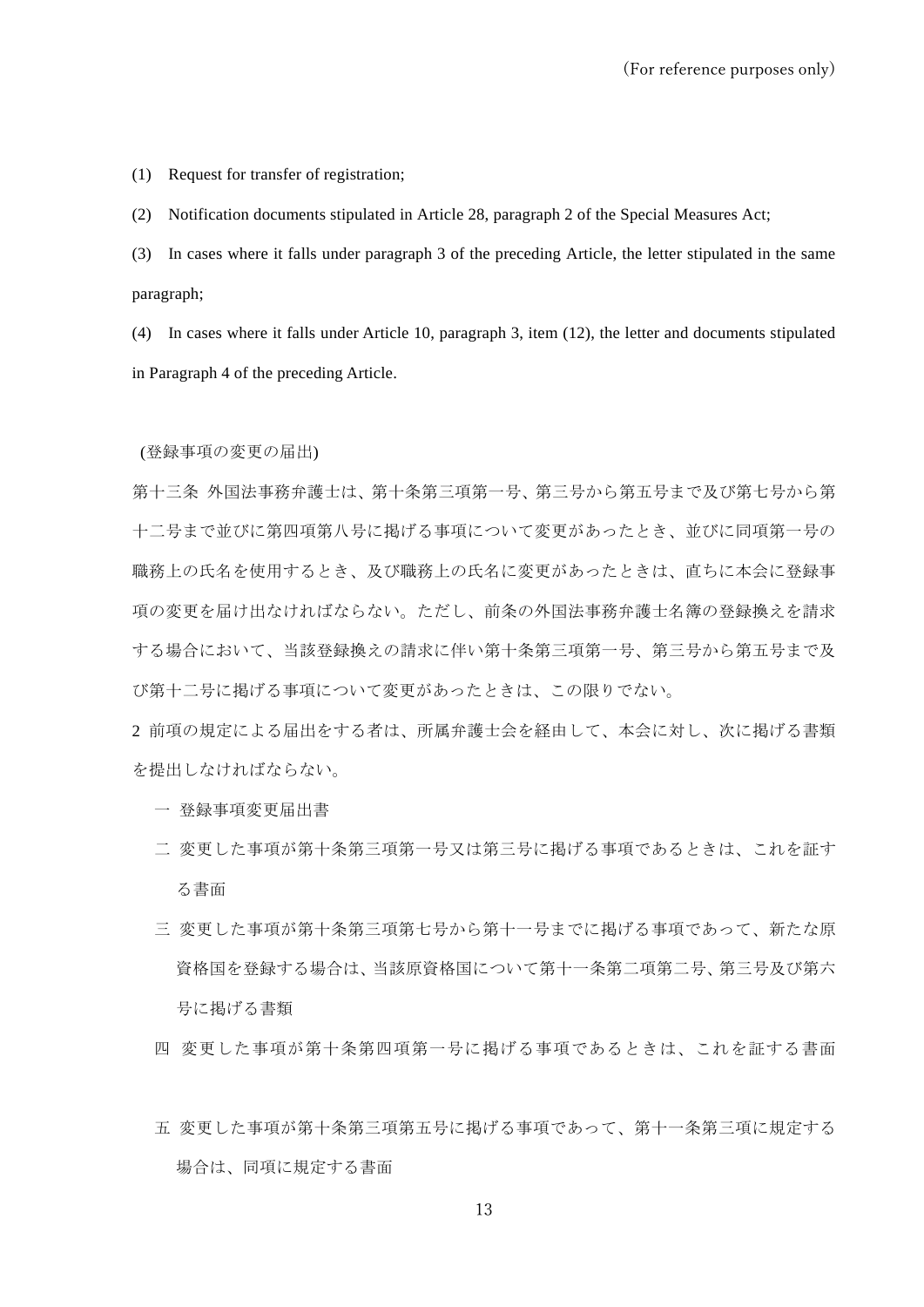六 変更した事項が第十条第三項第十二号に掲げる事項であるとき(同号に規定する場合に該 当しなくなったときを除く。)は、第十一条第四項に規定する書面及び書類

(Notification of Changes in Registered Matters)

Article 13 In the event of changes in any of the matters listed in Article 10, paragraph 3, item (1), (3) through (5), (7) through (12), or paragraph 4, item (8) of the same Article, or when he/she intends to use the Name on Duty set out in item (1) of the same paragraph, or when there is a change in the Name on Duty, a registered foreign lawyer shall immediately submit a report of change in registered matters to the JFBA. Provided, however, that this shall not apply in the case where a registered foreign lawyer applies for the transfer of registration in the Roll of Registered Foreign Lawyers under the preceding Article and changes are made in the registered matters listed in Article 10, paragraph 3, item (1), (3) through (5), or (12).

2 When submitting the report in the preceding paragraph, a registered foreign lawyer shall submit the following documents to the JFBA via the bar association to which he/she belongs.

(1) Report of Change in Registered Items;

(2) Documents certifying any change in matters specified in Article 10, paragraph 3, item (1) or (3) ;

(3) In cases where changes relate to the matters fall under Article 10, paragraph 3, item (7) through (11) and that a new country of preliminary qualification is to be registered, documents stipulated in Article 11, paragraph 2, item (2), (3) and (6) concerning such country of preliminary qualification;

(4) Documents certifying any change in Article 10, paragraph 4, item (1) ;

(5) In cases where changes relate to the matters fall under Article 10, paragraph 3, item (5) and it falls under Article 11, paragraph 3, a letter stipulated in the same paragraph;

(6) In cases where changes relate to the matters fall under Article 10, paragraph 3, item (12) (except where the matter no longer falls under the same item), the letter and documents stipulated in Article 11, paragraph 4.

(所属する事業体に関する届出等)

第十三条の二 外国法事務弁護士は、第十条第三項第十二号に規定する場合において、第十一条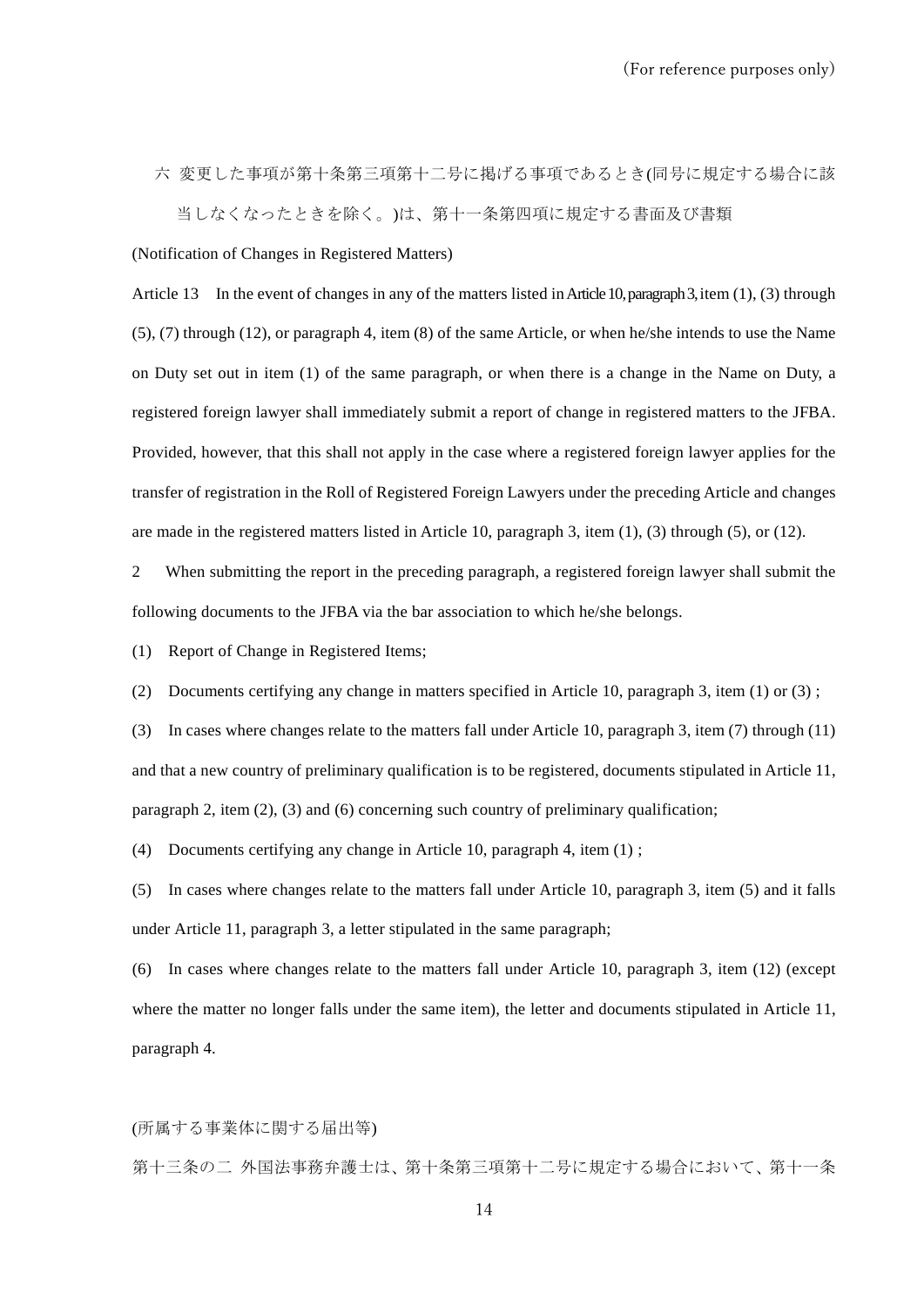第四項に規定する書面及び書類を提出した後、当該事業体が外国法事務弁護士職務基本規程第 十一条の二各号のいずれかに該当することとなったときには、直ちに所属弁護士会を経由して、 本会に届け出た上、速やかに当該事業体からの脱退、退職その他適切な措置を採らなければな らない。

(Notification Concerning the Affiliated Entity)

Article 13-2 In cases where it falls under Article 10, paragraph 3, item (12) and the entity to which the registered foreign lawyer belongs falls under any of the items of Article 11-2 of the Basic Rules for Duties of Registered Foreign Lawyer, after submitting the letter and documents stipulated in Article 11, paragraph 4, a registered foreign lawyer shall immediately file with JEBA via the bar association to which he/she belongs and shall promptly withdraw or resign from the entity or take other appropriate measures.

(登録の取消しの請求)

第十四条 外国法事務弁護士名簿の登録の取消しを請求する外国法事務弁護士は、所属弁護士会 を経由して、本会に対し、登録取消し請求書を提出しなければならない。

2 弁護士会が特別措置法第三十一条の規定により所属の外国法事務弁護士について登録の取消 事由がある旨を報告するときは、その登録の取消事由に関する書面を提出しなければならない。 (Request for Rescission of Registration)

Article 14 A registered foreign lawyer applying for the rescission of registration from the Roll of Registered Foreign Lawyers shall submit a written request for rescission of registration to the JFBA via the bar association to which he/she belongs.

2 Where a bar association notifies the JFBA that there is due cause for rescission of the registration of a registered foreign lawyer pursuant to Article 31 of the Special Measures Act, it shall submit a document regarding the reasons for the rescission of registration.

# (指定法の付記)

第十五条 本会は、外国法事務弁護士から特別措置法第三十三条第一項に規定する指定法の付記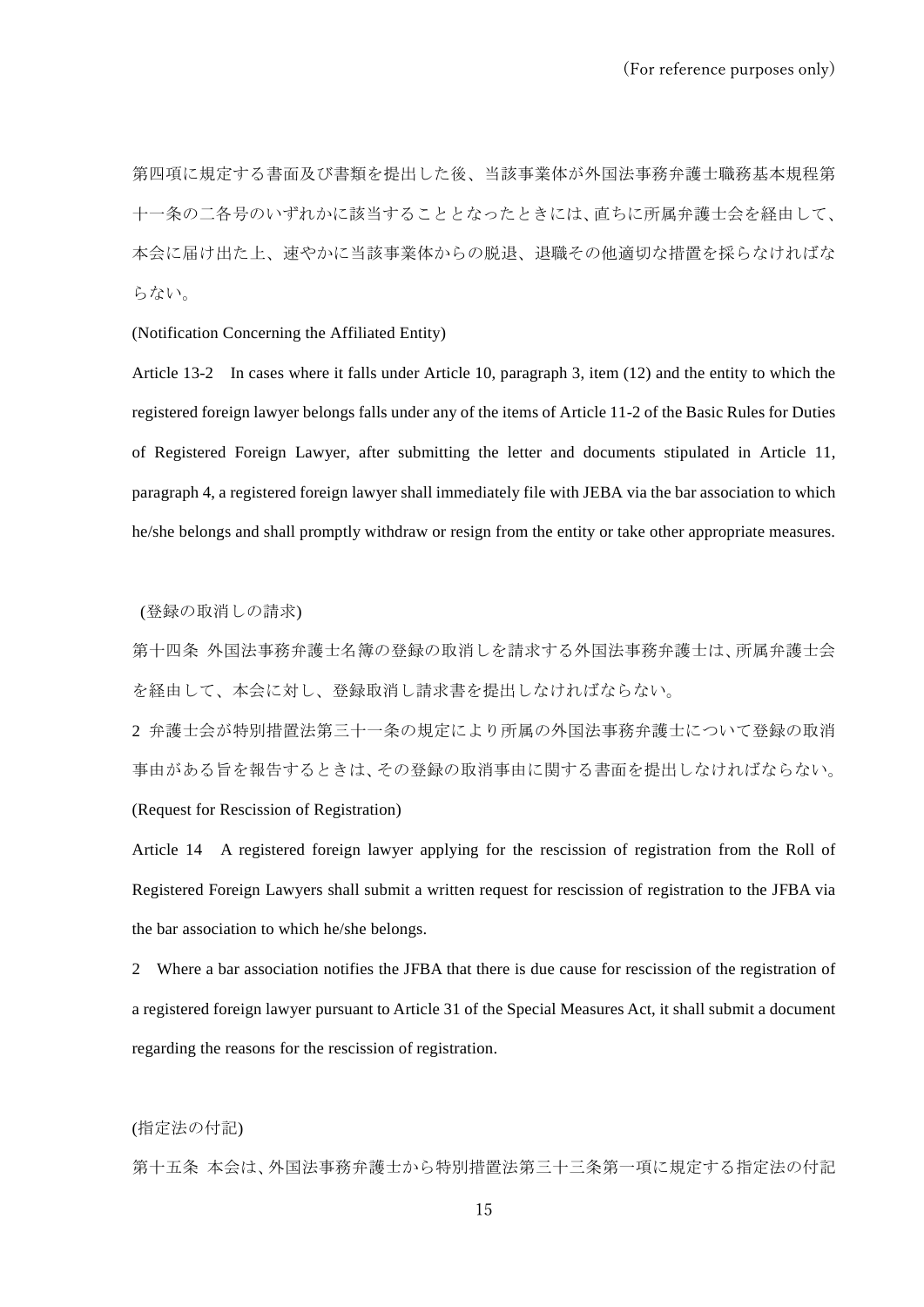の請求を受けたときは、外国法事務弁護士名簿に次に掲げる事項を付記する。

- 一 指定法の名称
- 二 特別措置法第十六条第一項第一号又は第二号の別
- 三 指定年月日
- 四 付記年月日

2 外国法事務弁護士は、外国法事務弁護士名簿に指定法の付記を受けようとするときは、所属 弁護士会を経由して、本会に対し、次に掲げる書類を提出しなければならない。

一 前項第一号から第三号までに掲げる事項を記載した指定法付記請求書

二 特定外国法の指定を受けたことを証する書類

(Supplementary Note of Designated Laws)

Article 15 The JFBA shall , upon receipt of request for supplementary note registration of the designated laws under Article 33, Paragraph 1 of the Special Measures Act, register the following matters as supplementary notes to the Roll of Registered Foreign Lawyer concerned:

- (1) Name of the designated laws;
- (2) Application of Article 16, paragraph 1 item (1) or (2) of the Special Measures Act;
- (3) Date of designation;
- (4) Date of supplementary note.

2 A registered foreign lawyer shall, when he/she intends to have the supplementary note of designated laws registered to his/her registration, submit the following documents to the JFBA through the bar association to which he/she belongs:

(1) Request for the supplementary note registration of the designated laws containing the matters stipulated in items (1) through (3) of the preceding paragraph;

(2) Document certifying that the designation of laws of the specified foreign state has been made.

### (登録料等)

第十六条 外国法事務弁護士名簿の登録及び付記に関しては、その請求者は、次に掲げる登録料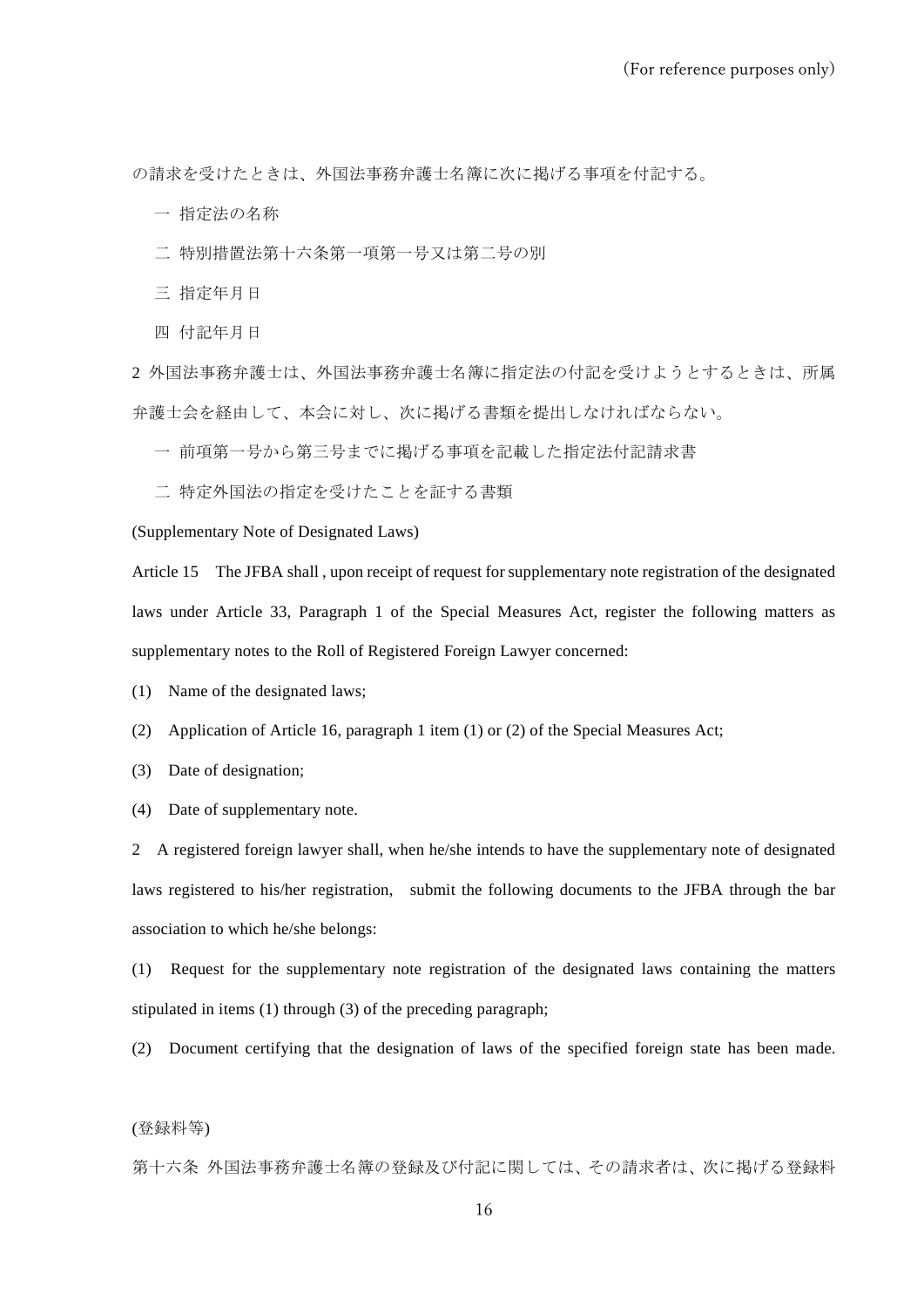又は付記手数料を納付しなければならない。

一 登録 三万円

- 二 登録換え 五千円
- 三 登録事項の変更 二千円(新たな原資格国を登録する場合は五千円)

四 指定法の付記 五千円

2 本会は、震災、風水害、落雷、火災その他これらに類する災害により住居又は事務所に甚大 な被害を受けた外国法事務弁護士から第十条第三項第四号又は第五号に掲げる事項について登 録事項の変更の届出がなされたときは、前項第三号に掲げる登録料の納付を免除することがで きる。

3 本会は、行政区画、郡、区、市町村内の町若しくは字若しくはこれらの名称の変更、地番の 変更又は住居表示に関する法律(昭和三十七年法律第百十九号)第三条第一項及び第二項若しく は第四条の規定による住居表示の実施若しくは変更があった場合において、これに伴い第十条 第三項第四号又は第五号に掲げる事項について登録事項の変更の届出がなされたときは、第一 項第三号に掲げる登録料の納付を免除することができる。

4 本会は、建物の名称が変更される場合その他住居又は事務所の物理的又は場所的な変更を伴 わず、かつ、当該外国法事務弁護士の意思に基づかず、住居又は事務所の所在場所の表示に変 更があった場合において、これに伴い第十条第三項第四号又は第五号に掲げる事項について登 録事項の変更の届出がなされたときは、第一項第三号に掲げる登録料の納付を免除することが できる。

5 本会は、戸籍法施行規則の一部を改正する省令(平成六年法務省令第五十一号)附則第二条第 一項の規定による改製により、当該外国法事務弁護士の意思に基づかず、戸籍の氏名に変更が あった場合において、これに伴い第十条第三項第一号に掲げる事項について登録事項の変更の 届出がなされたときは、第一項第三号に掲げる登録料の納付を免除することができる。

6 本会は、外国法事務弁護士名簿の登録換えの請求とともに、第十条第四項第一号に掲げる事 項について登録事項の変更(職務上の氏名の使用を含む。)の届出がなされたときは、第一項第三 号に掲げる登録料の納付を免除することができる。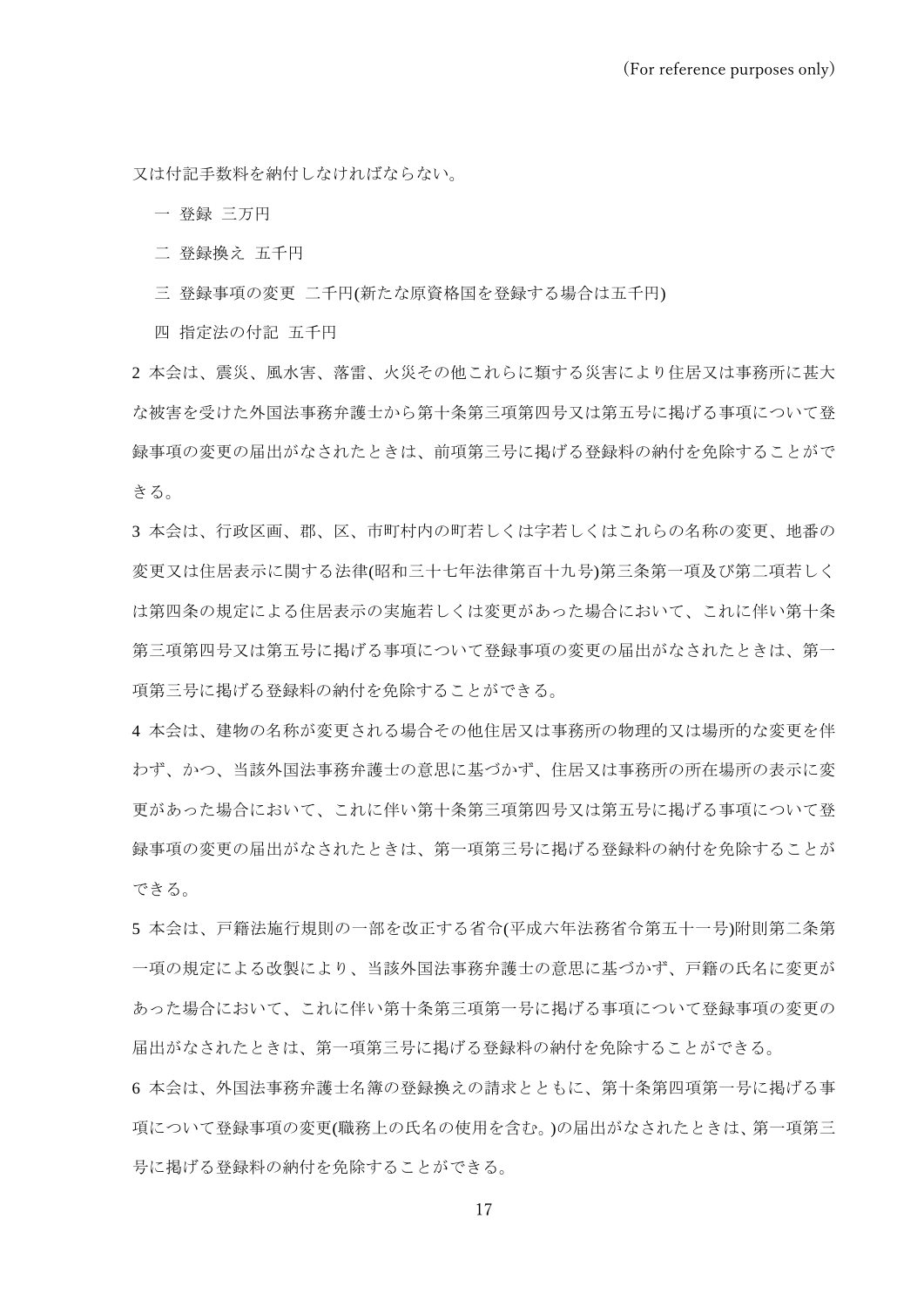#### (Registration Fees)

Article 16 The following registration fees and/or supplementary note registration fee shall be paid for the registration to the Roll of Registered Foreign Lawyer and supplementary note registration thereto.

(1) Registration JPY 30,000;

(2) Change of registration JPY 5,000;

(3) Change of registered matters JPY 2,000 (JPY 5,000 for a change of registered state of primary qualification) ;

(4) Supplementary note registration of designated laws JPY 5,000.

2 The JFBA may exempt or suspend the payment of the registration fee set forth in the item (3) of the preceding Paragraph in cases where a notification of change of the matters stipulated in Article 10, paragraph 3, item (4) or (5) is made by a registered foreign lawyer whose residence or office has been seriously damaged by great earthquake, storm, flood, lightning, fire or other similar disasters.

3 The JFBA may exempt the payment of the registration fee set forth in the item (3) of the preceding paragraph in cases where a notification of change of the matters stipulated in Article 10, paragraph 3, item (4) or (5) is made by a registered foreign lawyer for the reason that a display of address or change thereof comes into effect under the provisions of Article 3, paragraphs 1 and 2 or Article 4 of the Act on Change of Administration Division, County (*Gun*), Ward (*Ku*), Street (*Cho*) or *Aza* of a municipality or Change in Their Names, Change of Lot Number (*Chiban*), or Display of Address (Act No. 119 of 1962).

4 The JFBA may exempt the payment of the registration fee set forth in the item (3) of the preceding paragraph in cases where a notification of change of the matters stipulated in Article 10, paragraph 3, item (4) or (5) is made by a registered foreign lawyer due to a change of the name of the building, or for any other reason that the display of the location of his/her residence or office has been changed, not based on his/her intention and without physical or locational change of the building.

5 The JFBA may exempt the payment of the registration fee set forth in the item (3) of the preceding paragraph in cases where a notification of change of the matter stipulated in Article 10, paragraph 3, item (1) is made by a registered foreign lawyer for the reason that his/her name has been changed without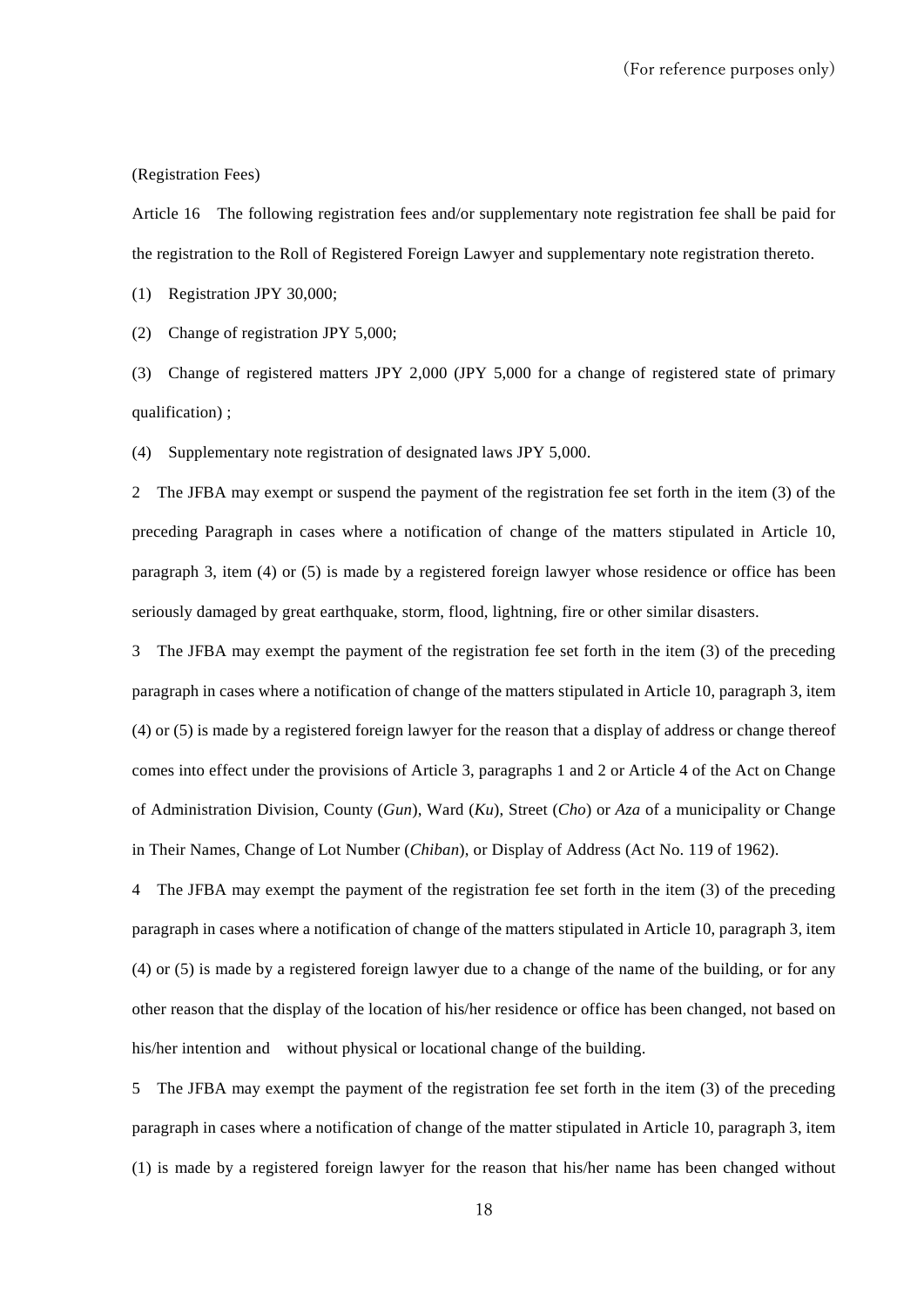his/her intention doe to an official revision of family register pursuant to Article 2, paragraph 1 of the Ministerial Ordinance Partially Amending the Ordinance for Enforcement of the Family Register Act (Ministry of Justice Ordinance No. 51 of 1994).

6 The JFBA may exempt the payment of the registration fee set forth in the item (3) of the preceding paragraph in cases where a notification of change of the matter (including the change in the Name of Duty) stipulated in Article 10, paragraph 4, item (1) is made by a registered foreign lawyer accompanied by a request for a change of registration.

#### (登録等の通知)

第十七条 本会は、外国法事務弁護士名簿に登録したときは、登録番号、登録年月日その他必要 な事項を、本人、所属弁護士会及び法務大臣に通知する。登録の拒絶、登録の取消し、登録換 え、登録換えの拒絶、指定法の付記又は付記の抹消をしたとき、及び第十条第三項第七号から 第十一号までに掲げる事項について変更の届出があったときも、同様とする。

#### (Notice of Registration)

Article 17 The JFBA shall notify the applicant, the bar association to which he/she belongs and the Minister of Justice the registration number, date of registration, and other necessary matters when the JFBA has registered his/her name in the Roll of Registered Foreign Lawyers. The same shall apply to cases where an applicant was refused his/her registration or transfer of registration, or has effected a rescission of registration or change of registration, or where the JFBA has made a supplementary note of designated laws to his/her registration or a cancellation of such a supplementary note, or received a notification of change in the matters stipulated in Article 10, paragraph 3, items (7) through (11).

### (登録等の公告)

第十八条 本会は、外国法事務弁護士名簿の登録、登録換え、登録の取消し、指定法の付記又は 付記の抹消をしたときは、速やかに、官報に公告する。第十条第三項第一号若しくは第七号か ら第十一号までに掲げる事項について変更の届出があったとき、又は職務上の氏名が使用され、 若しくは変更されたときも、同様とする。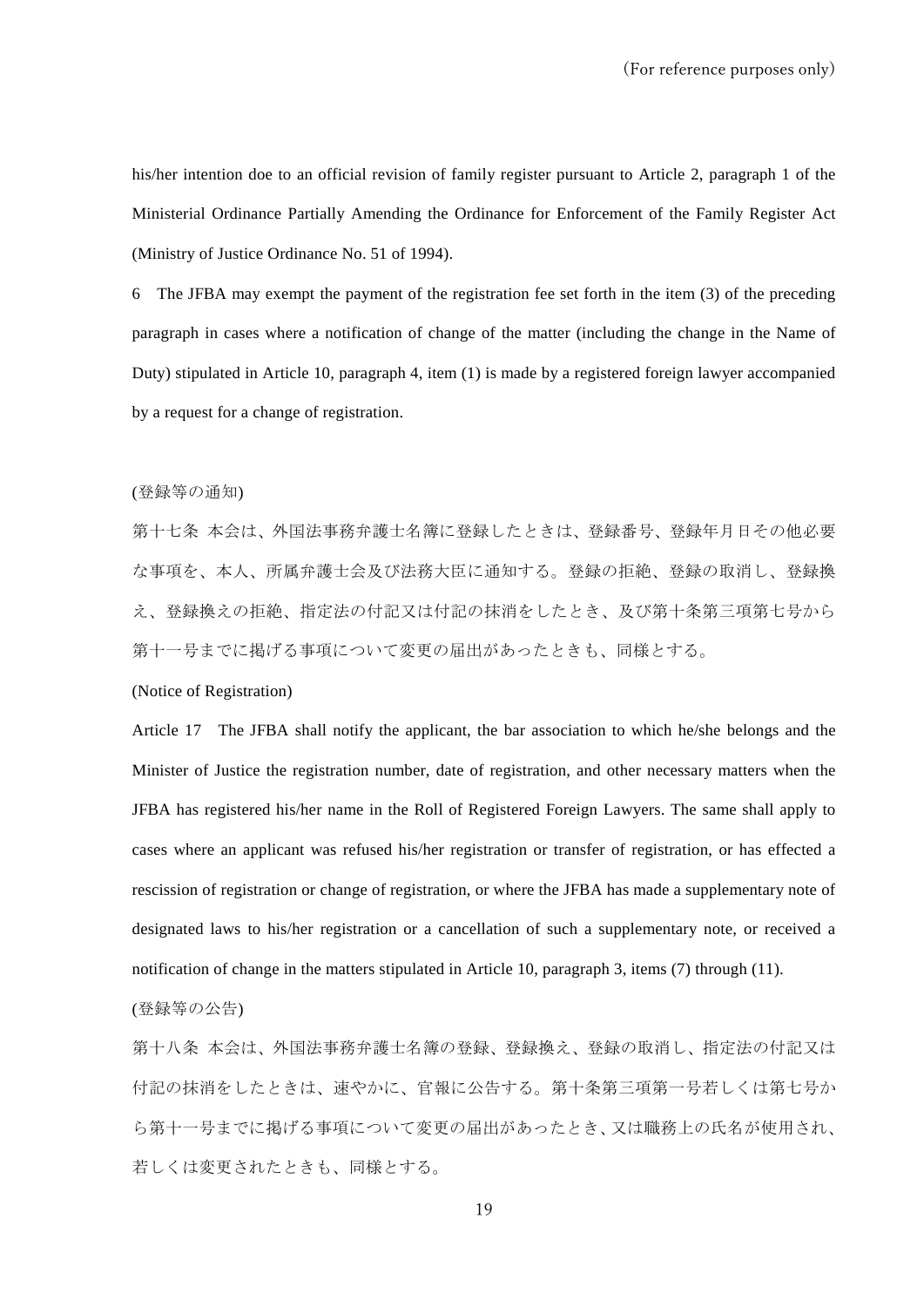(Public Notice of Registration)

Article 18 Upon registration, change of registration, or rescission of registration in the Roll of Registered Foreign Lawyers, or supplementary note registration of designated laws to registration or a cancellation of such a supplementary note registration, the JFBA shall promptly publish the same in the Official Gazette. The same shall apply to cases where notification of a change in the matters stipulated in Article 10, paragraph 3, items (7) through (11) has been made, or where the Name on Duty has been used or changed.

### 第三章 外国法事務弁護士の権利及び義務

### Chapter III Rights and Obligations of Registered Foreign Lawyers

(会則等を守る義務)

第十九条 外国法事務弁護士は、外国法事務弁護士に関する所属弁護士会及び本会の会則、会規 及び規則を守らなければならない。

(Obligation to Observe the Articles of Associations)

Article 19 A registered foreign lawyer shall observe the relevant provisions of Articles of Association, Rules and Regulations of the bar association to which he/she belongs and those of the JFBA.

(事務所の設置等)

第二十条 外国法事務弁護士は、その事務所を所属弁護士会の地域内に設けなければならない。 2 外国法事務弁護士は、いかなる名義をもってしても、二個以上の事務所を設けることができ ない。

3 外国法事務弁護士法人の社員又は使用人である外国法事務弁護士は、個人として業務を受任 して行うときは、その旨を明らかにして行わなければならない。

### (Establishment of Law Office)

Article 20 The law office of registered foreign lawyers shall be established within the district of the bar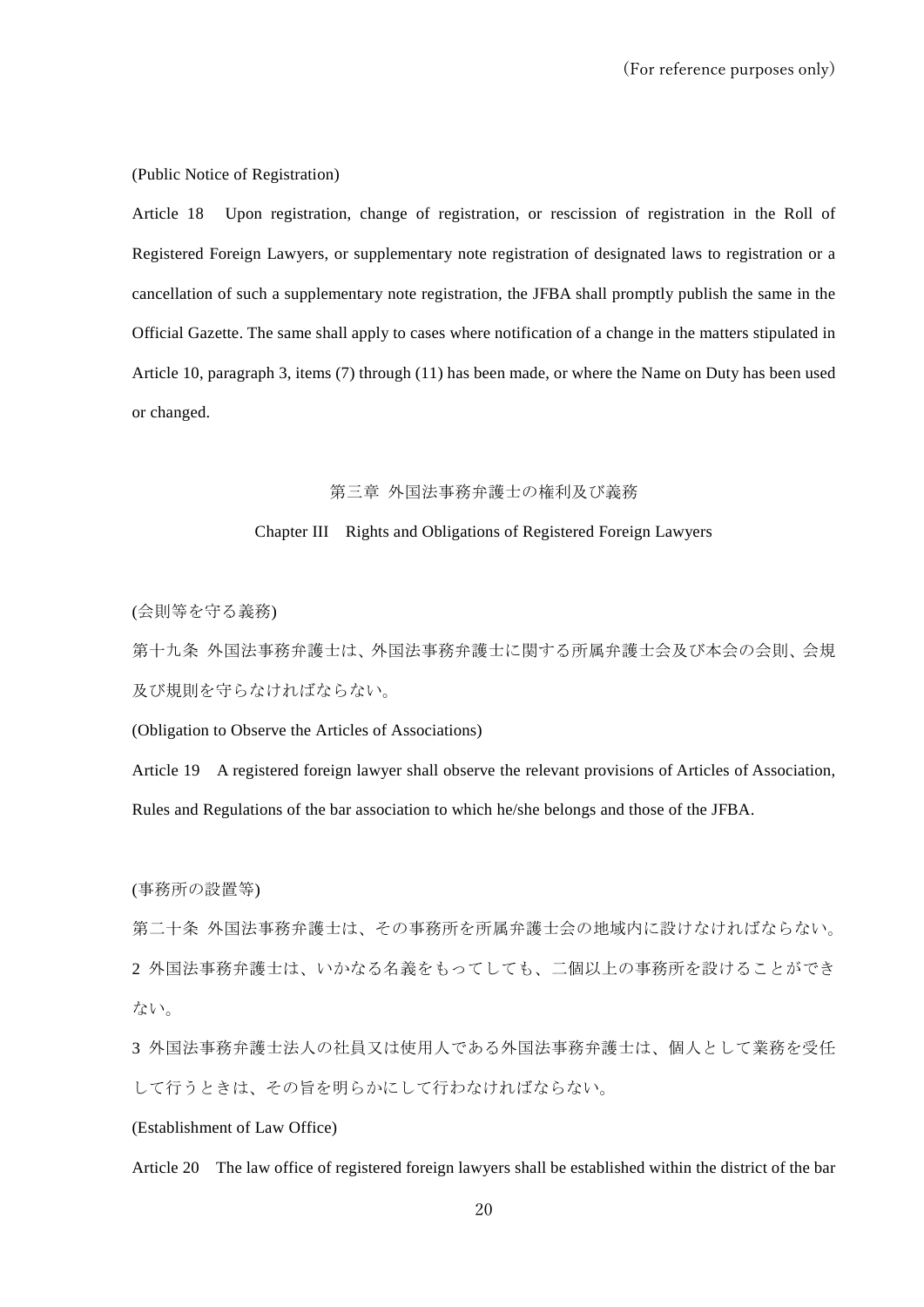association to which he/she belongs.

2 A registered foreign lawyer may not establish two or more law offices in any name.

3 A registered foreign lawyer who is a member or employee of a registered foreign lawyer corporation shall, when carrying out his/her duties as an individual, make it clear to that effect .

第二十一条から第二十七条まで 削除

Article 21 to Article 27 Deleted

(公職兼任の届出)

第二十八条 外国法事務弁護士は、常時勤務を要する報酬ある公職を兼ねるときは、速やかに、 別に会規で定めるところにより所属弁護士会に届け出なければならない。

2 前項の規定による届出をした外国法事務弁護士は、その届出に係る事項に変更を生じたとき、 又は公職を辞めたときは、速やかに、その旨を所属弁護士会に届け出なければならない。

3 前二項に規定するもののほか、届出に関し必要な事項は、別に会規で定める。

(Notification of Concurrent Holding of Public Offices)

Article 28 A registered foreign lawyer shall, when he/she concurrently holds a public office requiring full-time service with compensation, promptly notify the bar association to which he/she belongs in accordance with the provisions separately prescribed in the Rules.

2 A registered foreign lawyer who has given a notification pursuant to the preceding paragraph shall, when there has been a change to the matters pertaining to said notification or when he/she has resigned from public office, promptly notify the bar association to which he/she belongs to that effect.

3 In addition to what is prescribed in the preceding two paragraphs, necessary matters concerning such notifications shall be separately prescribed in the Rules.

(営利業務の届出)

第二十八条の二 特別措置法第五十条第一項において準用する法第三十条第一項及び第三項の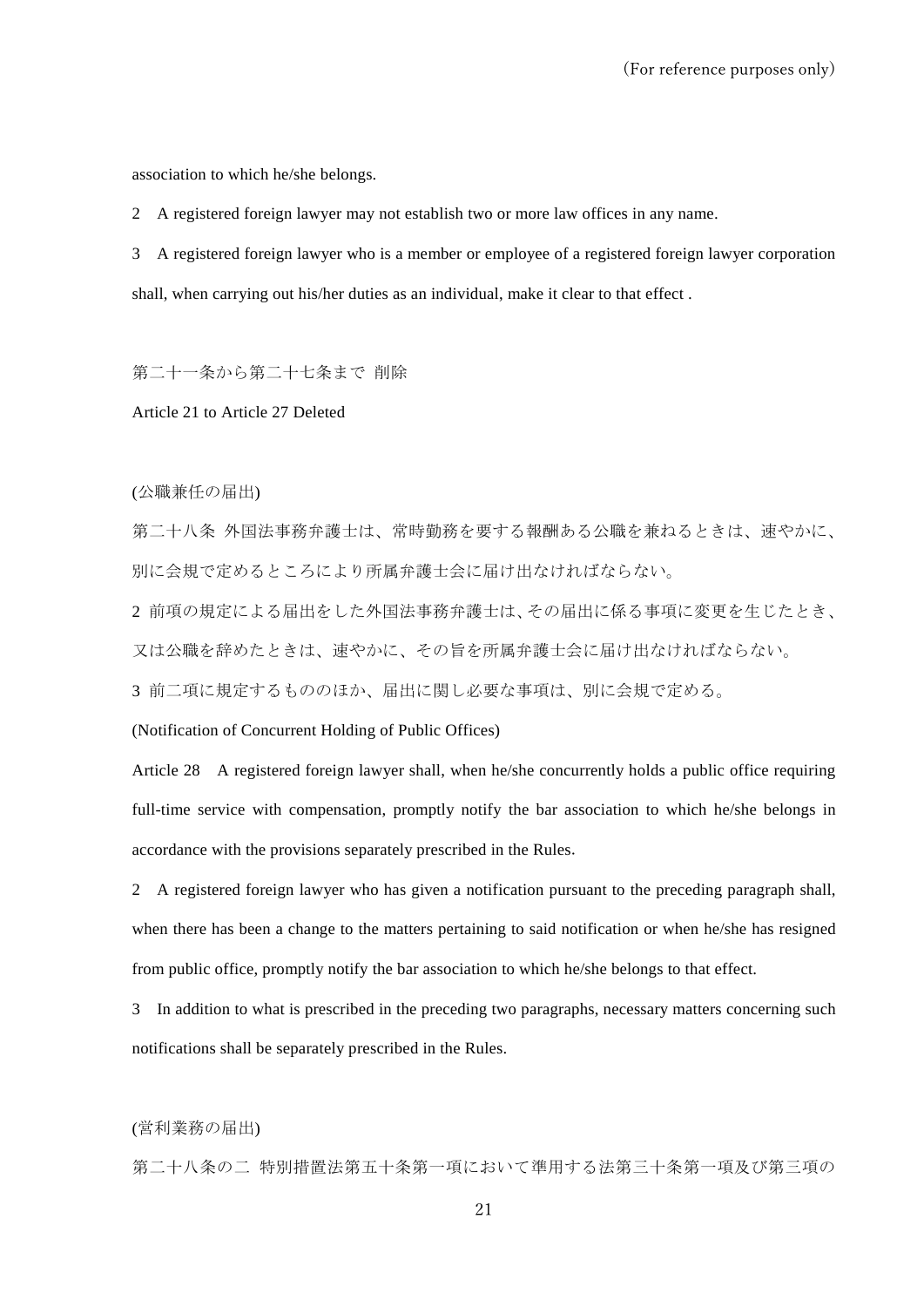規定による営利業務の届出並びに同条第二項及び第四項の営利業務従事外国法事務弁護士名簿 に関し必要な事項は、別に会規で定める。

(Notification of Profit-Making Business)

Article 28-2 The matters concerning the notification of profit-making business under Article 30, paragraphs 1 and 3 of the Act and the Roll of Registered foreign lawyers Engaged in Profit-Making Business set forth in paragraphs 2 and 4 of the said Article, as applied *mutatis mutandis* pursuant to Article 50, paragraph 1 of Special Measures Acts, shall be separately prescribed in the Rules.

(業務の広告等)

第二十九条 外国法事務弁護士は、自己の業務について広告をすることができる。ただし、本会 の定めに反する場合は、この限りでない。

2 前項の広告に関し必要な事項は、別に会規で定める。

3 本会及び弁護士会は、外国法事務弁護士の使命及び業務の内容を国民に対し広く知らせると ともに、国民が外国法事務弁護士を活用するため、外国法事務弁護士の報酬その他の情報の提 供に努めなければならない。

(Advertisement of Practices)

Article 29 A registered foreign lawyer may advertise his/her own practice; provided, however, that this shall not apply in cases where the advertisement is contrary to Rules of the JFBA.

2 Necessary matters concerning the advertisement set forth in the preceding paragraph shall be separately prescribed in the Rules.

3 The JFBA and bar associations shall make efforts to widely and correctly inform the public of registered foreign lawyers' mission and services, and to provide information on legal fees and other information in order for the public to retain registered foreign lawyers.

(外国法事務弁護士の報酬)

第三十条 外国法事務弁護士の報酬は、適正かつ妥当でなければならない。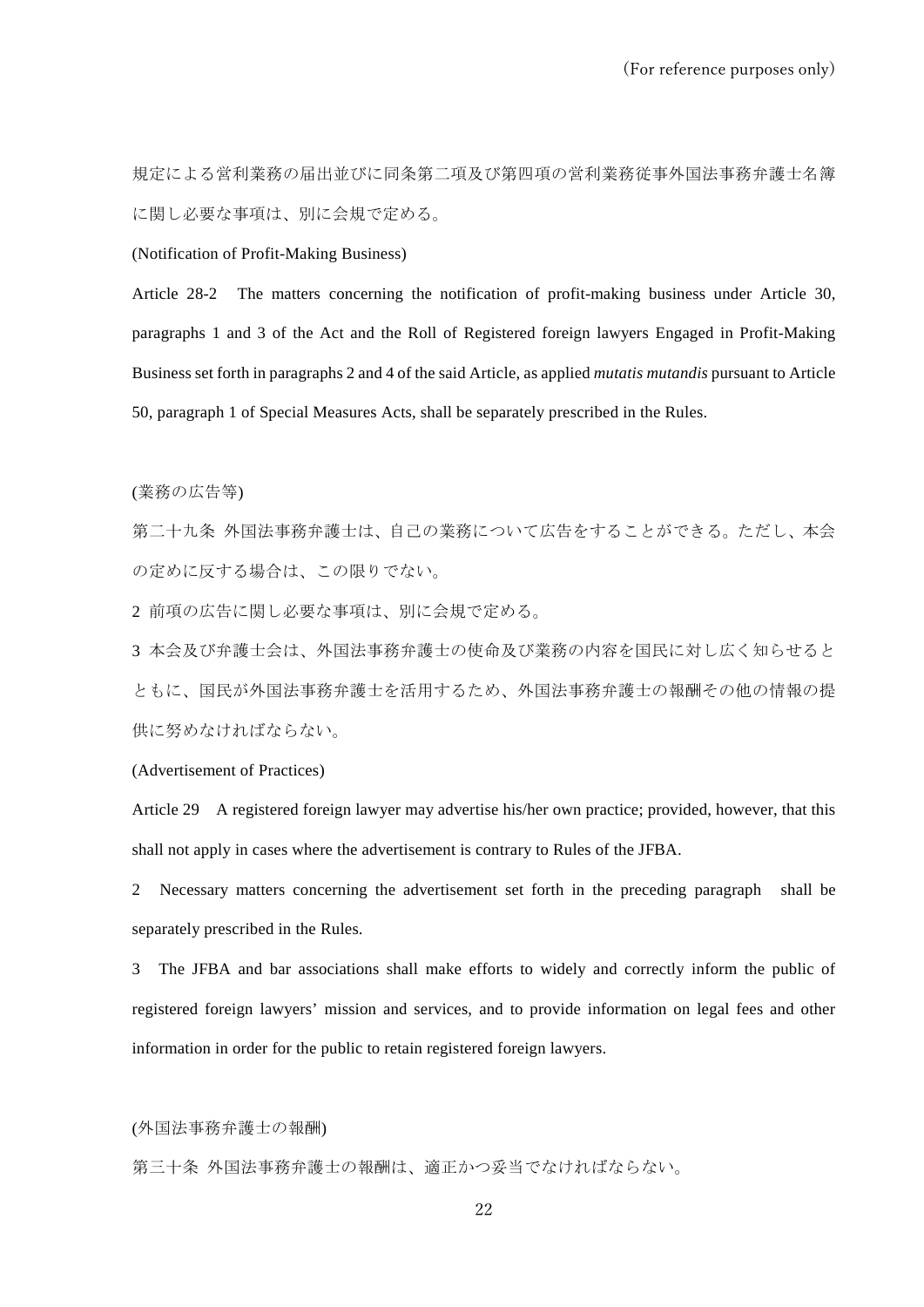2 外国法事務弁護士の報酬に関し必要な事項は、別に会規で定める。

(Fees of Registered Foreign Lawyers)

Article 30 The fees of registered foreign lawyers shall be appropriate and valid.

2 Necessary matters concerning the fees of registered foreign lawyers shall be separately prescribed in the Rules.

#### (原資格国法等の表示)

第三十一条 特別措置法第四十六条第一項に規定する原資格国法及び指定法を表示する標識の 掲示並びに同条第二項に規定する原資格国法及び指定法の表示に関し必要な事項は、別に会規 で定める。特別措置法第四十七条第一項に規定する原資格国における外国弁護士の名称の表示 に関し必要な事項も、同様とする。

(Indication of Laws of the State of Primary Qualification)

Article 31 Necessary matters concerning the display of a sign indicating the laws of the state of primary qualification and designated laws prescribed in Article 46, paragraph 1 of the Special Measures Act and the indication of the laws of the state of primary qualification and of designated laws prescribed in paragraph 2 of the same Article shall be separately prescribed in the Rules. The same shall apply to necessary matters concerning indication of title of foreign lawyer in his/her state of primary qualification prescribed in Article 47, paragraph 1 of the Special Measures Act.

(所属事業体の名称の使用)

第三十二条 外国法事務弁護士は、特別措置法第四十七条第二項の規定により業務を行うに際し て自己の氏名又は事務所の名称に付加して所属事業体の名称を用いるときは、次の各号のいず れかの事項を誓約する書面を添えて、所属弁護士会及び本会に届け出なければならない。

一 本邦において当該所属事業体の名称を用いている他の外国法事務弁護士又は外国法事務 弁護士法人がいないこと。

二 既に当該所属事業体の名称を用いている他の外国法事務弁護士又は外国法事務弁護士法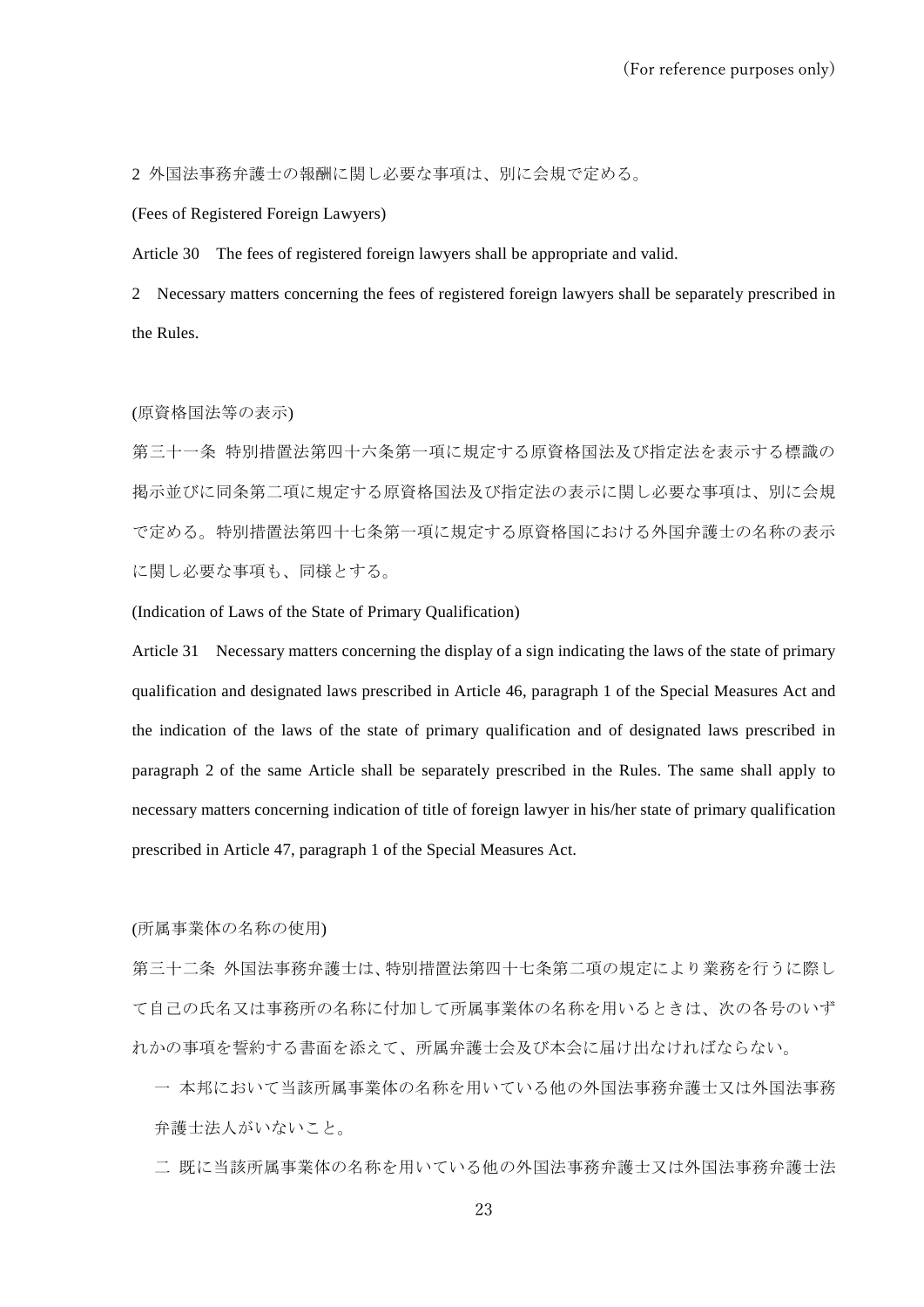人と事務所を共にすること。

2 所属事業体の名称の表示に関し必要な事項は、別に会規で定める。

(Use of the name of the business entity)

Article 32 If a registered foreign lawyer, in practicing, uses the name of the business entity to which he/she belongs appended to his/her name or the name of his/her office pursuant to Article 47, paragraph 2 of the Special Measures Act, he/she shall notify the bar association to which he/she belongs and the JFBA with a document pledging any of the following items:

(1) That there is no other registered foreign lawyers or registered foreign lawyer corporation in Japan who uses the name of the said business entity to which to which he/she belongs.

(2) That he/she shares the business office with another registered foreign lawyer or registered foreign lawyer corporation which has already used the name of the said business entity to which he/she belongs.

2 Necessary matters concerning the display of the names of the business entities to which foreign registered lawyers belong shall be separately prescribed by the Rules.

(共同事務所における事務所の名称等)

第三十三条 外国法事務弁護士が、他の外国法事務弁護士、外国法事務弁護士法人、弁護士又は 弁護士法人と事務所を共にするときの事務所の名称並びにその届出及び表示については、別に 会規で定める。

(Name of business office in Joint business office)

Article 33 The name of office and the notification and display thereof when a registered foreign lawyer share a business office with another registered foreign lawyer, registered foreign lawyer corporation, attorney or legal professional corporation shall be separately prescribed in the Rules.

(在留期間の起算日)

第三十四条 特別措置法第四十八条第一項に規定する一年の期間の起算日は、当該外国法事務弁 護士が外国法事務弁護士名簿に登録された日とする。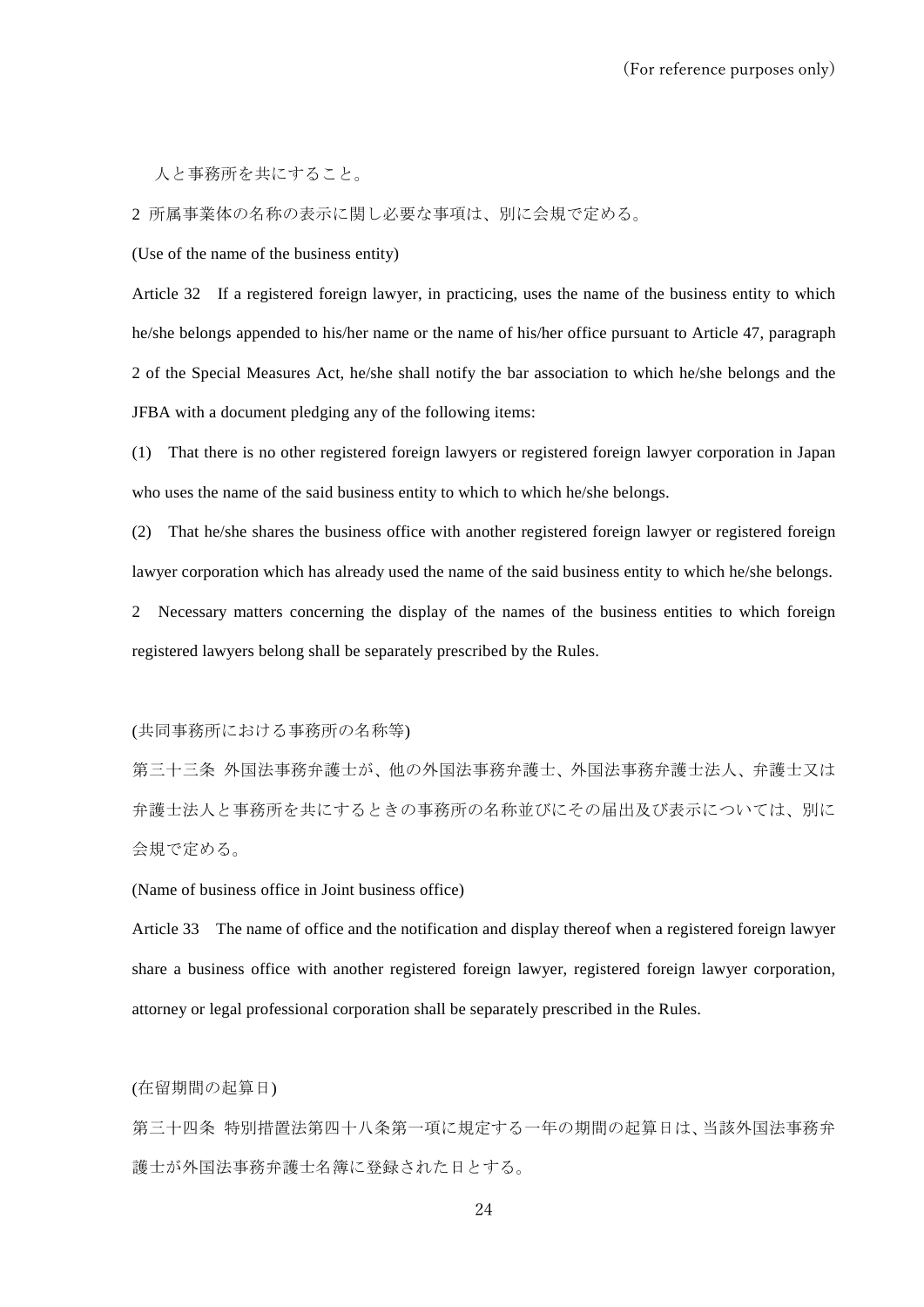(Initial Date of period of Stay)

Article 34 The one-year period for each registered foreign lawyer set out in the Article 48, paragraph 1of the Special Measures Act shall start from the date on which the relevant registered foreign lawyer was registered to the Roll of Registered Foreign Lawyers.

(記章等の携帯)

第三十五条 外国法事務弁護士は、その業務を行う場合には、本会の制定した記章を携帯しなけ ればならない。

ただし、本会の発行した身分証明書の携帯をもってこれに代えることができる。2 記章及び身 分証明書に関し必要な事項は、規則で定める。

(Carrying Lapel Pin)

Article 35 A registered foreign lawyer shall carry the lapel pin adopted by the JFBA when performing his/her duties; provided, however, that this may be replaced by carrying an identification card issued by the JFBA.

2 Necessary matters for lapel pin and identification card shall be specified in the regulations.

(総会の議決権等)

第三十六条 外国法事務弁護士は、所属弁護士会又は本会が次に掲げる議案を審議する総会を招 集したときは、当該総会に出席し、当該議案について意見を述べ、及び議決権を行使すること ができる。

一 特別措置法第二十二条各号に掲げる事項についての弁護士会の会則又は会規の制定又は 改廃に関する議案

二 特別措置法第二十三条各号に掲げる事項についての本会の会則又は会規の制定又は改廃 に関する議案

三 第六十六条の特別会費に関する議案

2 外国法事務弁護士は、本会の総会が決算又は予算の議案の審議に関する場合には、その総会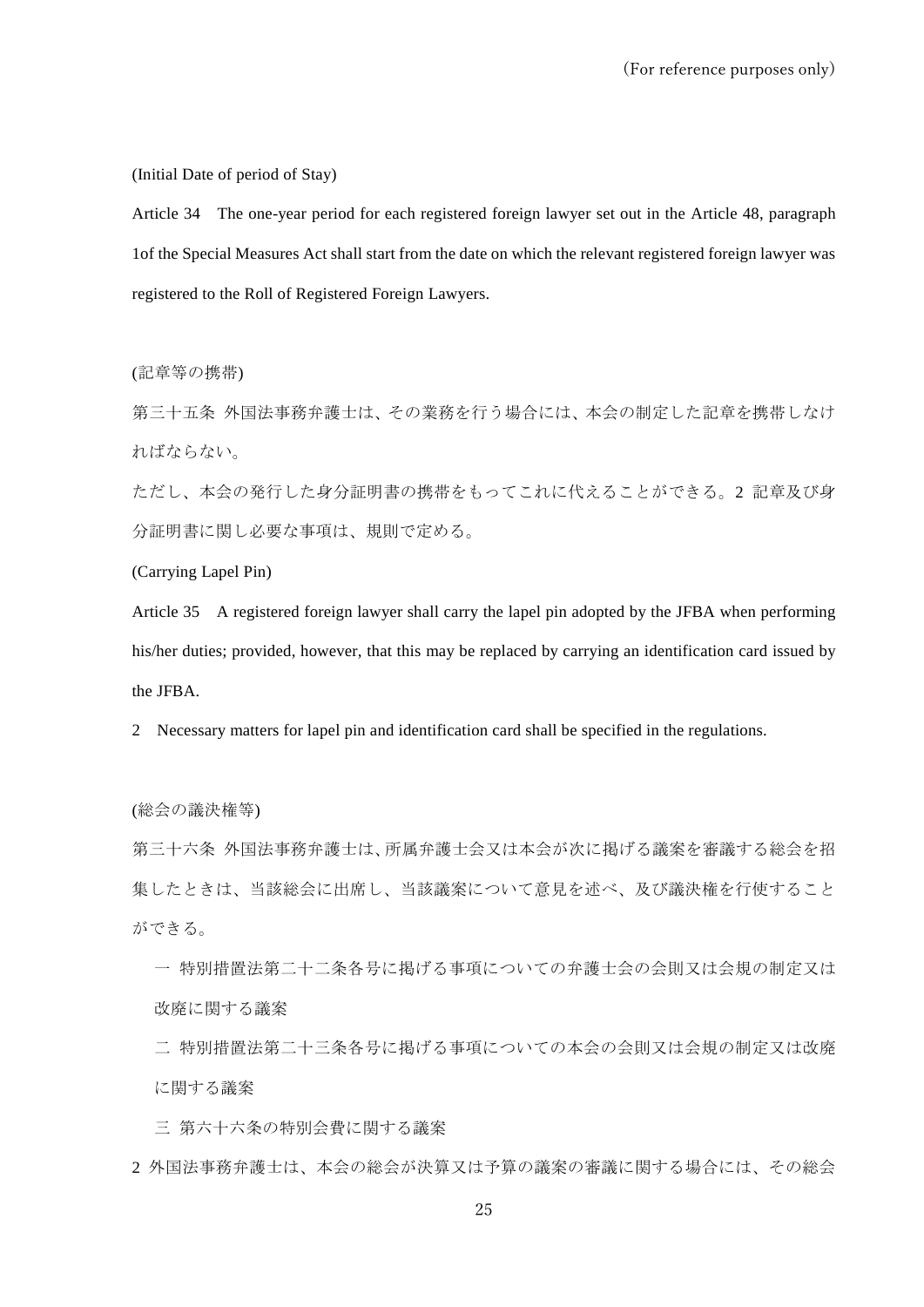に出席して、議案のうち直接外国法事務弁護士に関する事項について意見を述べることができ る。

3 外国法事務弁護士は、前二項に規定する議案以外のものについて本会の総会の議事を傍聴す ることができる。

4 第一項の規定により、外国法事務弁護士が本会の総会において議決権を行使する場合の議決 は、法律、会則又はこの会規に別段の定めがある場合を除いては、出席した弁護士会及び弁護 士並びに外国法事務弁護士の議決権総数の過半数で決する。可否同数のときは、議長の決する ところによる。

(Voting Rights at General Meetings)

Article 36 In cases where the bar association to which a registered foreign lawyer belongs to or the JFBA calls a General Meeting to deliberate on the following matters, he/she may attend such meeting, express his/her opinions and participate in the voting:

(1) A bill establishing, modifying or abolishing provisions of the Articles of Association or the Rules of the bar association concerning the items specified in Article 22 of the Special Measures Act;

(2) A bill establishing, modifying or abolishing provisions of the Articles of Association or the Rules of the JFBA concerning the items specified in Article 23 of the Special Measures Act;

(3) A bill concerning extraordinary membership dues stipulated in Article 66.

2 In cases where a General Meeting is called to deliberate on the approval of accounts and resolution of budget, a registered foreign lawyer may attend such meeting and express his/her opinion on matters having a direct effect on them.

3 In cases where a General Meeting is called to deliberate on matters other than those specified in the preceding two paragraphs, a registered foreign lawyer may observe the proceedings and resolutions on such matters.

4 When a registered foreign lawyer is entitled to vote at the General Meeting of the JFBA under paragraph 1 of this Article, unless otherwise prescribed by laws, the Articles of Association, or these Basic Rules, a resolution shall be adopted by the majority of the total number of votes cast by the member bar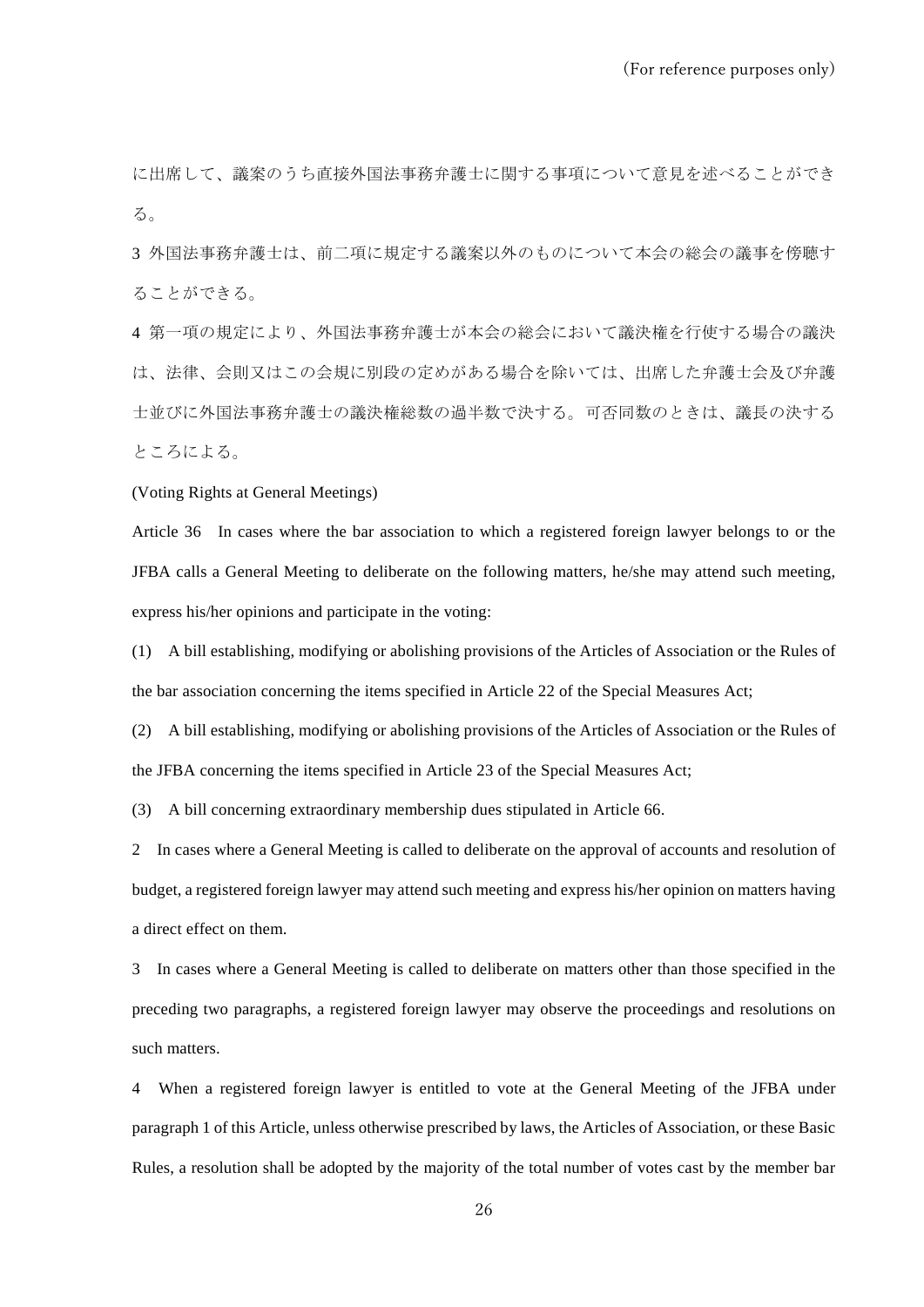associations, practicing attorneys, and registered foreign lawyers in attendance. In case of a tie, the chairperson shall decide.

### (総会の通知)

第三十七条 本会の総会に関する外国法事務弁護士に対する通知は、会議の日時、場所及び目的 たる事項を示して、会日の二十日前までに発しなければならない。 ただし、緊急を要する場 合には、その期間を短縮することができる。

(Notice of General Meeting)

Article 37 A notice to call a General Meeting of the JFBA shall be given to a registered foreign lawyer no later than twenty days prior to the date of the General Meeting. Such notice shall indicate the date, time, place, and purposes of the General Meeting; provided, however, that the period of notice may be shortened in the case of emergency.

(議決権及びその代理行使)

第三十八条 外国法事務弁護士が第三十六条第一項の規定により行使することができる議決権 は、一人につき一個とする。

2 外国法事務弁護士は、代理人によって、議決権を行使することができる。

この場合においては、所属弁護士会の会長の認証を受けた代理権を証する書面を、会日の三日 前の日の午後五時までに本会に提出しなければならない。

3 前項の代理人は、本人と同じ弁護士会に所属する弁護士又は外国法事務弁護士に限り、かつ、 一人で五十人を超える外国法事務弁護士(弁護士が併せて弁護士を代理しようとする場合にあ っては、弁護士及び外国法事務弁護士)を代理することができない。

(Voting Rights and Proxy Voting)

Article 38 The number of votes prescribed under Article 36, paragraph 1 hereof shall be one vote for each registered foreign lawyer.

2 The registered foreign lawyer may vote by proxy. In such cases, a document evidencing the authority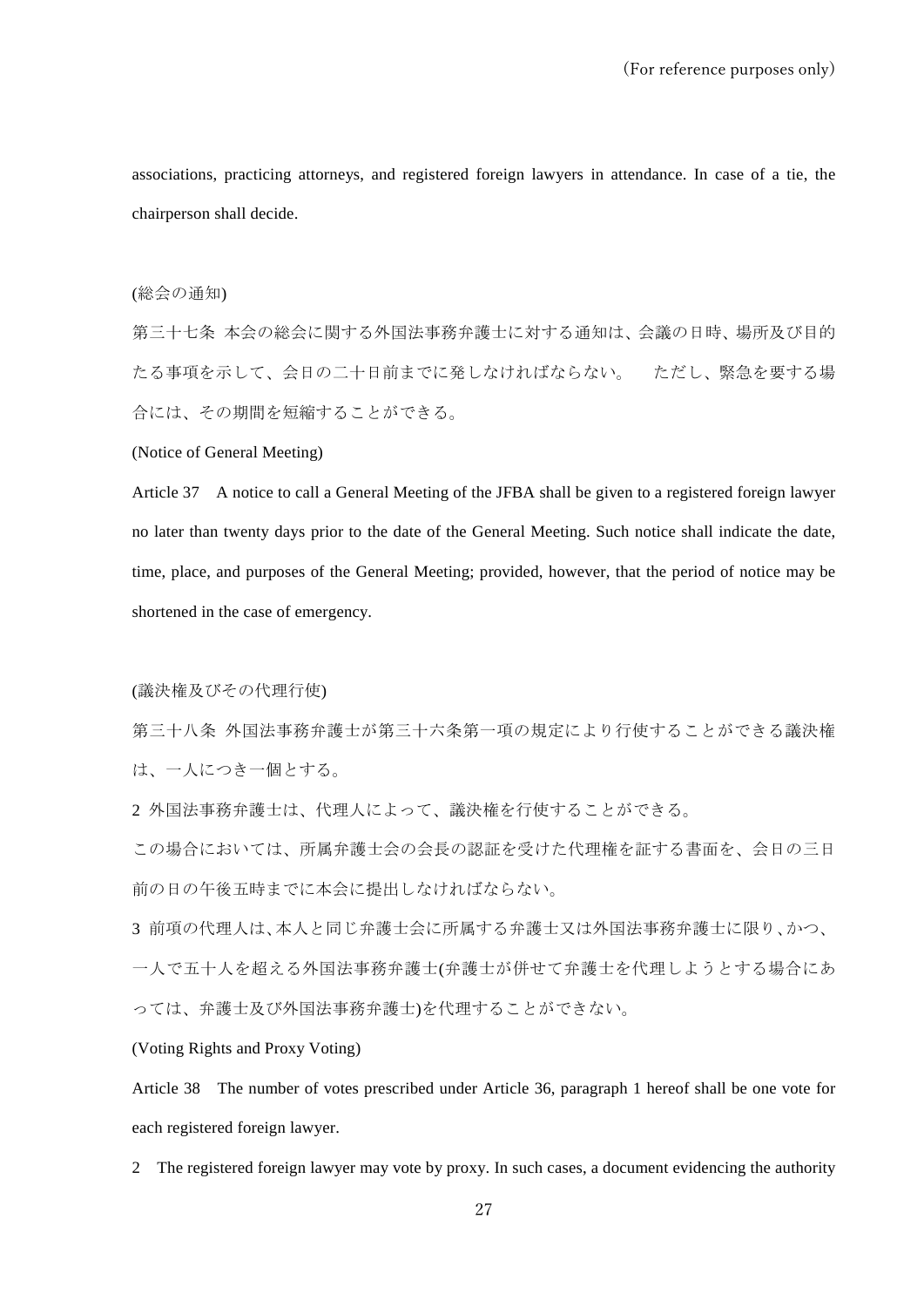of proxy shall be submitted to the JFBA no later than five in the afternoon of the date which is three days prior to the date of the General Meeting.

3 The proxy set forth in the preceding paragraph shall be a member attorney or a registered foreign lawyer of the same bar association, and the proxy may not represent more than fifty registered foreign lawyers (in case where an attorney is to act as proxy of other attorney, he/her shall not represent more than fifty attorneys and registered foreign lawyers in aggregate).

(選挙権及び被選挙権)

第三十九条 外国法事務弁護士は、本会の役員の選挙権及び被選挙権を有しない。

(Election of Officers)

Article 39 A registered foreign lawyer shall not be entitled to vote nor to be voted in the election of the officers of the JFBA.

(出版物の配付)

第四十条 外国法事務弁護士は、本会の発行する出版物の配付を受けることができる。

(Distribution of Publications)

Article 40 A registered foreign lawyer is entitled to receive any publications of the JFBA.

(研修)

第四十一条 外国法事務弁護士は、本会の行う研修に参加することができる。

(Training)

Article 41 A registered foreign lawyer is entitled to participate in the training programs provided by the JFBA.

第三章の二 外国法事務弁護士法人

Chapter III-2 Registered Foreign Lawyer Corporations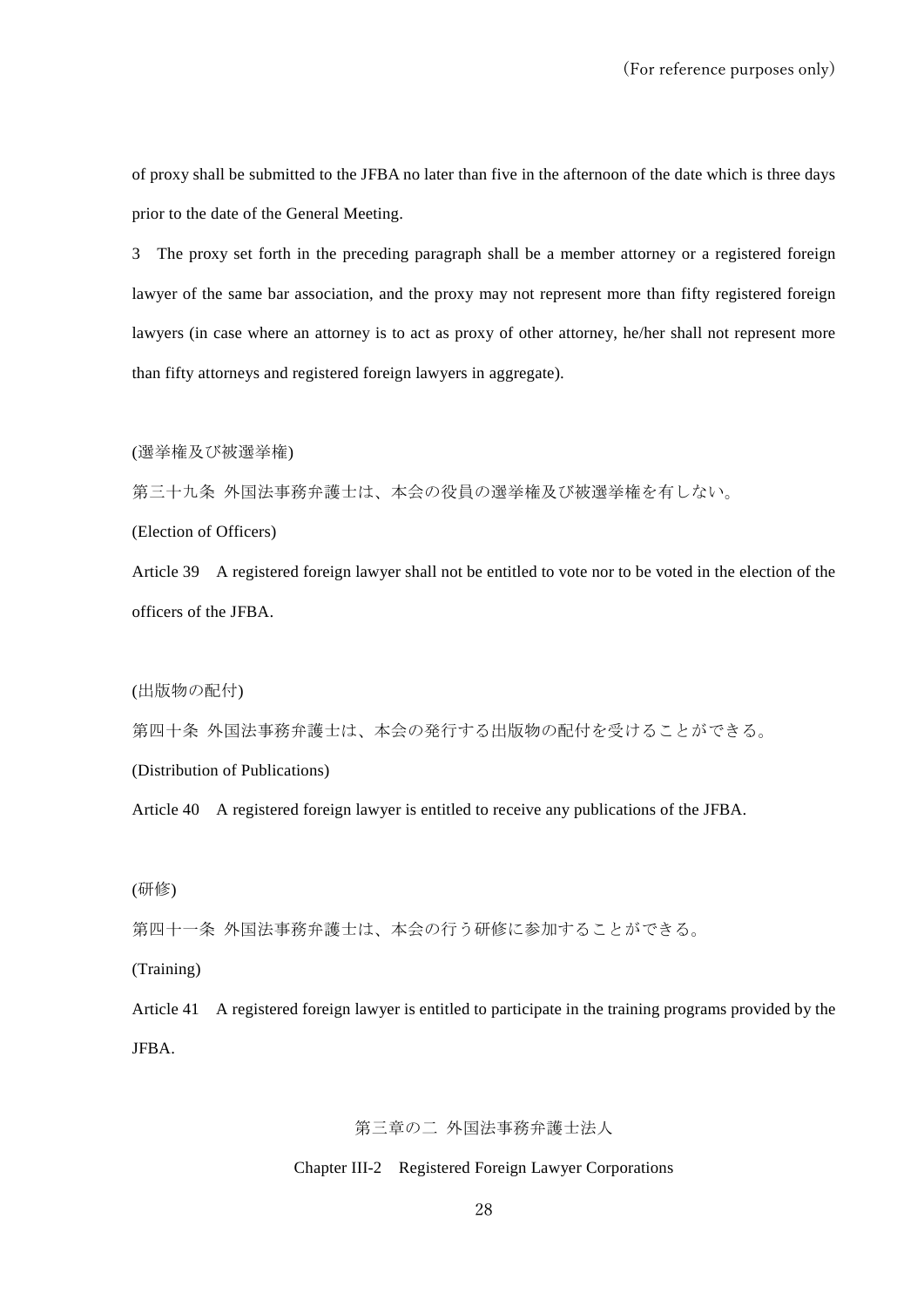(外国法事務弁護士法人)

第四十一条の二 この規程に規定するもののほか、外国法事務弁護士法人に関する事項は、別に 会規で定める。

(Registered Foreign Lawyer Corporations)

Article 41-2 Matters concerning registered foreign lawyer corporations other than those set forth in these Basic Rules shall be separately prescribed by the Rules.

### 第四章 外国法事務弁護士登録審査会

#### Chapter IV Registered Foreign Lawyers Registration Screening Board

(外国法事務弁護士登録審査会の任務)

第四十二条 外国法事務弁護士登録審査会(以下「登録審査会」という。)は、本会の請求により、 外国法事務弁護士の登録請求、登録換え請求、特別措置法第二十九条の規定による登録の取消 しの請求及び同法第三十条第二項の規定による登録の取消しに関して、必要な審査を行うこと を任務とする。

(Mission of Registered Foreign Lawyers Registration Screening Board)

Article 42 The missions of the Registered Foreign Lawyers Registration Screening Board (hereinafter referred to as the "Registration Screening Board") are, subject to the request from the JFBA, to conduct necessary examination in cases where the request is made for the registration or change of registration of a registered foreign lawyer, the request for rescission of registration pursuant to the provisions of Article 29 of the Special Measures Act, and rescission of registration pursuant to the provisions of Article 30, paragraph 2 of the same Act.

(登録審査会の組織)

第四十三条 登録審査会は、会長及び委員十三人をもって組織する。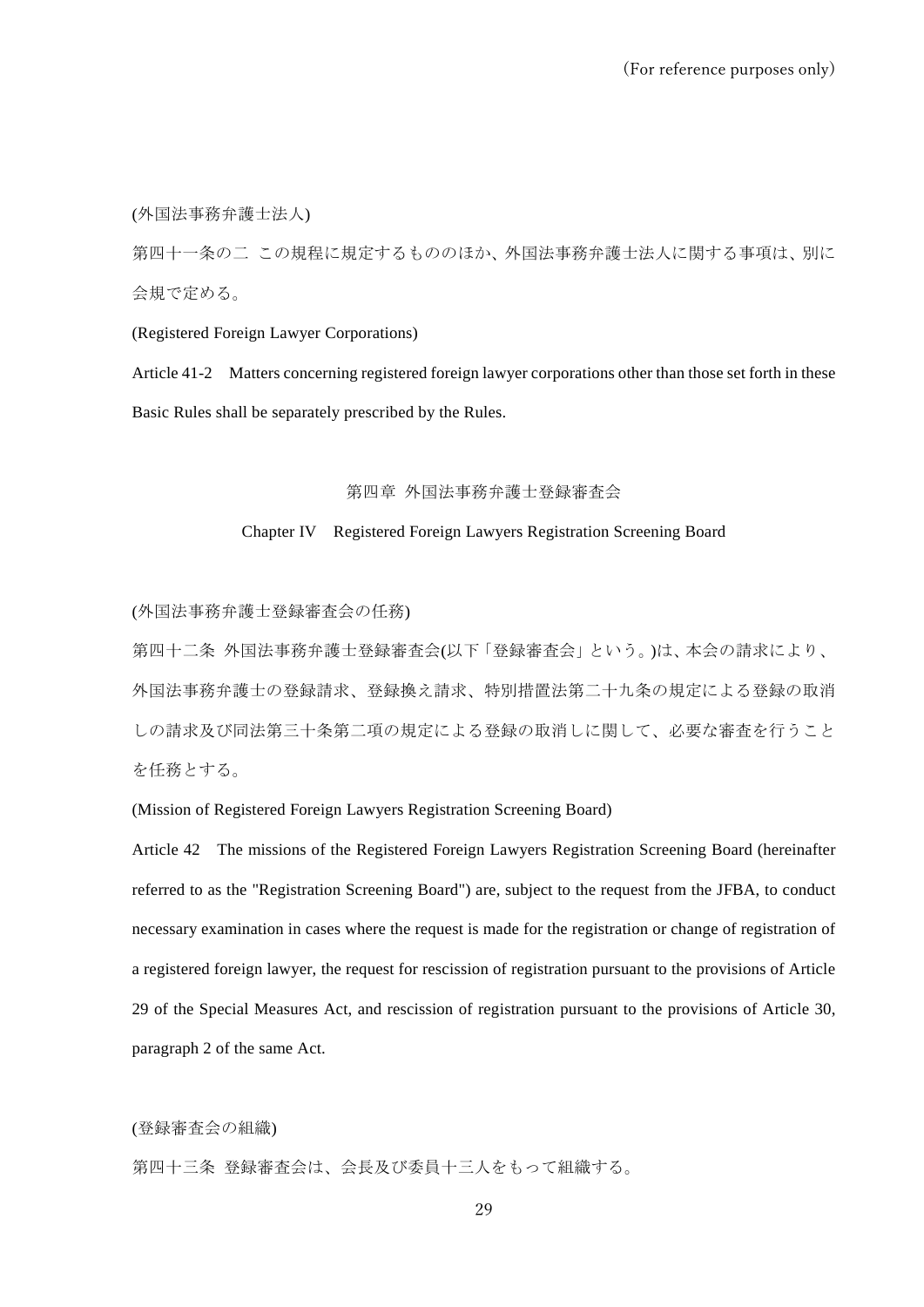2 会長は、本会の会長が指名する本会の副会長をもって充てる。

3 会長が本会の副会長を退任したとき、又は会長が欠けたときは、本会の会長は、直ちに会長 を指名しなければならない。

4 会長に事故があるときは、本会の副会長が会長の職務を行うものとし、会長の職務を行う順 位は、あらかじめ本会の会長が指定した順序により、その指定がないときはその弁護士名簿の 登録番号の順序による。

前項の規定により会長が指名されるまでの間についても、同様とする。

5 委員のうち、八人は弁護士の中から、三人は裁判官、検察官及び学識経験者の中から一人ず つ、二人は政府職員の中から本会の会長が委嘱する。

ただし、裁判官、検察官又は政府職員である委員の委嘱は最高裁判所、検事総長又は法務大臣 の推薦に基づき、その他の委員の委嘱は理事会の決議に基づかなければならない。

6 委員の任期は、二年とする。

ただし、補欠の委員の任期は、前任者の残存期間とする。

7 登録審査会に、委員と同数の予備委員を置く。

8 第五項及び第六項の規定は、予備委員について準用する。

(Organization of the Registration Screening Board)

Article 43 The Registration Screening Board shall be composed of the president and other thirteen members.

2 The president shall be designated by the President of the JFBA from among Vice-Presidents of the JFBA.

3 In the event that the president resigns or retires from his/her post as a Vice-President of the JFBA, or in the event that the post of the president is vacated, the President of the JFBA shall immediately designate a new president.

4 A Vice-President of the JFBA shall act as the president in the event the president is unable to perform his/her duties. The acting Vice-President as the president shall be determined by the order designated by the President of the JFBA in advance, and in the absence of such designation, then by the order of the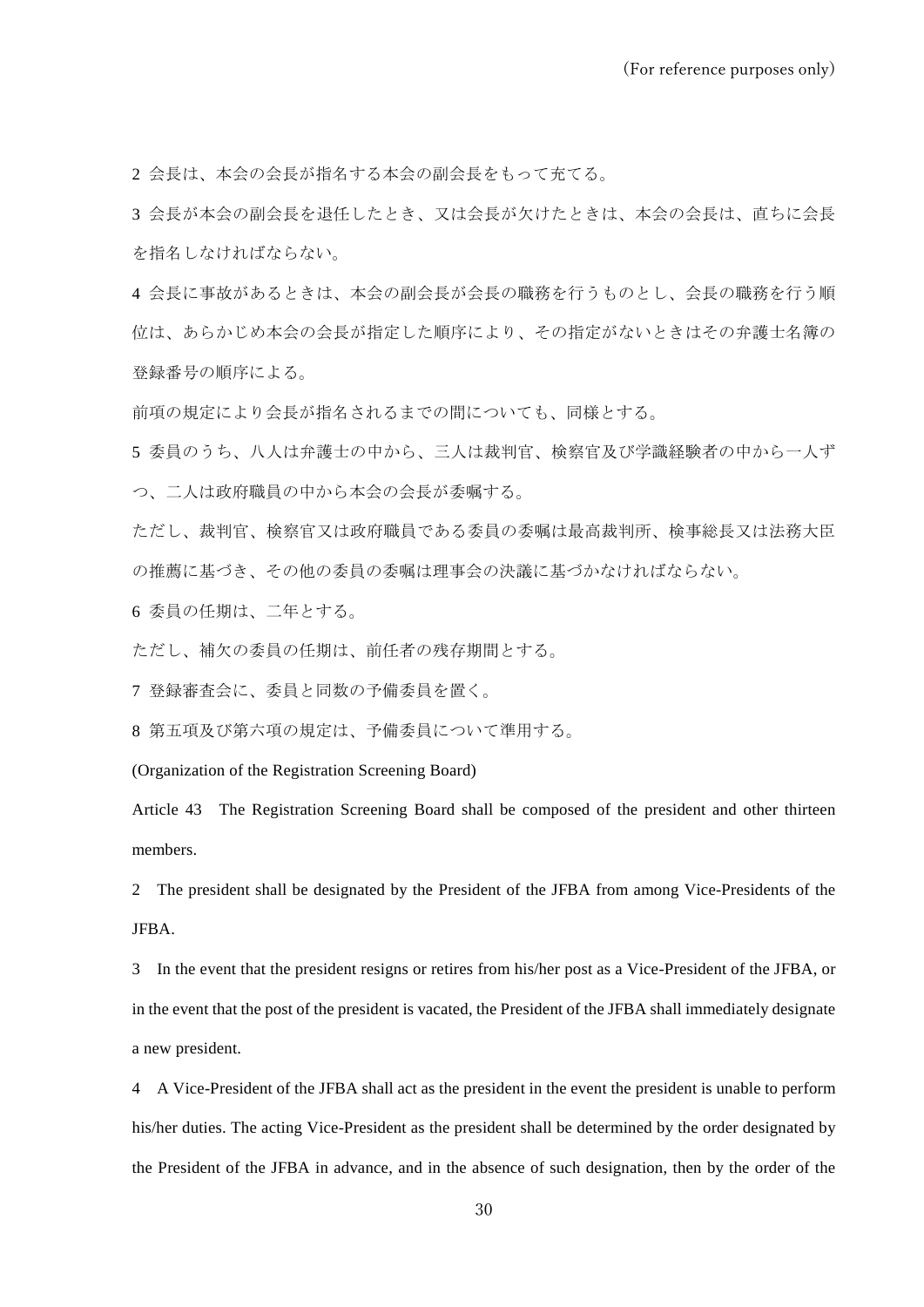registration numbers as attorneys.The same shall apply until such time as a new president is designated as provided for in the preceding paragraph.

5 The President of the JFBA shall commission eight members from among attorneys, three of each respectively from among judges, public prosecutors and academic experts, and two from among government officials; provided, however, that the members who are a judge, public prosecutor and government officials shall be commissioned based on the recommendation of the Supreme Court, the Prosecutor General or the Minister of Justice, respectively, and the other members, on the resolution of the Board of Governors.

6 The term of office of members shall be two years; provided, however, that the term of office of a substitute member shall be the remaining term of office of his/her predecessor.

7 The Registration Screening Board shall have the same number of reserve members.

8 Paragraphs 5 and 6 shall apply *mutatis mutandis* to reserve members.

(登録審査会の議事)

第四十四条 登録審査会は、会長及び委員七人以上の出席がなければ、会議を開き、議決をする ことができない。

2 登録審査会の議事は、出席した委員の過半数で決し、可否同数のときは、会長の決するとこ ろによる。

(Proceedings of the Registration Screening Board)

Article 44 The Registration Screening Board may not hold a meeting or adopt a resolution unless the president and seven or more members are present.

2 The resolution of the Registration Screening Board shall be adopted by a majority of the members present, and in the case of a tie, the president shall have a casting vote.

(登録審査会の審査期間)

第四十五条 登録審査会は、登録又は登録換えの請求があった日から起算して五か月以内に、当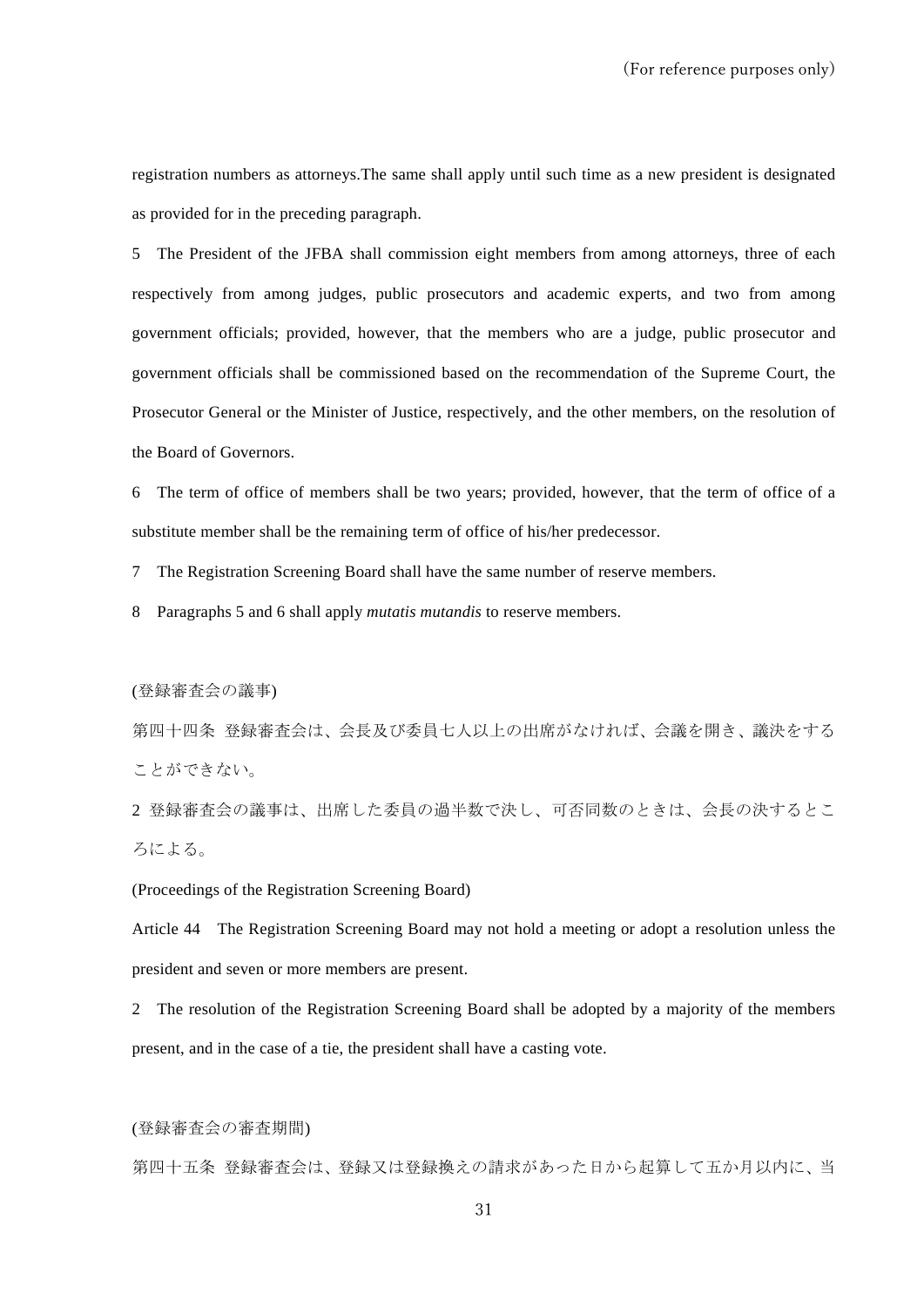該請求につき許否の決定をしなければならない。ただし、調査の必要その他正当な事由のある ときは、この限りでない。

(Screening Period of the Registration Screening Board)

Article 45 The Registration Screening Board shall make a decision of approval or refusal on a request for registration or change of registration within five month from the day of the request, unless there arises necessity for investigation or other justifiable grounds for the failings.

(登録審査会の調査員)

第四十六条 登録審査会に、調査員若干人を置くことができる。

2 調査員は、会長の命を受けて、登録審査会が審査する事案について必要な調査を行う。

(Investigators of the Registration Screening Board)

Article 46 The Registration Screening Board may have one or more investigators.

2 An investigator shall, subject to the orders from the president, conduct necessary investigations with respect to cases under examination by the Registration Screening Board.

(登録審査会の手続)

第四十七条 この章に規定するもののほか、登録審査会の審査に関し必要な事項は、別に会規で 定める。

(Procedure of the Registration Screening Board)

Article 47 In addition to what is prescribed in this Chapter, matters required for the examination of the Registration Screening Board shall be separately prescribed by the Rules.

第五章 外国法事務弁護士懲戒委員会及び外国法事務弁護士綱紀委員会等

Chapter V Registered Foreign Lawyers Disciplinary Actions Committee and Registered Foreign Lawyers Discipline Enforcement Committee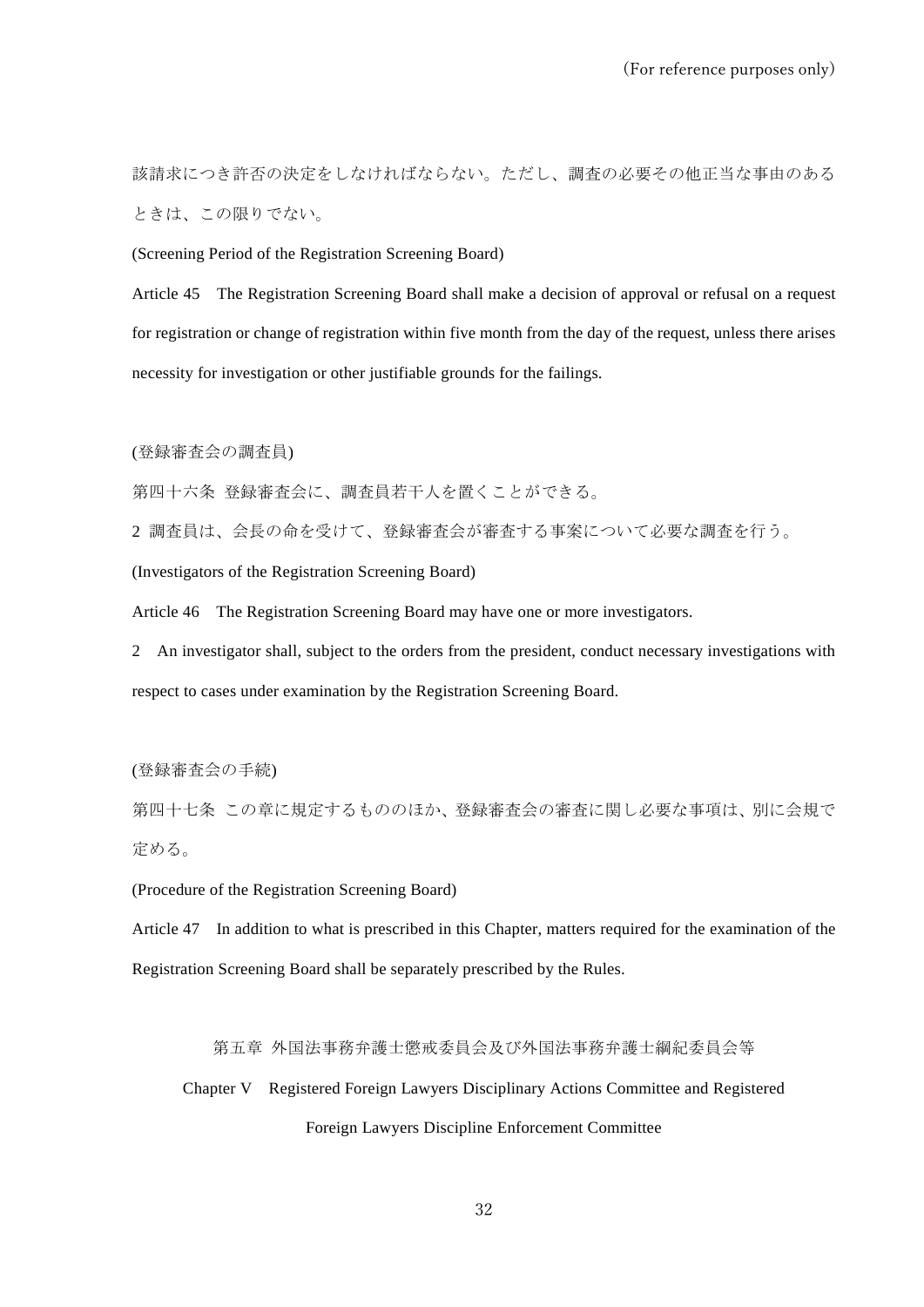(外国法事務弁護士懲戒委員会の任務)

第四十八条 外国法事務弁護士懲戒委員会は、本会の求めにより、外国法事務弁護士及び外国法 事務弁護士法人の懲戒に関して必要な審査を行うことを任務とする。

(Mission of Registered Foreign Lawyers Disciplinary Actions Committee)

Article 48 The mission of the Registered Foreign Lawyers Disciplinary Actions Committee is, subject to the request of the JFBA, to conduct necessary examinations concerning the disciplinary action to be taken against registered foreign lawyers and registered foreign lawyer corporations.

(外国法事務弁護士懲戒委員会の組織)

第四十九条 外国法事務弁護士懲戒委員会は、委員十五人をもって組織する。

2 委員のうち、八人は弁護士の中から、六人は裁判官、検察官及び政府職員の中からそれぞれ 二人ずつ、一人は学識経験者の中から本会の会長が委嘱する。ただし、裁判官、検察官又は政 府職員である委員の委嘱は最高裁判所、検事総長又は法務大臣の推薦に基づき、その他の委員 の委嘱は理事会の決議に基づかなければならない。

3 第四十三条第六項の規定は、外国法事務弁護士懲戒委員会の委員の任期について準用する。

4 外国法事務弁護士懲戒委員会に、委員と同数の予備委員を置く。

5 第二項及び第四十三条第六項の規定は、予備委員について準用する。

(Organization of Registered Foreign Lawyers Disciplinary Actions Committee)

Article 49 The Registered Foreign Lawyers Disciplinary Actions Committee shall be composed of fifteen members.

2 The President of the JFBA shall commission eight members from among attorney, six from among judges, public prosecutors and government officials with two from each, and one from among academic experts; provided, however, that the commission of members who are judges, public prosecutors and government officials shall be based on the recommendation of supreme court, prosecutor general or the Minister of Justice, respectively, and the other members, on the resolution of the Board of Governors.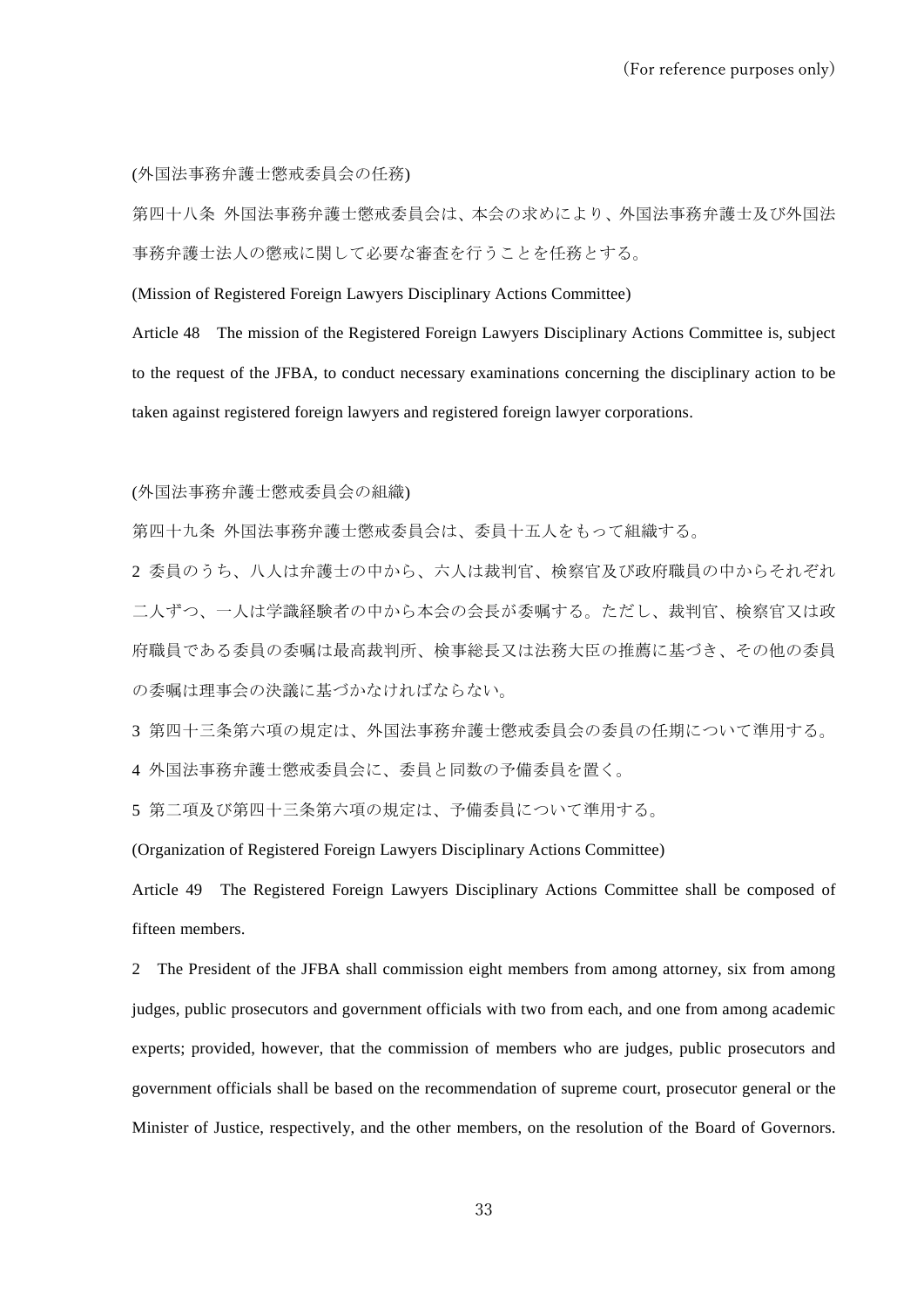3 The provision of Article 43, paragraph 6 shall apply *mutatis mutandis* to the terms of office of the members of the Registered Foreign Lawyers Disciplinary Actions Committee.

4 The Registered Foreign Lawyers Disciplinary Actions Committee shall have the same number of reserve members.

5 The provisions of paragraph 2 of this Article and paragraph 6 of Article 43 shall apply *mutatis mutandis* to reserve members.

(外国法事務弁護士懲戒委員会の議事)

第五十条 外国法事務弁護士懲戒委員会は、委員八人以上の出席がなければ、会議を開き、議決 をすることができない。

2 外国法事務弁護士懲戒委員会の議事は、出席した委員の過半数で決し、可否同数のときは、 委員長の決するところによる。

(Proceedings of the Registered Foreign Lawyers Disciplinary Actions Committee)

Article 50 The Registered Foreign Lawyers Disciplinary Actions Committee shall hold no meetings or adopt any resolutions unless eight or more members are present.

2 The resolution of the Registered Foreign Lawyers Disciplinary Actions Committee shall be adopted by a majority of the members present. In case of a tie, the Chairperson shall decide.

(外国法事務弁護士懲戒委員会の調査員)

第五十一条 外国法事務弁護士懲戒委員会に、調査員若干人を置くことができる。

2 調査員は、委員長の命を受けて、外国法事務弁護士懲戒委員会が審査する事案について必要 な調査を行う。

(Investigators of Registered Foreign Lawyers Disciplinary Actions Committee)

Article 51 The Registered Foreign Lawyers Disciplinary Actions Committee may have one or more investigators.

2 An investigator shall, subject to order from the chairperson, conduct necessary investigations with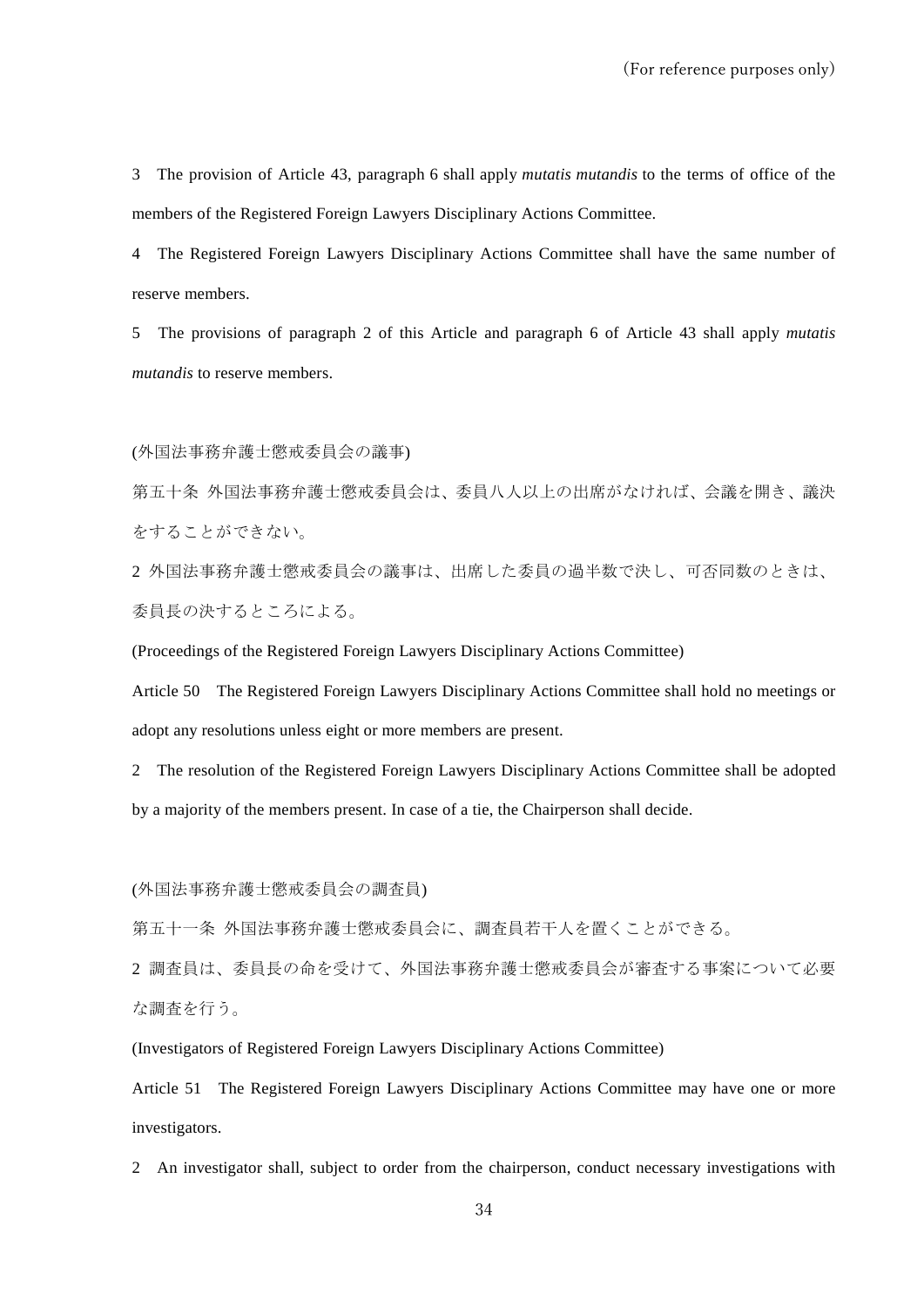respect to the case under examination by the Registered Foreign Lawyers Disciplinary Actions Committee.

(外国法事務弁護士懲戒委員会の手続)

第五十二条 この章に規定するもののほか、外国法事務弁護士懲戒委員会の手続に関し必要な事 項は、別に会規で定める。

(Procedure of Registered Foreign Lawyers Disciplinary Actions Committee)

Article 52 In addition to what is provided in this chapter, the matters required for the procedure of the Registered Foreign Lawyers Disciplinary Actions Committee shall be separately prescribed bythe Rule.

(外国法事務弁護士綱紀委員会の任務)

第五十三条 外国法事務弁護士綱紀委員会は、特別措置法第五十三条第三項の調査を行うことを 任務とする。

(Mission of Registered Foreign Lawyers Discipline Enforcement Committee)

Article 53 The Registered Foreign Lawyers Discipline Enforcement Committee shall have the mission of conducting the investigation of Article 53, paragraph 3 of the Special Measures Act.

(外国法事務弁護士綱紀委員会の組織)

第五十四条 外国法事務弁護士綱紀委員会は、委員十五人以上をもって組織する。

2 委員は、裁判官、検察官、政府職員及び学識経験者の中から一人ずつ、その他を弁護士の中 から本会の会長が委嘱する。

ただし、裁判官、検察官又は政府職員である委員の委嘱は最高裁判所、検事総長又は法務大臣 の推薦に基づき、その他の委員の委嘱は理事会の決議に基づかなければならない。

3 第四十三条第六項の規定は、外国法事務弁護士綱紀委員会の委員の任期について準用する。

4 外国法事務弁護士綱紀委員会に、委員と同数の予備委員を置く。

5 第二項及び第四十三条第六項の規定は、予備委員について準用する。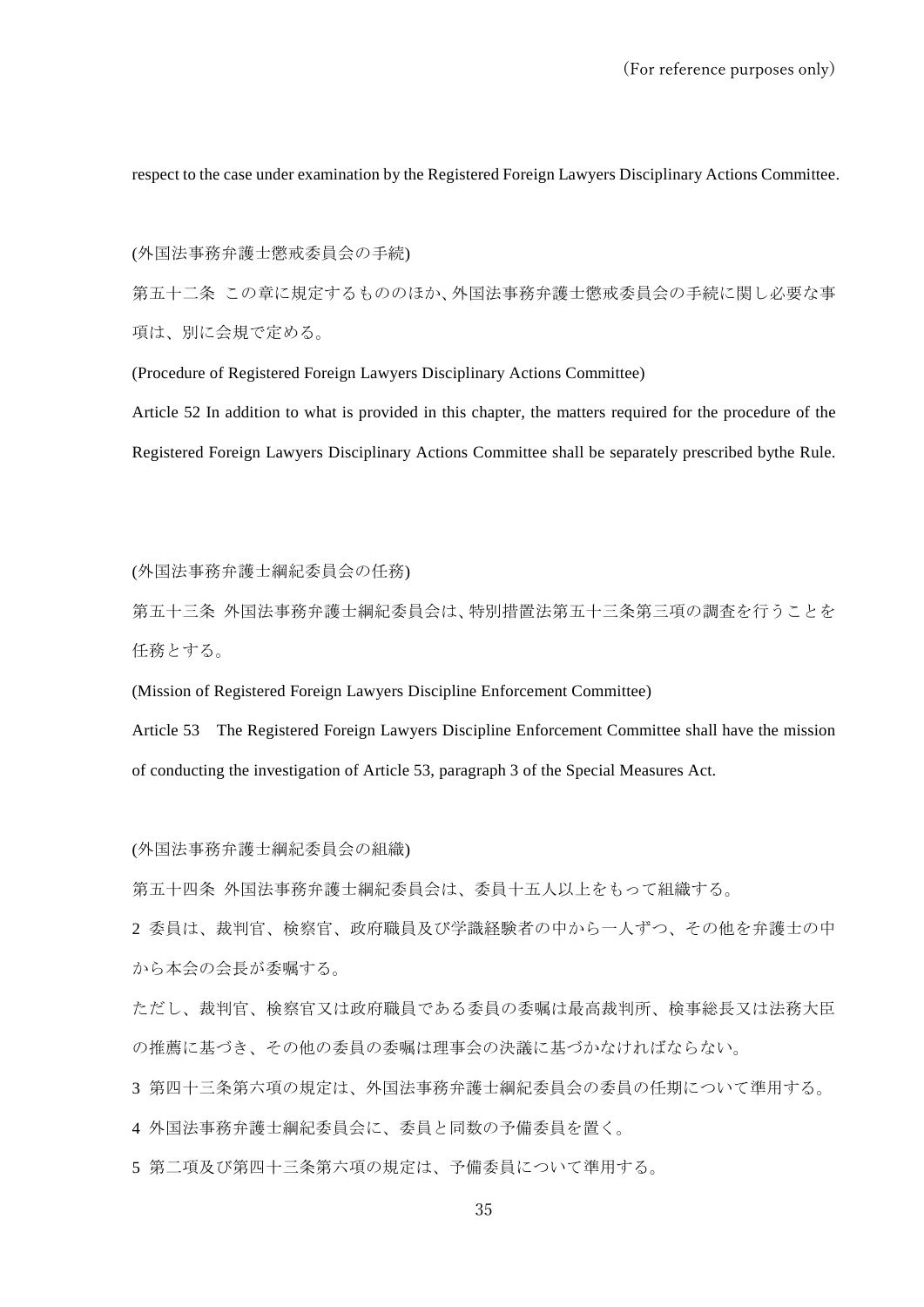(Organization of Registered Foreign Lawyers Discipline Enforcement Committee)

Article 54 The Registered Foreign Lawyers Discipline Enforcement Committee shall consist of fifteen members or more.

2 The committee members shall consist of one judge, one public prosecutor, one government employee and one academic expert, and the attorneys, each commissioned by the President of the JFBA. Provided, however, that the commission of members who are judge, public prosecutor or government employee shall be based on the recommendation of the Supreme Court, the Prosecutor General or the Minister of Justice, and the commission of others shall be based on the resolution of the council.

3 The provision of the sixth paragraph of Article 43 is applied *mutatis mutandis* with regard to the term of office of members of the Registered Foreign Lawyers Discipline Enforcement Committee.

4 There shall be an equal number of reserve members in the Registered Foreign Lawyers Discipline Enforcement Committee as there are members.

5 The provisions paragraph 2 hereof and Article 43, paragraph 6 shall apply *mutatis mutandis* to reserve members.

(外国法事務弁護士綱紀委員会の議事)

第五十五条 外国法事務弁護士綱紀委員会は、委員の半数以上の出席がなければ、会議を開き、 議決をすることができない。

2 外国法事務弁護士綱紀委員会の議事は、出席した委員の過半数で決し、可否同数のときは、 委員長の決するところによる。

(Proceedings of the Registered Foreign Lawyers Discipline Enforcement Committee)

Article 55 The Registered Foreign Lawyers Discipline Enforcement Committee may not hold a meeting or make a resolution unless half or more of its members are present.

2 The resolution of the Registered Foreign Lawyers Discipline Enforcement Committee shall be adopted by a majority of the members present, and in the case of a tie, the chairperson shall decide.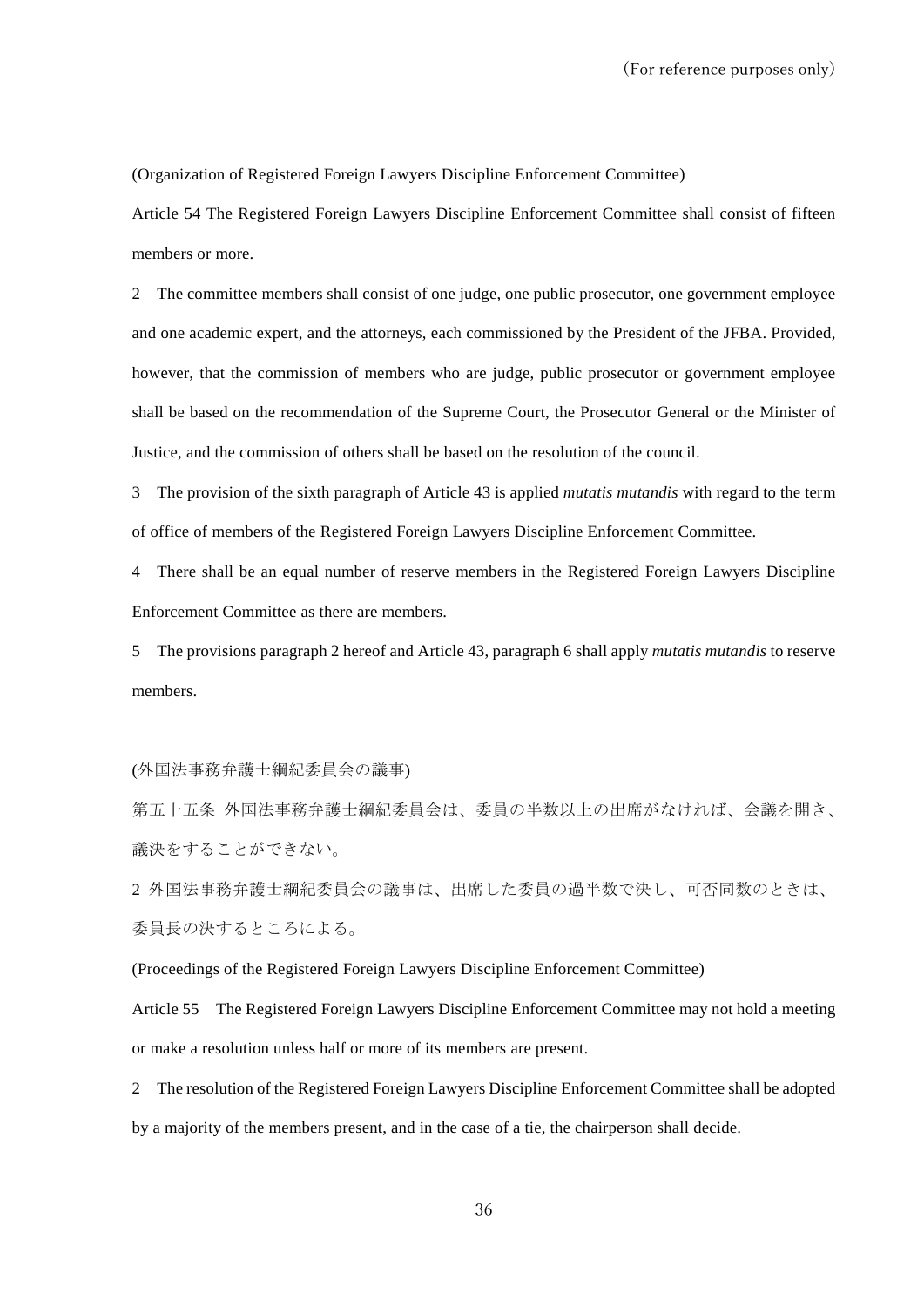(外国法事務弁護士綱紀委員会の調査員)

第五十六条 外国法事務弁護士綱紀委員会に、調査員若干人を置くことができる。

2 調査員は、委員長の命を受けて、外国法事務弁護士綱紀委員会が調査する事案について必要 な調査を行う。

(Investigators of Registered Foreign Lawyers Discipline Enforcement Committee)

Article 56 The Registered Foreign Lawyers Discipline Enforcement Committee may have one or more investigators.

2 Investigators shall, subject to the orders from the chairperson, conduct necessary investigations with respect to cases under examination by the Registered Foreign Lawyers Discipline Enforcement Committee.

(外国法事務弁護士綱紀委員会の手続)

第五十七条 この章に規定するもののほか、外国法事務弁護士綱紀委員会の手続に関し必要な事 項は、別に会規で定める。

(Procedure of Registered Foreign Lawyers Discipline Enforcement Committee)

Article 57 In addition to what is prescribed in this chapter, matters required for the examination of the Registered Foreign Lawyers Discipline Enforcement Committee shall be separately prescribed by the Rule.

(懲戒の通知)

第五十八条 本会は、特別措置法第五十一条の規定に基づき外国法事務弁護士又は外国法事務弁 護士法人を懲戒した場合は、懲戒の処分が戒告であるときを除き、遅滞なく、法務大臣に対し、 その旨及びその内容を通知しなければならない。

2 前項に規定するほか、通知に関する事項は、別に会規で定める。

(Notice of disciplinary action)

Article 58 In the event of the disciplinary action of a registered foreign lawyer or a registered foreign lawyer corporation based on the provision in Article 51 of Special Measures Act, the JFBA shall notice to the without delay, Minister of Justice that effect and the content thereof, except when the disposition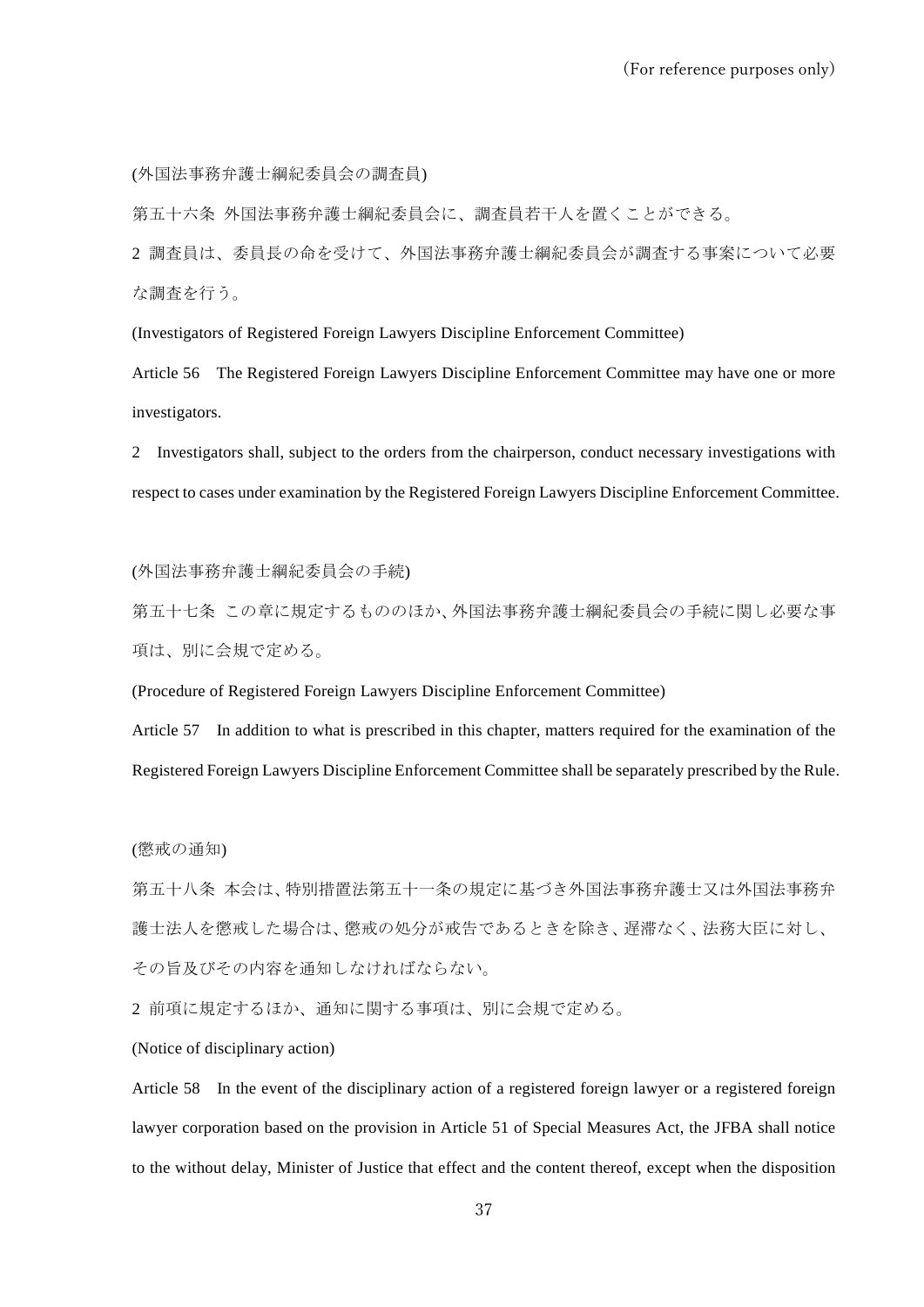of the disciplinary action is admonition.

2 In addition to the provision of the preceding paragraph, the matters on notice shall be prescribed in the Rules of the JFBA separately.

(懲戒の公告)

第五十九条 本会は、外国法事務弁護士及び外国法事務弁護士法人の懲戒に関する事項を、別に 会規で定めるところにより、官報及び機関雑誌に掲載して公告する。

(Public Notice of Disciplinary Action)

Article 59 The JFBA shall publish matters concerning disciplinary actions against registered foreign lawyers and registered foreign lawyer corporations in the Official Gazette and in the journal of the JFBA, as separately prescribed by the Rules.

#### (懲戒の公表等)

第五十九条の二 本会は、外国法事務弁護士及び外国法事務弁護士法人の懲戒に関する処分又は 裁判の主文、理由その他別に会規で定める事項を公表することができる。

2 本会は、特別措置法第五十三条第三項の規定により懲戒の手続に付した場合その他の会規で 定める場合であって、本会又は外国法事務弁護士及び外国法事務弁護士法人に対する国民の信 頼を確保するため特に必要があるときは、本会の懲戒に関する処分前であっても、事案の概要 その他の別に会規で定める事項を公表することができる。

3 本会は、外国法事務弁護士又は外国法事務弁護士法人が受けた懲戒の処分に関する履歴を開 示することができる。

4 前三項に規定するもののほか、公表及び開示に関する事項は、別に会規で定める。

(Publication of Disciplinary Action)

Article 59-2 The JFBA may publicize the disciplinary actions, the main sentence of a judgment, the reason therefor, and other matters prescribed in the Rules separately, against a registered foreign lawyer and a registered foreign lawyer corporation.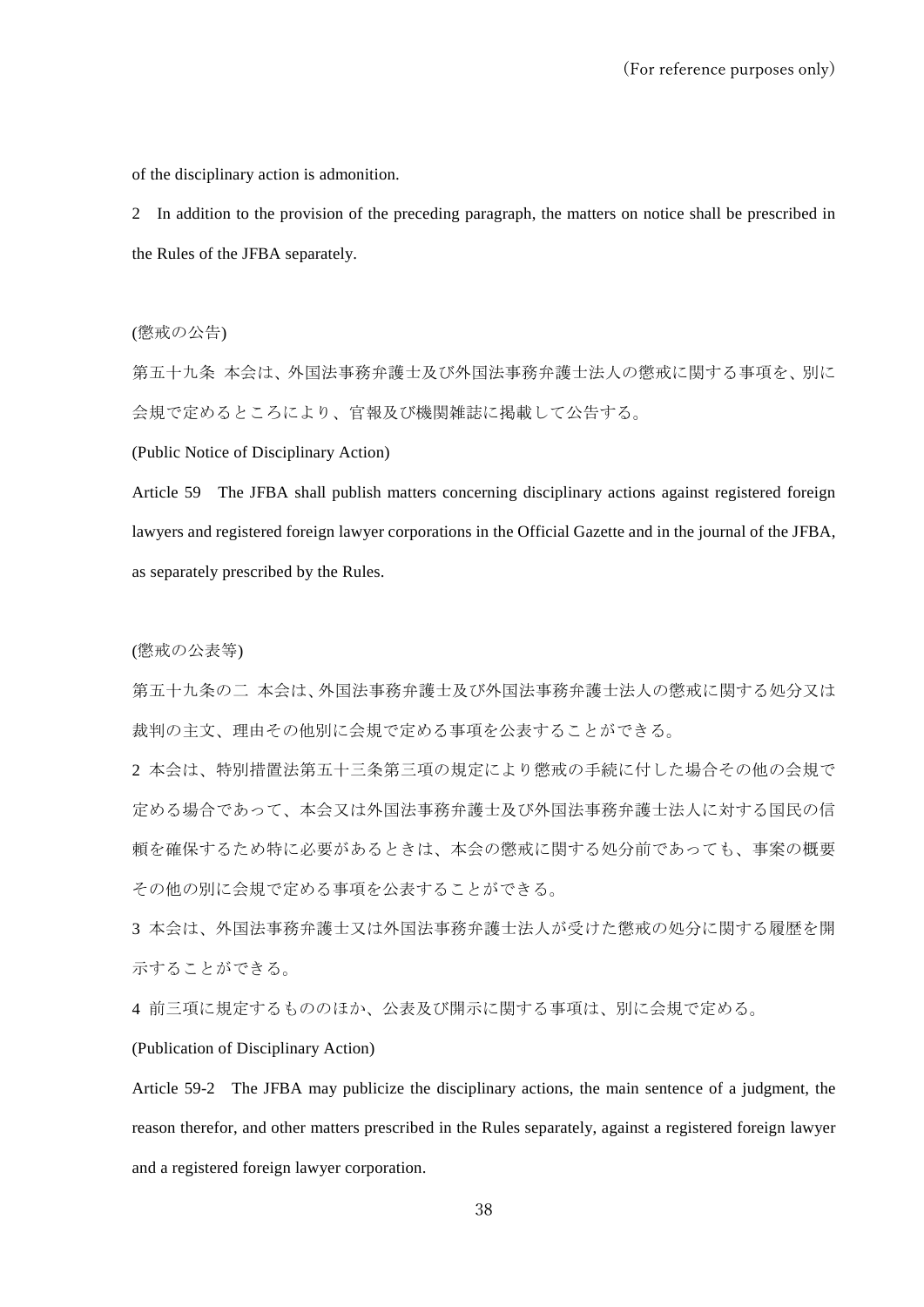2 The JFBA may publicize a summary of the case and other matters prescribed in the Rules even before the disciplinary action is taken, in cases where a given case is brought to the disciplinary proceedings pursuant to Article 53-3 of the Special Measures Act or in other cases prescribed in the Rules, otherwise provided in regulations, and if the JFBA considers it particularly necessary to secure public trust toward the JFBA, the registered foreign lawyers and registered foreign lawyer corporations.

3 The JFBA may disclose the history of disciplinary action against a registered foreign lawyer or a registered foreign lawyer corporation.

4 In addition to what is prescribed in the preceding three paragraphs, matters concerning public announcement and disclosure shall be separately prescribed by the Rule.

(手続への協力義務)

第五十九条の三 外国法事務弁護士及び外国法事務弁護士法人は、別に会規で定めるところによ り懲戒の手続への協力を求められたときは、正当な理由がない限り、これに応じなければなら ない。

(Obligation to Cooperate with Disciplinary Proceedings)

Article 59-3 A registered foreign lawyer and the registered foreign lawyer corporation shall cooperate with the disciplinary procedure pursuant to the provisions of the separate Rules, unless there are justifiable grounds.

#### 第六章 外国法事務弁護士の推薦等

#### Chapter VI Recommendation of Registered Foreign Lawyers

(外国法事務弁護士等の推薦)

第六十条 本会は、法令に基づき、又は官公署の委嘱若しくは当事者その他関係人の依頼により 外国法事務弁護士又は外国法事務弁護士法人を推薦する必要がある場合には、弁護士推薦委員 会の議を経て推薦する。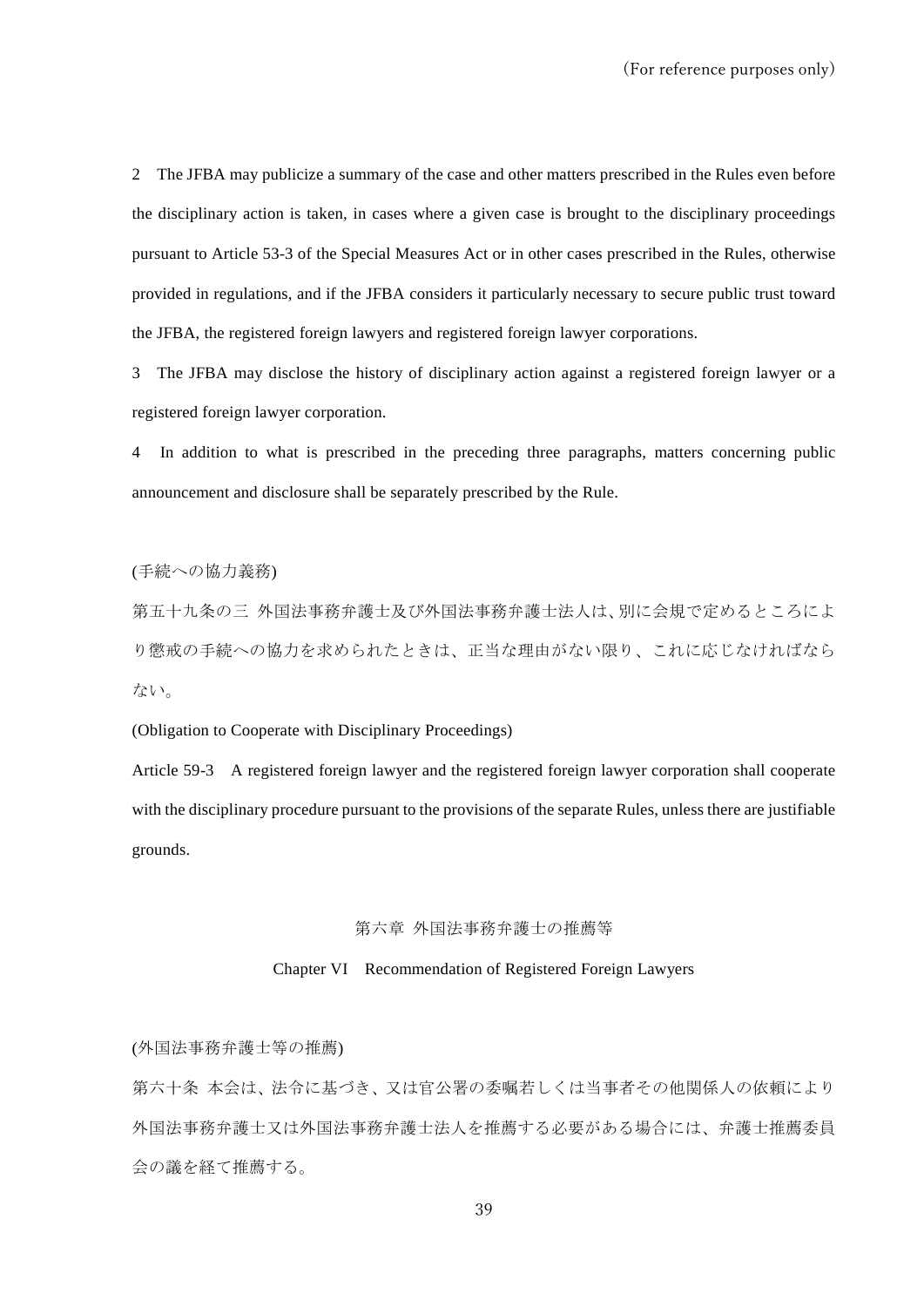(Recommendation of registered foreign lawyers)

Article 60 The JFBA recommends a registered foreign lawyer or registered foreign lawyer corporation by the discussion of Practicing Attorneys Recommendation Committee when it needs to do so on the basis of laws and regulations and upon commission or party of public agency or any other request of concerning persons.

(建議及び答申)

第六十一条 本会は、外国法事務弁護士及び外国法事務弁護士法人の事務に関して官公署に建議 し、又はその諮問に答申することができる。

(Proposal and Report)

Article 61 The JFBA may propose a public agency or make a report to the consultation thereof regarding duties of registered foreign lawyers and registered foreign lawyer corporations.

(調査の依頼)

第六十二条 本会は、外国法事務弁護士及び外国法事務弁護士法人の指導、連絡及び監督に関す る事務について、官公署その他に必要な調査を依頼することができる。

(Request for Research)

Article 62 The JFBA may request public agencies and others to conduct necessary investigations in connection with guidance, liaison and supervision of registered foreign lawyers and registered foreign lawyer corporations.

(無資力者に対する法律扶助)

第六十三条 弁護士会は、無資力者から依頼を受け必要と認めるときは、所属の外国法事務弁護 士の中から適当な者を選任して、法律相談等をさせることができる。

2 前項の法律相談等に要する費用は、その弁護士会の負担とする。

(Legal Aid to those who have no financial resources)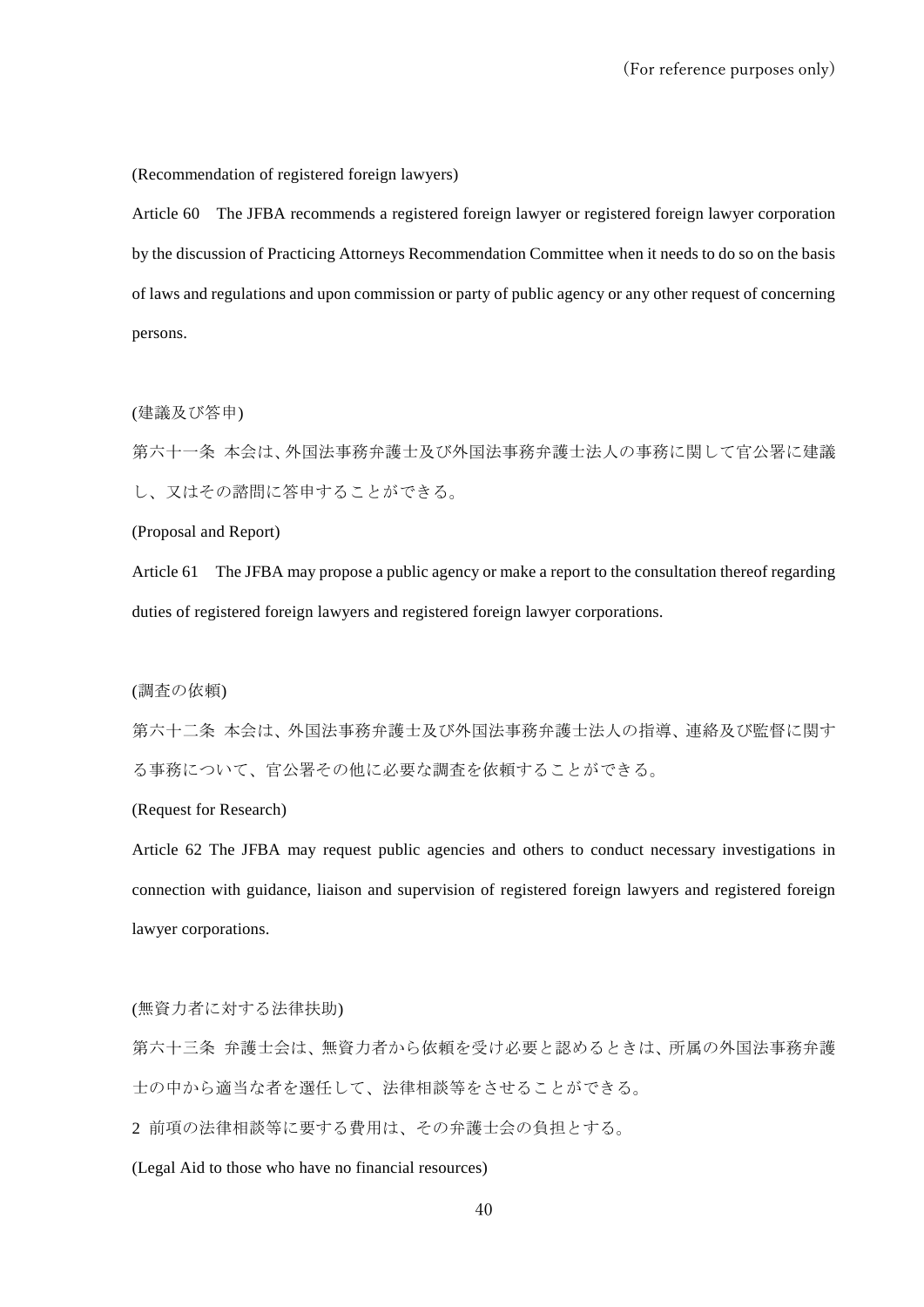Article 63 The bar associations may, when it receives a request from those who have no financial resource and finds it necessary, appoint a suitable attorney from among the registered foreign lawyers who belong to the bar association, and have the attorney render a legal consultation or other services.

2 The expenses required for the legal consultation or other services set force in the preceding paragraph shall be borne by the bar association.

### 第七章 会計及び会費

### Chapter VII Accounting and Membership Fees

(会計)

第六十四条 外国特別会員に関する収入及び支出は、本会の一般会計において処理する。

(Accounting)

Article 64 The income and expenditure concerning the special foreign members shall be treated in the ordinary accounting of the JFBA.

(会費)

第六十五条 外国法事務弁護士は、本会の会費として月額一万一千九百五十円を、所属弁護士会 を経由して、本会に納めなければならない。

2 本会は、前項の会費中七百円をもって本会の会館を維持運営するために必要な資金に充てる ものとし、会館維持運営資金に必要な事項は、別に会規で定める。

(Membership fees)

Article 65 A registered foreign lawyer shall pay the monthly amount of 11,950 yen as membership fees to the JFBA through the bar association to which the lawyer belongs.

2 The JFBA shall allocate 700 yen in the membership fees set forth in the preceding paragraph to the funds required for the maintenance and operation of the Bar Associations Building, and the matters necessary for the maintenance and operation of the building shall be separately prescribed by the Rule.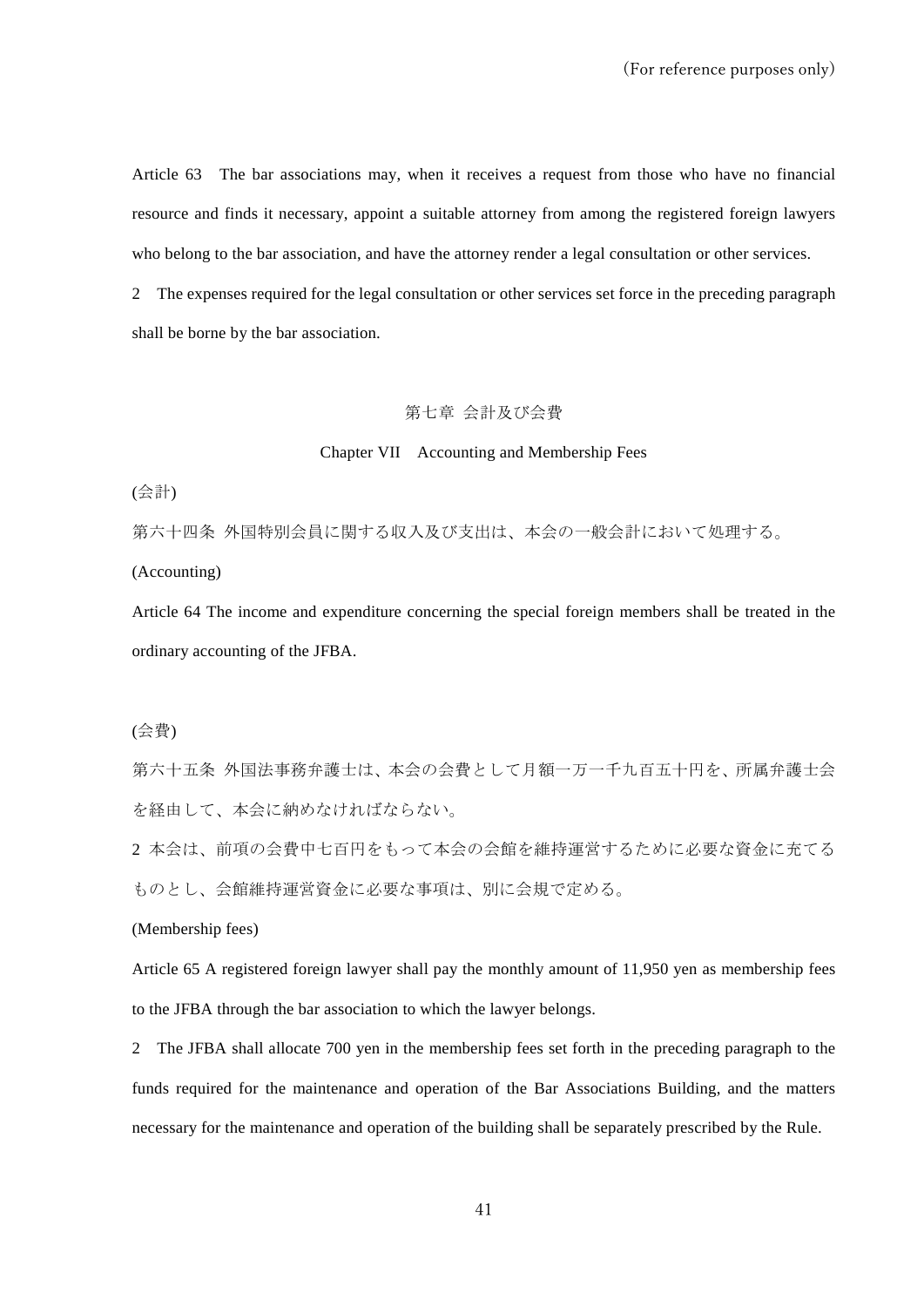(特別会費)

第六十六条 外国法事務弁護士は、特別の必要がある場合には、特別会費を所属弁護士会を経由 して、本会に納めなければならない。

2 特別会費の徴収は、その額、使途、納付期間その他必要な事項を定めて、総会において議決 しなければならない。

#### (Extraordinary Membership Fees)

Article 66 A registered foreign lawyer shall, in case special needs arise, pay the special membership fees to the JFBA through the bar association to which the lawyer belongs.

2 The special membership fees shall be collected by specifying the amount, the purpose of use, the payment period and other necessary matters and by a resolution at the general meeting.

#### (会費等の免除)

第六十六条の二 外国法事務弁護士が出産(妊娠四か月(八十五日)以上の分娩をいい、同時期以降 の流産又は死産の場合を含む。)をする場合は、所属弁護士会を通じて申請することにより、本 会の会費及び特別会費(以下「会費等」という。)の全部を免除する。

2 外国法事務弁護士が子の育児をする場合は、所属弁護士会を通じて申請することにより、本 会の会費等の全部を免除する。

3 出産時の会費免除に関する規程(会規第八十四号)の規定は第一項の規定による免除の期間に ついて、育児期間中の会費免除に関する規程(会規第九十八号)の規定は前項の規定による免除 の期間について、それぞれ準用する。この場合において、出産時の会費免除に関する規程第一 条中「会則第九十五条の四第二項」とあるのは「外国特別会員基本規程(会規第二十五号)第六十 六条の二第一項」と、「会員」とあるのは「外国法事務弁護士」と、育児期間中の会費免除に関 する規程第一条及び第二条第三項中「会則第九十五条の四第三項」とあるのは「外国特別会員 基本規程(会規第二十五号)第六十六条の二第二項」と、同規程第一条及び第二条中「弁護士であ る会員」とあるのは「外国法事務弁護士」と、同規程第二条第二項及び第三項中「会則第九十 五条の四第二項」とあるのは「外国特別会員基本規程(会規第二十五号)第六十六条の二第一項」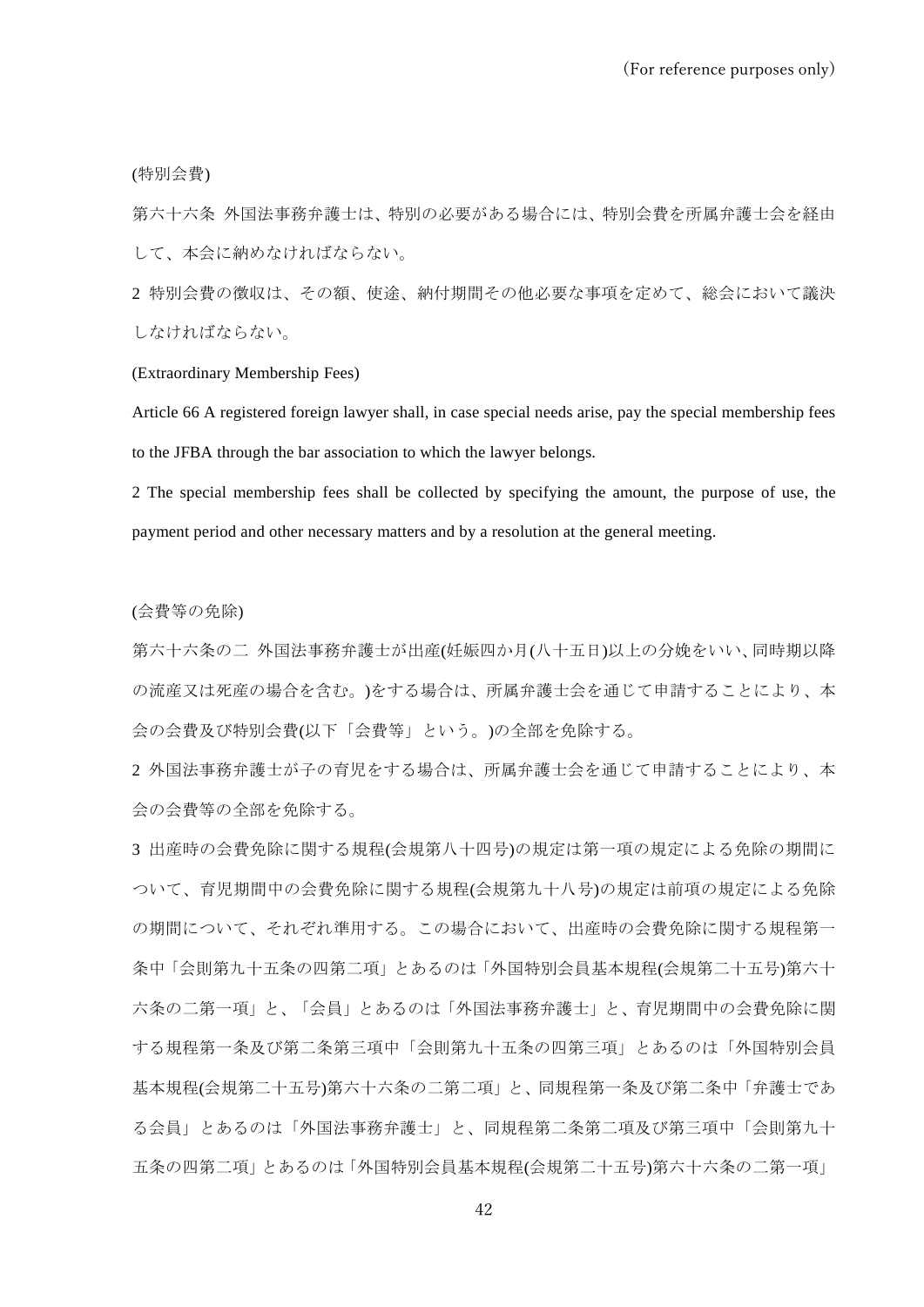と、それぞれ読み替えるものとする。

4 会費等の免除に関する手続その他必要な事項は、規則で定める。

(Exemption from Membership Fees)

Article 66-2 When a registered foreign lawyer gives birth (deliveries after four months (85 days) or more of gestation, including abortions or stillbirth after the same period.), such registered foreign lawyer shall be exempted from all membership fees and special membership fees of the association (hereinafter referred to as "membership fees, etc.") by applying through the bar association to which the lawyer belongs.

2 In the event that a registered foreign lawyer takes care of a child, he/she shall be exempted from all membership fees, etc. of the JFBA by applying through the bar association to which he/she belongs.

3 The provision of the regulation on the membership fees exemption for delivery (Federation's Rule No. 84) is applied correspondingly for the period of exemption by provision of the first paragraph, and the provision of the regulation on the membership fees exemption during childcare (Federation's Rule No. 98) for the period of exemption referred to in the preceding paragraph, respectively. In this case, the term "Article 95-4, paragraph 2 of the Articles of Associations" in the first Article of the regulation on the membership fees exemption for delivery shall be deemed to be replaced with "Article 66-2, paragraph 1of the Basic Rules on the Duties of Foreign Special Members (Federation's Rule No.25)", the term "Members" with "registered foreign lawyers," "Article 95-4, paragraph 3 of the Articles of Associations" in Articles 1 and 2 of the regulation on membership fee exemption during childcare with "Article 66-2, paragraph 1 of the Basic Rules on the Duties (Federation's Rule No.25) and the term "a member being an attorney" in Articles 1 and 2 of the regulation with "a registered foreign lawyer', and "Article 95-4, paragraph 2 of the Articles of Associations" in Articles 2, paragraph 2 and 3 in the regulation with "Article 66-2, paragraph 2 of the Basic Rules on the Duties of Foreign Special Members (Federation's Rule No.25)".

4 Procedure on the exemption of the membership fees, etc. and other necessary matters shall be prescribed in the regulations.